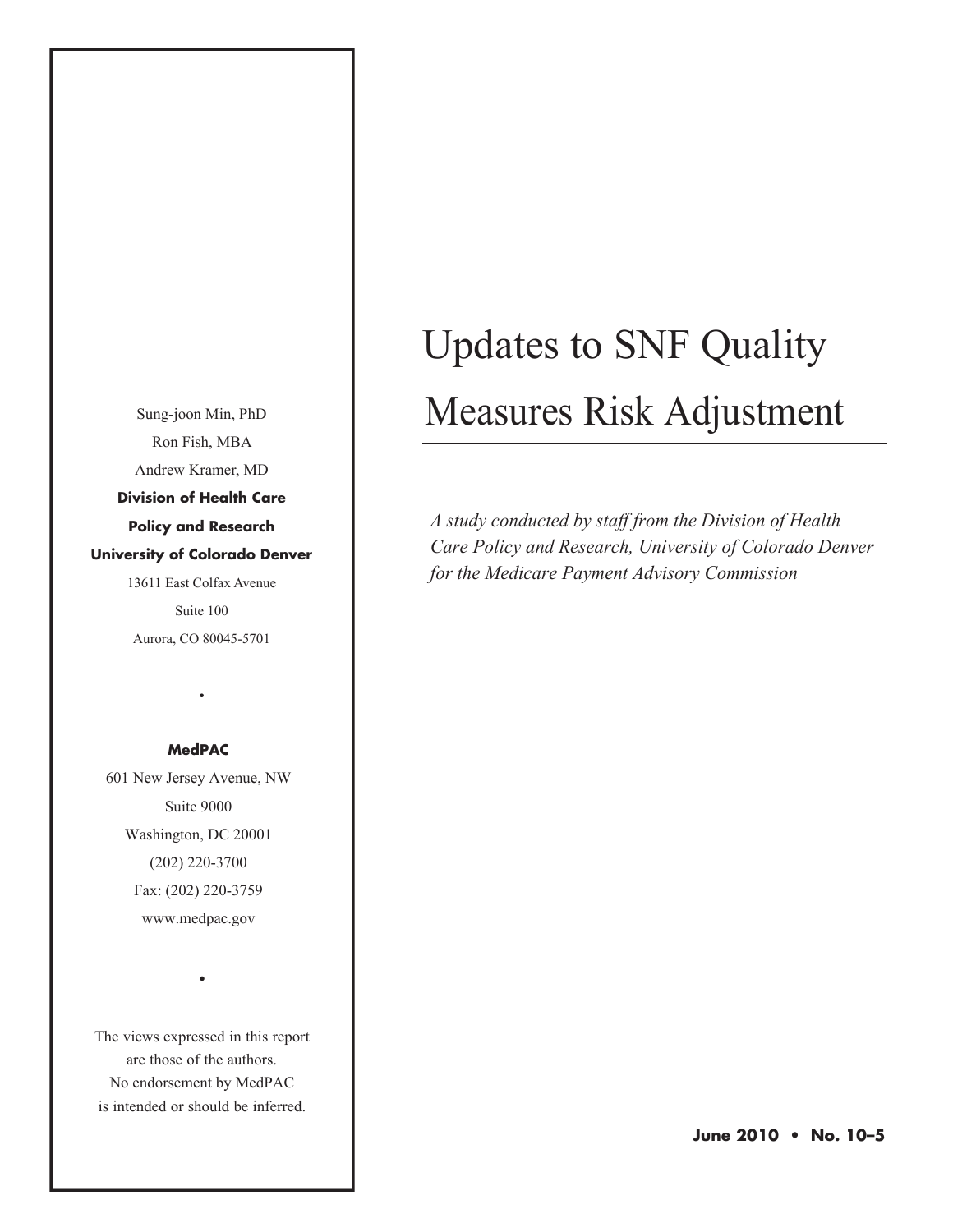

# **Updates to SNF Quality Measures Risk Adjustment**

**Final Report**

Purchase Order E4040430

**Submitted to:** Mark E. Miller, PhD Executive Director The Medicare Payment Advisory Commission

**Prepared by:** Sung-joon Min, PhD Ron Fish, MBA Andrew Kramer, MD

Division of Health Care Policy and Research University of Colorado Denver 13611 East Colfax Avenue, Suite 100 Aurora, CO 80045-5701

**May 12, 2010**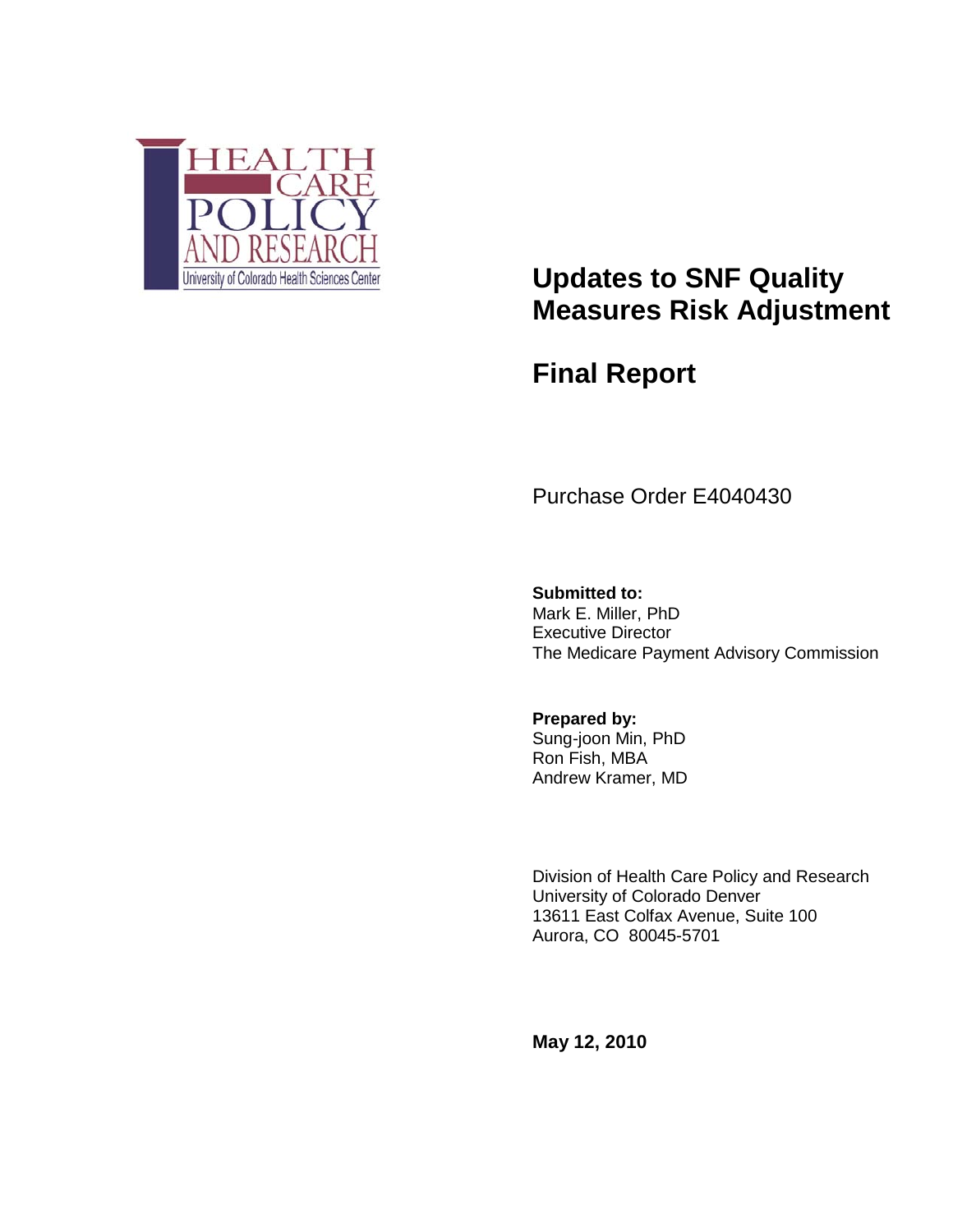#### **1 Introduction**

In June 2006, the University of Colorado Division of Health Care Policy and Research conducted research to develop two SNF quality measures for the Medicare Payment Advisory Commission (MedPAC)<sup>(1)</sup>. These measures were rehospitalization and community discharge of SNF admissions. This work has been updated annually to address trends in these measures and factors associated with the two measures $(2,3)$ . MedPAC has reported on these results in their annual reports<sup> $(4-8)$ </sup>. These measures are increasingly being used in various Centers for Medicare & Medicaid Services (CMS) programs such as value-based purchasing and care transition initiatives. Research by the University of Colorado team as well as other researchers have led to improvements in our understanding of risk adjustment for these measures  $(9-12)$ . The purpose of this report is to update the risk adjustment conducted by the University of Colorado for future MedPAC studies.

One important issue to address is that the comorbidity indices needed to be updated including more recent data. These indices were derived for each of the quality measures using the method described by Romano<sup>(13)</sup>. Previously, a sample of 2004 data was used to construct the comorbidity indices and applied to all years. It is plausible for the same disease condition to have a different effect on the outcomes from year to year for various reasons such as a change in ICD-9 coding, a change in treatment, or changes in disease burden for the population under study. Thus, the following analysis examines changes in weights for the comorbidities over time and updating the indices accordingly.

Another resident-level adjustor was a binary variable indicating if the patient was in a rehabilitation RUG. The use of several binary indicator variables for the categorical rehabilitation RUG variable (for example, low rehabilitation RUG or very high rehabilitation RUG) instead of the binary variable previously used could provide a better model fit. The previous resident-level risk-adjustment model to estimate the expected rate of each measure utilized only SNF stays from the year 2004. Because the determinants of risk and their effects may be time dependent, risk-adjustment might be enhanced based on data from different time points.

In the earlier resident-level models, a variable indicating whether the resident was residing in a hospital-based or freestanding facility was used as a case mix proxy. Since more and improved resident case mix variables are now available and with the decline in the number of hospitalbased facilities, the hospital-based/freestanding variable was removed from the resident-level risk adjustment model. Hospital-based/freestanding is still included as an explanatory variable in the facility-level model to determine the effect of residing in a hospital-based facility, after adjusting for resident case mix.

With current national attention on geographic variation in healthcare, more granularly defined geographic variables should be considered to account for small area variation. Previously four regions (Northeast, Midwest, and South vs. West) were used as geographic variables in the facility-level analysis. The Dartmouth Atlas of Health Care variables and state indicators were used as geographic measures in the current analysis.

In this paper, the updated methodology is compared to the original methodology to identify differences resulting from updating the risk adjustment in trends over time and results for individual or groups of facilities.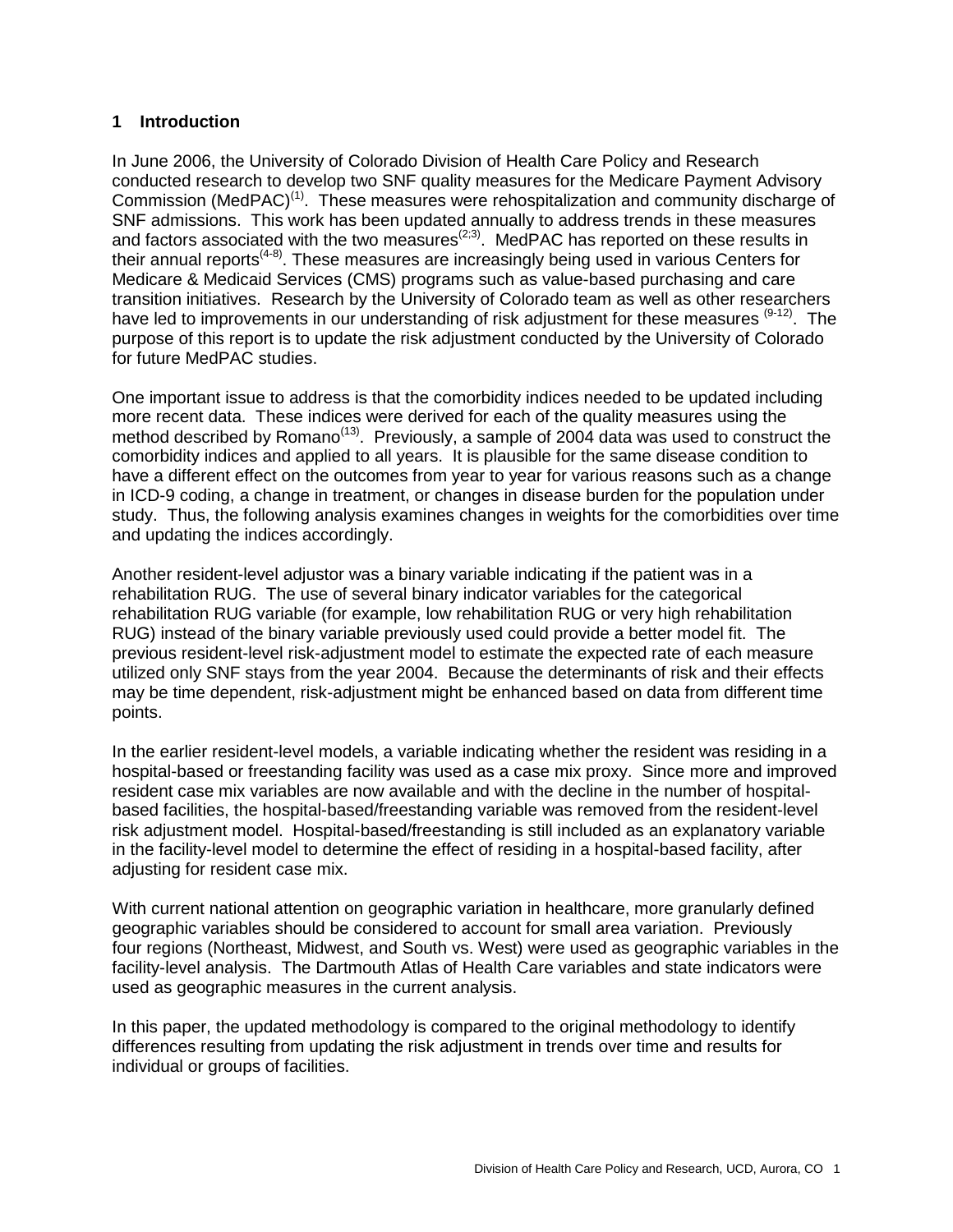# **2 Methods**

# **2.1 Data sources and sample**

The national DataPRO Skilled Nursing Facility (SNF) Stay File, containing information on Medicare-covered SNF stays linked with the preceding qualifying hospitalization and any rehospitalization was used in all analyses. This file contains information from Medicare claims, the Minimum Data Set (MDS), and the Online Survey Certification and Reporting (OSCAR) system; file documentation is available elsewhere<sup> $(1,14)$ </sup>. OSCAR-reported staffing levels for 2000 through 2006 were used to supplement the DataPRO SNF Stay File for these analyses. The OSCAR staffing data editing rules proposed by Abt Associates<sup>(15)</sup> were applied. Selected variables from the The Dartmouth Atlas of Health Care data files (derived from Medicare claims) were explored for use. The Dartmouth Atlas of Health Care data files are publicly available for download at [\(http://www.dartmouthatlas.org/data/download.shtm\)](http://www.dartmouthatlas.org/data/download.shtm). These sources were combined at the facility level to create a single analysis file. Analysis of the stability and variability of the risk-adjusted rates indicated that a minimum sample of 25 or more stays (excluding deaths) over one year was required for estimates to be sufficiently stable<sup>(1)</sup>. The analysis file was therefore restricted to only those SNFs with at least 25 stays (excluding deaths) with known outcome for any year between 2000 and 2006. This analysis file was an update to the file used in a previous report to Med $PAC^{(3)}$  and slightly different cases were included even for the common years from 2000 to 2005.

# **2.2 Measures**

# **2.2.1 Comorbidity index**

The estimated coefficients from a logistic regression model for each outcome using 17 ICD-9 based disease condition binary indicators initially developed by Charleson/Devo<sup>(16)</sup> were used to construct the comorbidity indices. Originally, a 3% sample of 2004 data was used to construct the comorbidity indices (excluding the intercept). Because the same disease condition can have a different effect on the outcomes from year to year, an updated set of comorbidity indices, one for each year, were constructed for each outcome measure using the estimated coefficients, the intercept, and all available SNF stays for each year (2000-2006). The same 17 ICD-9 based disease conditions were used for each year. For both the original and updated models, the comorbidity indices included only those coefficients with a chi-squared test with probability of 0.05 or less.

For each stay, the appropriate index and intercept for the corresponding year is used in the updated risk adjustment. Because data are now pooled from several years in the stay-level regression for risk-adjustment, the construction of the updated comorbidity index for each year should include the intercept term in addition to the coefficients for individual conditions in order to capture potential year-to-year variation of the baseline risk level in comorbidity. For example, suppose the respective coefficients of CHF and HIV are -0.34 and -0.30 for 2000 and -0.40 and -0.65 for 2006 in the comorbidity model for community discharge. Ignoring other conditions for simplicity, the relative contribution of CHF and HIV over time is apparent. For example, HIV becomes a larger component of the comorbidity index in 2006. When comparing between years for residents with the same conditions, the comorbidity index for a resident with both CHF and HIV goes from -0.64 in 2000 to -1.05 in 2006 by adding up individual coefficients each year. This suggests a lower chance of community discharge in 2006. It is, however, possible for a resident with both conditions to have a larger chance of community discharge in 2006 by having a larger intercept, say 1.00 for 2000 and 2.00 for 2006. This should be reflected by constructing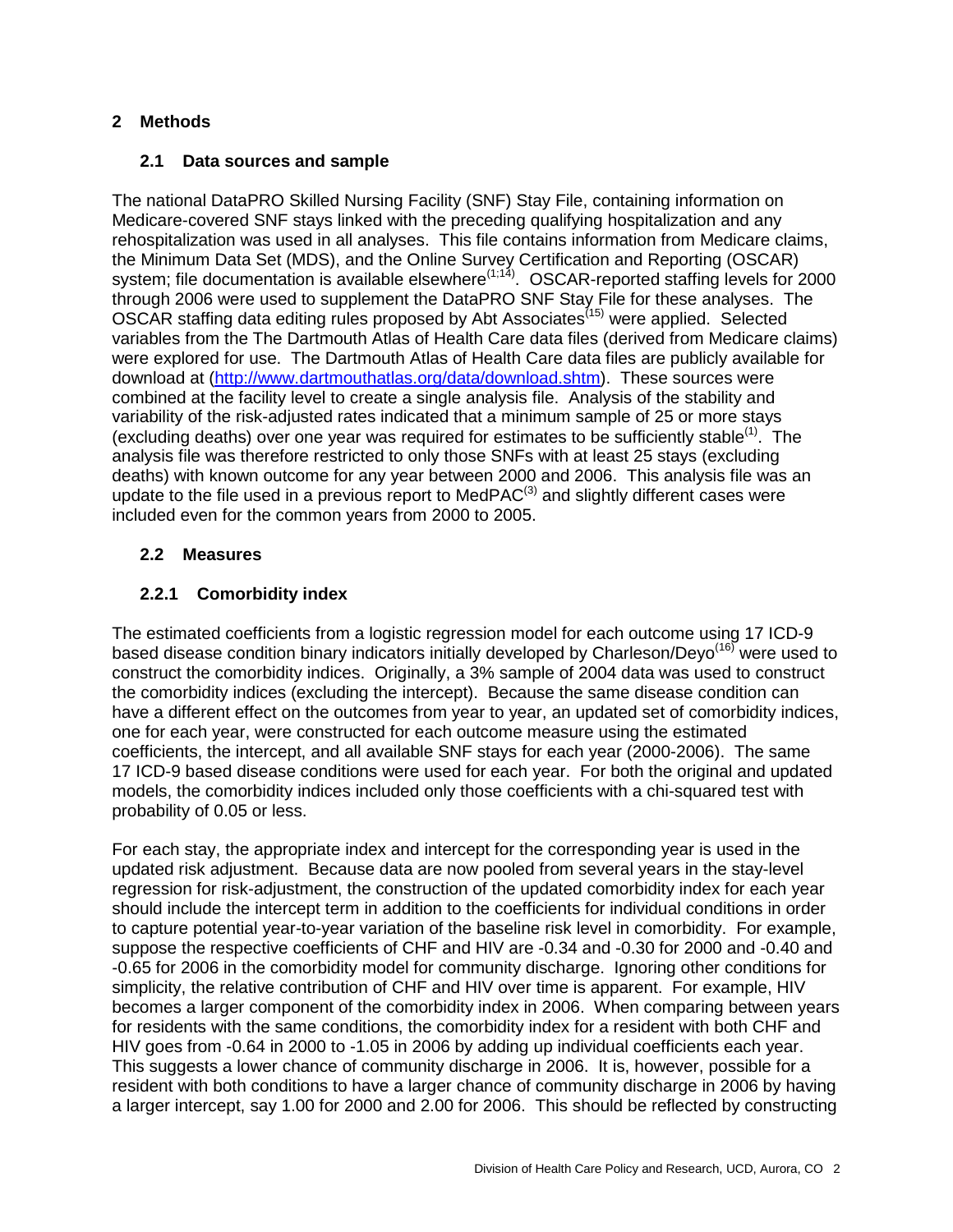comorbidity indices that include the intercept (0.36 for 2000 and 0.95 for 2006 using the hypothetical coefficients and intercepts).

# **2.2.2 Risk-adjustment**

The original resident-level risk-adjustment model used SNF stays from the single year 2004 of the SNF stay file. Because the risk relationship may be changing over time, the application of a risk model should be limited to cross-sectional data or data within a short time span from the time frame of the data used. With the availability of additional years of data, it was appropriate to develop a new risk-adjustment model encompassing all available years (2000 to 2006) of data for the analysis. Rather than developing a risk model for each year, which may reflect time varying effects of risk predictors, to enhance the comparison of risk-adjusted rates across years, data from all years were pooled for developing one risk model for all years.

Updated predictors included the temporal comorbidity indices and a set of five binary indicator variables for rehabilitation RUG (ultra high, very high, high, medium, and low vs. other categories). Originally hospital-based/freestanding classification, which is a facility-level variable, was used as a predictor in the risk-adjustment model because only a limited set of variables were available, and the hospital-based/freestanding variable is a proxy for unmeasured resident characteristics. In the updated risk model, the variable was left out from the candidate predictor list so that differential risk-adjusted rates across facilities could be explained without a bias by whether or not the facility was hospital-based.

# **2.2.3 Facility characteristics**

 $\overline{a}$ 

Resident characteristics were aggregated to the facility level to obtain facility case mix measures. The specific resident characteristics aggregated were the set of measures used previously for resident-level risk adjustment, some of which were updated,<sup>(1)</sup> and several new measures found to be significant in the updated risk-adjustment. The facility case mix indicators included demographics, presence of advance directives, the Barthel Index (a measure of functional independence, ranging from 0 for most dependent to 90 for most independent)<sup>[\\*](#page-4-0)</sup>, the Cognitive Performance Scale (a measure of cognitive impairment, ranging from 0 for least impaired to 6 for most impaired), selected MDS items, a weighted comorbidity index $(1)$ , selected comorbid conditions (ICD-9 based conditions from the qualifying hospitalization), and length of stay of the qualifying hospitalization. The comorbidity index was updated as described in Section 2.2.1 and a set of five categorically defined variables was used for rehabilitation RUG as described in Section 2.2.2.

Facility characteristics included OSCAR-reported staffing levels for RN, licensed nursing (defined as RNs, LPNs, DONs, and nurses with administrative duties), and CNA hours per resident-day. Facility characteristics also included hospital-based/freestanding, urban/rural, ownership, and region. The Dartmouth Atlas of Health Care variables and state indicators were alternative geographic characterization of facilities. The Dartmouth Atlas of Health Care variable "Primary care physicians per 100,000 residents" from the *selected hospital capacity and physician workforce measures* data file was used for community discharge (2006 only). The "Percent of Medicare decedents hospitalized at least once during the last six months of life" variable from the *selected measures of inpatient utilization during the last six months of life* data file (2000-2005) was used for rehospitalization. These two variables were selected for modeling

<span id="page-4-0"></span>Climbing stairs is not available on the MDS resulting in a 90 point scale in contrast to the original 100 point Barthel Index.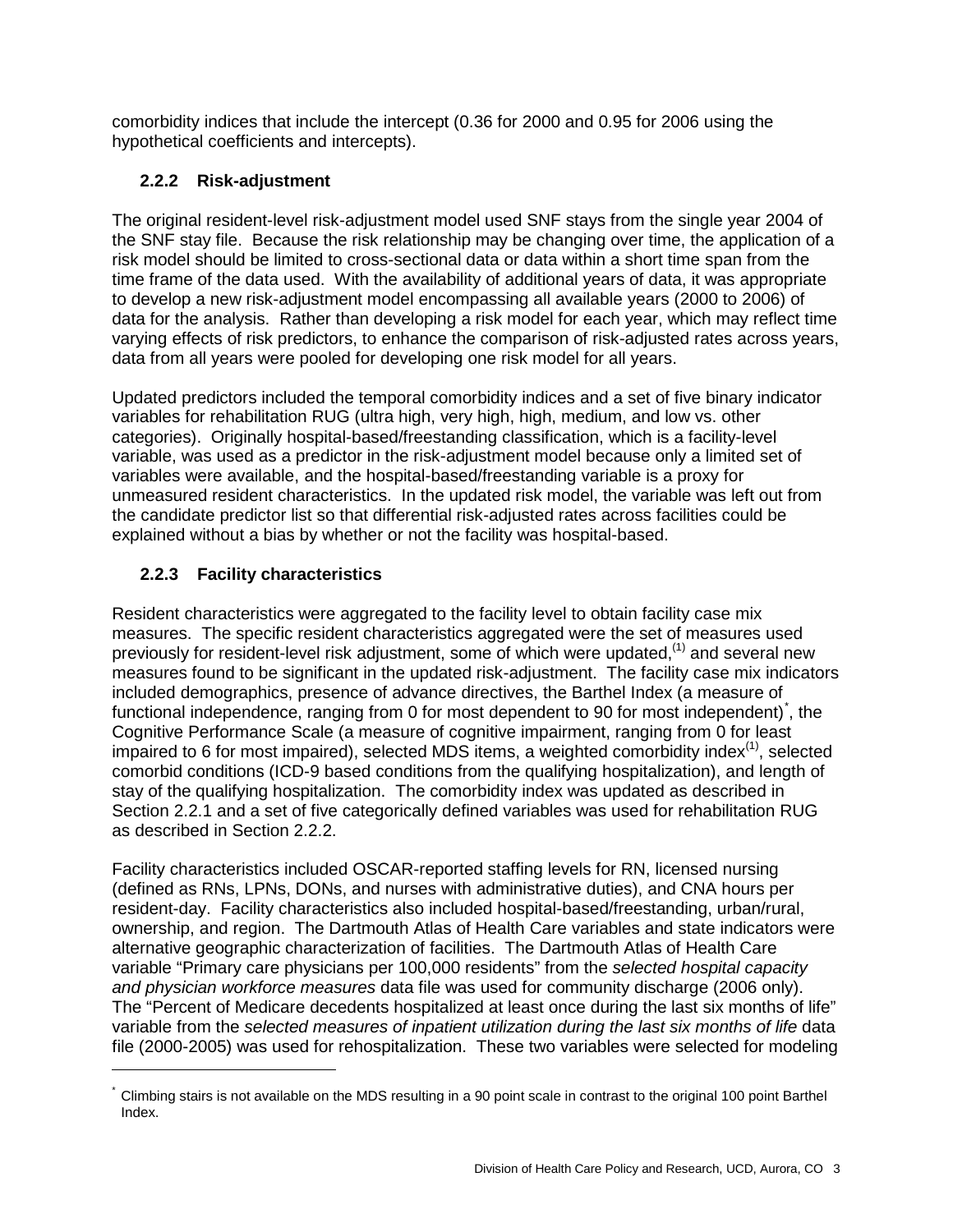based on Pearson correlation analysis. The Dartmouth Atlas of Health Care data are available for 457 Hospital Referral Regions (HRR) in the US.

# **2.2.4 Outcome measures**

Two outcome measures were investigated: observed rate of community discharge and observed rate of rehospitalization for any of the following five conditions: heart failure, electrolyte imbalance, respiratory infection, sepsis, and UTI. Both measures were assessed at 100 days after SNF admission and excluded residents who died in the SNF before 100 days.

Community discharge was defined as direct discharge from the SNF to home or assisted living. However, if a resident was discharged to the community but then hospitalized within one day, the stay was reclassified as a rehospitalization and not a community discharge.

The rehospitalization measure was limited to hospitalizations with ICD-9-CM codes for heart failure, electrolyte imbalance, respiratory infection, sepsis, or UTI - conditions for which rehospitalization may be potentially avoidable. Rehospitalization was defined as an admission to an acute care or critical access hospital. Any such rehospitalization that occurred within one day of SNF discharge (regardless of discharge location) also was considered a rehospitalization.

# **2.3 Changes in outcomes over time**

For each of the two outcomes (community discharge and rehospitalization), simple descriptive statistics were computed by year at the facility level. Because it was determined that the 100 day measures were more stable as quality measures<sup>(3)</sup>, only 100-day outcome measures for both outcomes were considered in describing temporal rate changes. Unadjusted facility observed rates and facility-level adjusted rates(17) were calculated for all years from 2000 to 2006. Subsequent analyses were limited to explaining 2000 and 2006 observed rates within 100 days for both community discharge and rehospitalization. All analyses focused on the contrast between the updated methodology and the original methodology for any differences in the models, national trends, and also for the variation in individual or groups of facilities.

Prior studies<sup>( $2,3$ )</sup> suggested that facilities that were present for both the beginning and the end of the analysis period had different outcome rates than facilities that were present only in the beginning or only at the end. "Presence" required at least 25 observations (excluding deaths) for which the outcome was not missing. A facility might be "not present" if it had fewer than 25 stays or if it was not in business at all. Unadjusted comparisons of facility characteristics were made with the group of facilities initially present regardless of status at the end and with the group of facilities present at the end regardless of status in the beginning.

### **2.4 Regression models for outcomes**

The data were restricted to only years 2000 and 2006, and pooled so that each facility year was a separate record. A dichotomous variable (time) indicated whether the observation was from 2000 or 2006. Two binary variables were constructed indicating whether the facility was present in the data file in 2000 but not in 2006 (2000 only) or if the facility was present in the data file in 2006 but not in 2000 (2006 only). The reference group was facilities present at both time points. A series of preliminary regression models were fitted to assess the crude impact of various facility measures on outcome rates. The first set of models additively included time, the two binary variables, and a set of case mix variables as predictors. Each facility measure (or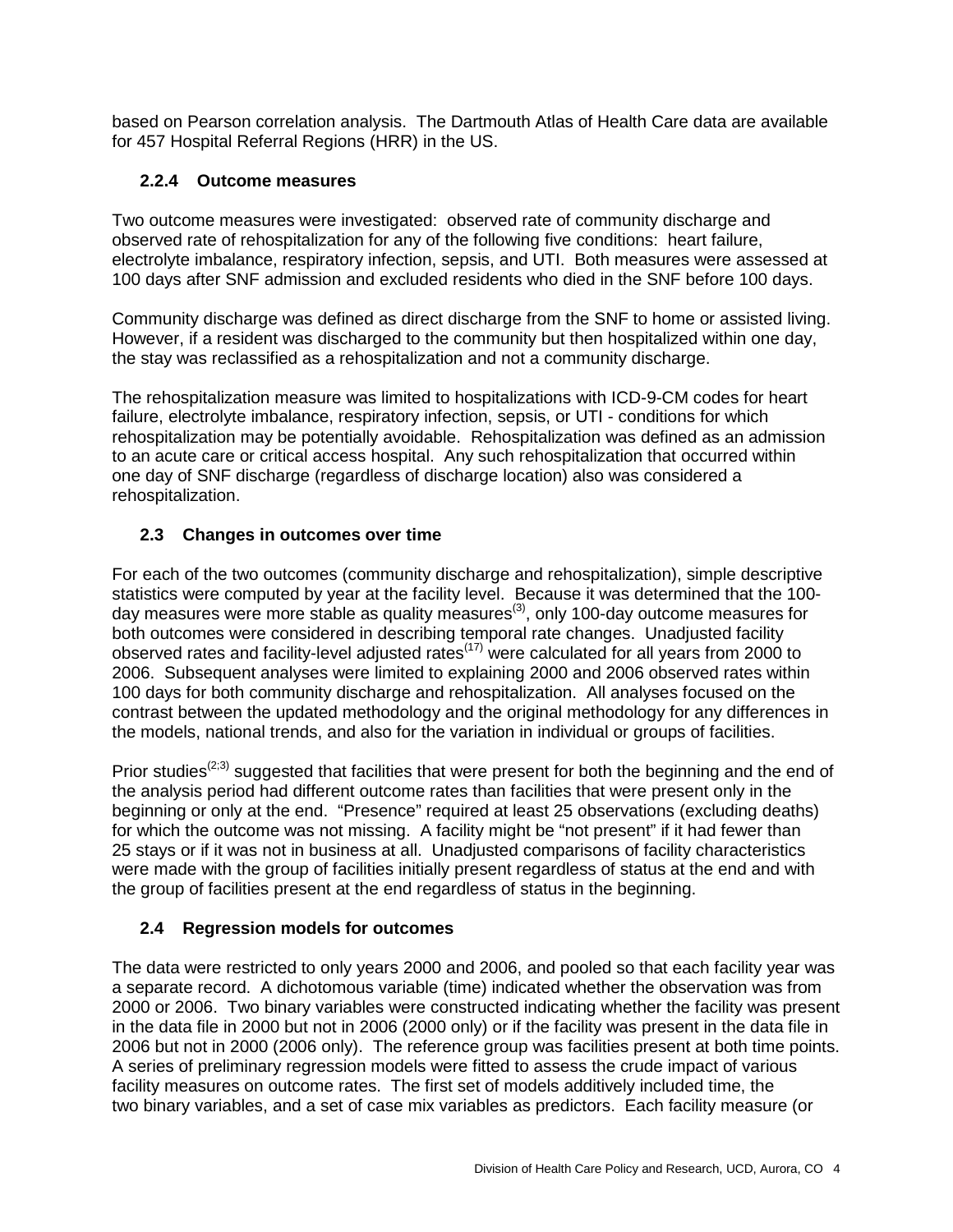sometimes a set) was then added and tested. The model adjusted  $R^2$ , the estimated coefficient of the variable being tested, the estimated coefficients of time, and the two dummy variables were assessed for each model. Variables tested in this manner included: hospital length of stay, region, staffing levels, hospital-based versus freestanding, urban versus rural, ownership, Dartmouth Atlas of Health Care variables, and state indicators.

Two final models (with region) were fitted using all tested variables together, first excluding the OSCAR-reported staffing for licensed nursing and CNA. The magnitude of the coefficient of a facility type variable can be influenced by variables associated with facility type, especially staffing levels. For example, hospital-based facilities generally have significantly higher staffing levels than freestanding SNFs. If the magnitude of the coefficient of hospital-based facilities drops significantly in the second model including the staffing variables, much of the effect of hospital-based facilities can be explained by differences in staffing levels. Because RNs represent a significant portion of licensed nursing staff, the RN and licensed nursing staff variables are highly correlated ( $r = .80$ ). Thus, we included only licensed nursing in the final model. The staffing variable model was re-examined using The Dartmouth Atlas of Health Care variables and state indicators as geographic measures.

# **3 Results**

# **3.1 Comorbidity index**

Regression results for the comorbidity indices for community discharge and rehospitalization are provided in Tables 1A and 1B, respectively. Estimated coefficients from the model predicting each outcome for each year were compared across years. There were some year-to-year fluctuations and also upward and downward trends over time. For community discharge, a substantial change between 2000 and 2006 was noted in hemiplegia/paraplegia, metastatic solid tumor, and HIV/AIDS. For rehospitalization, a substantial change was noted in dementia, diabetes (mild to moderate), metastatic solid tumor, and HIV/AIDS. The intercept terms showed some fluctuations across years, indicating variation in general risk level of the comorbidities. The coefficients for the original comorbidity index appeared roughly similar to the updated year 2004 comorbidity index, with a possible exception for HIV/AIDS, which showed the largest change between years in the updated models. The c-indices and p-values appeared consistent across all models, except there were a few more non-significant comorbidities in the original model, possibly due to a smaller sample size. The year-to-year variation of the effects of comorbidities on outcomes can only be estimated through separate modeling for each year. Risk adjustment that accounts for this year to year change in the weights of comorbidities offers an improvement over risk adjustment based on a static index when trending outcomes over time.

# **3.2 Risk-adjustment**

Risk-adjustment models for community discharge and rehospitalization are show in Tables 2A and 2B, respectively. For each outcome, the model using original methodology was compared to the model using updated methodology. A number of new variables were found to be significant in each outcome model and also some variables that were significant in the original model became non-significant and dropped out of the updated model. Significance was defined as increasing the c-index by at least .002 with stepwise addition of each variable. Excluding the hospital-based/freestanding variable and adding the new and revised variables changed the coefficients of some variables. However, these improvements had a negligible effect on the cindex of the overall models for both measures.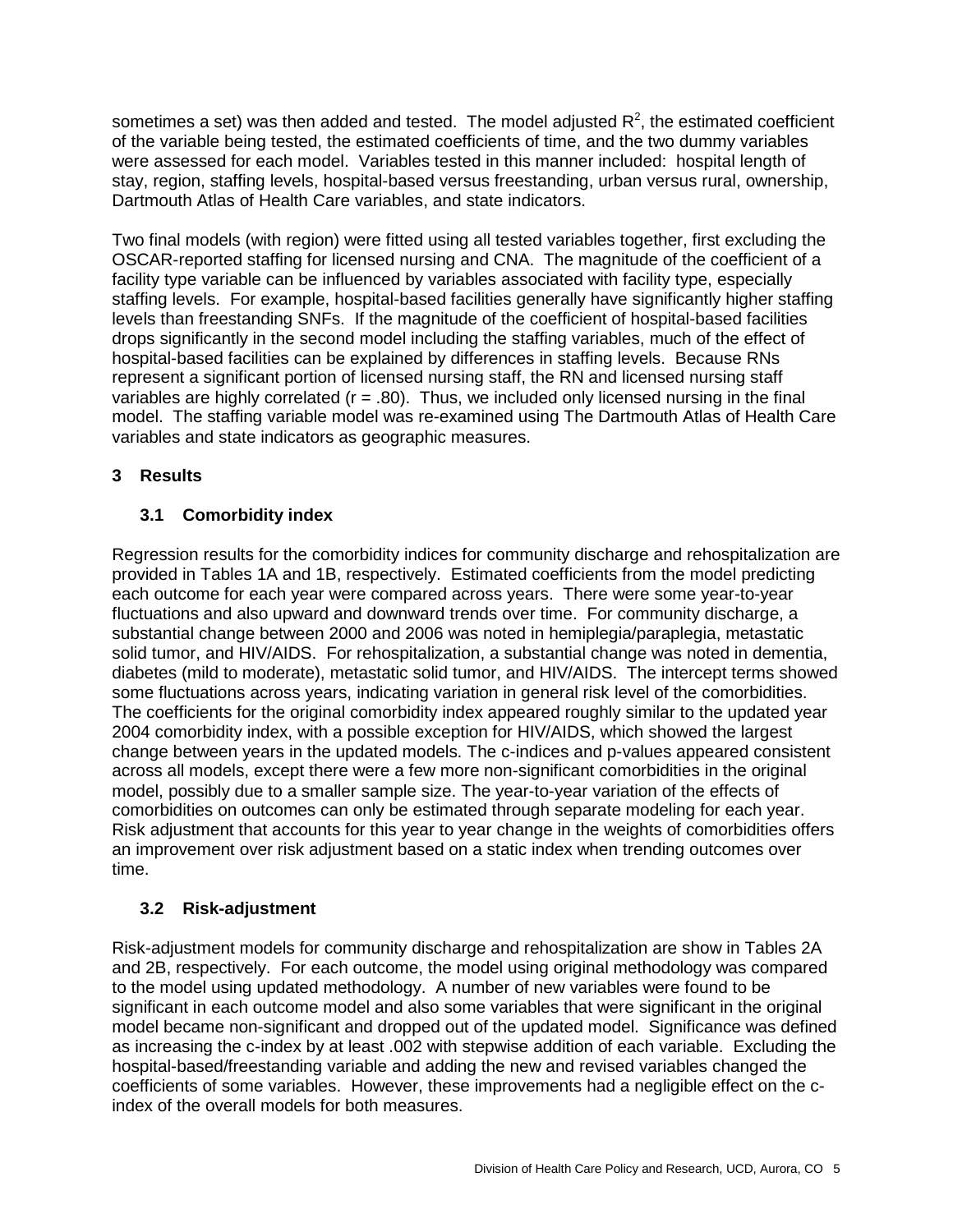Overall those variables that contributed most to explaining outcome variation were the same for the original and updated models. For community discharge, the primary explanatory variables were Barthel Score, CPS, rehabilitation and comorbidity index. For rehospitalization, the primary explanatory variables were Barthel Score, comorbidity index, pressure ulcer, feeding tube and catheter. The coefficient estimates were generally similar for a particular variable comparing the original and updated models. In addition, the overall c-index remained essentially the same for both models with a fewer number of variables (treating the categorical rehabilitation RUG variables as one variable) in the updated models, possibly indicating the updated comorbidity index was more robust and compensated for the absence of the hospitalbased/freestanding variable in the updated models. Risk-adjusted facility outcome rates can be compared more meaningfully using the updated resident-level models.

# **3.3 Change in facility outcomes from 2000 to 2006**

Unadjusted facility observed rates and facility-level adjusted rates of the two outcome measures from 2000 through 2006 are presented in Table 3. The average rate and the difference in average rate between years are shown for each outcome.

The adjusted rates using the original methodology and the adjusted rates using updated methodology were compared. The general trends in both community discharge and rehospitalization were the same in the original and updated models. The rates of community discharge within 100 days were stable with a marginal increase of the average rate by less than one percentage point between 2000 and 2006. In contrast, the rates of rehospitalization within 100 days increased over time between 2000 and 2006.

The original and updated methodologies resulted in relatively similar rates for adjusted rates of community discharge throughout the years. However, for rehospitalization the improved risk models resulted in higher adjusted rates earlier in the period (11.79% vs. 13.72% in 2000) before catching up to a similar range around year 2004 (17.12% vs. 17.51%) and then a slightly higher rate in 2006. The impact of excluding the hospital-based/freestanding variable in riskadjustment for the rehospitalization model and the temporal comorbidity index may explain these differences in adjusted rates of rehospitalization. There has been a significant decline in hospital-based facilities (13.3% in 2000 to 7.4% in 2006, See Table 4) which may explain the initial low rates of rehospitalization. The use of only 2004 data in the original methodology may have also caused the 2000 rate to decrease.

The increase (11.79% to 17.12%) in the adjusted rates of rehospitalization between 2000 and 2004 using the original methodology<sup>(1)</sup> is now more moderate (13.72% to 17.51%), but still significant. Although rehospitalization rates still increased between 2004 and 2006, the rate of increase in rehospitalization appeared to be gradually declining since 2004 using both models.

Figures 1 and 2 plot the ranks of the facility risk-adjusted rate based on the updated methodology (horizontal axis) vs. the facility risk-adjusted rate based on original methodology (vertical axis) for each outcome in 2006. The ranks are collapsed into 1000 ranks for each year. Year 2000 plots were similar. A 45 degree line would indicate no changes in ranks. For community discharge, there are facilities significantly below the 45 degree line, where rankings of adjusted rates became substantially higher (better quality) with the updated methodology. For rehospitalization, there were facilities whose rankings of adjusted rates became substantially lower (still better quality). The facilities around the 45 degree line were more narrowly concentrated for rehospitalization. Thus, the updated risk adjustment did alter the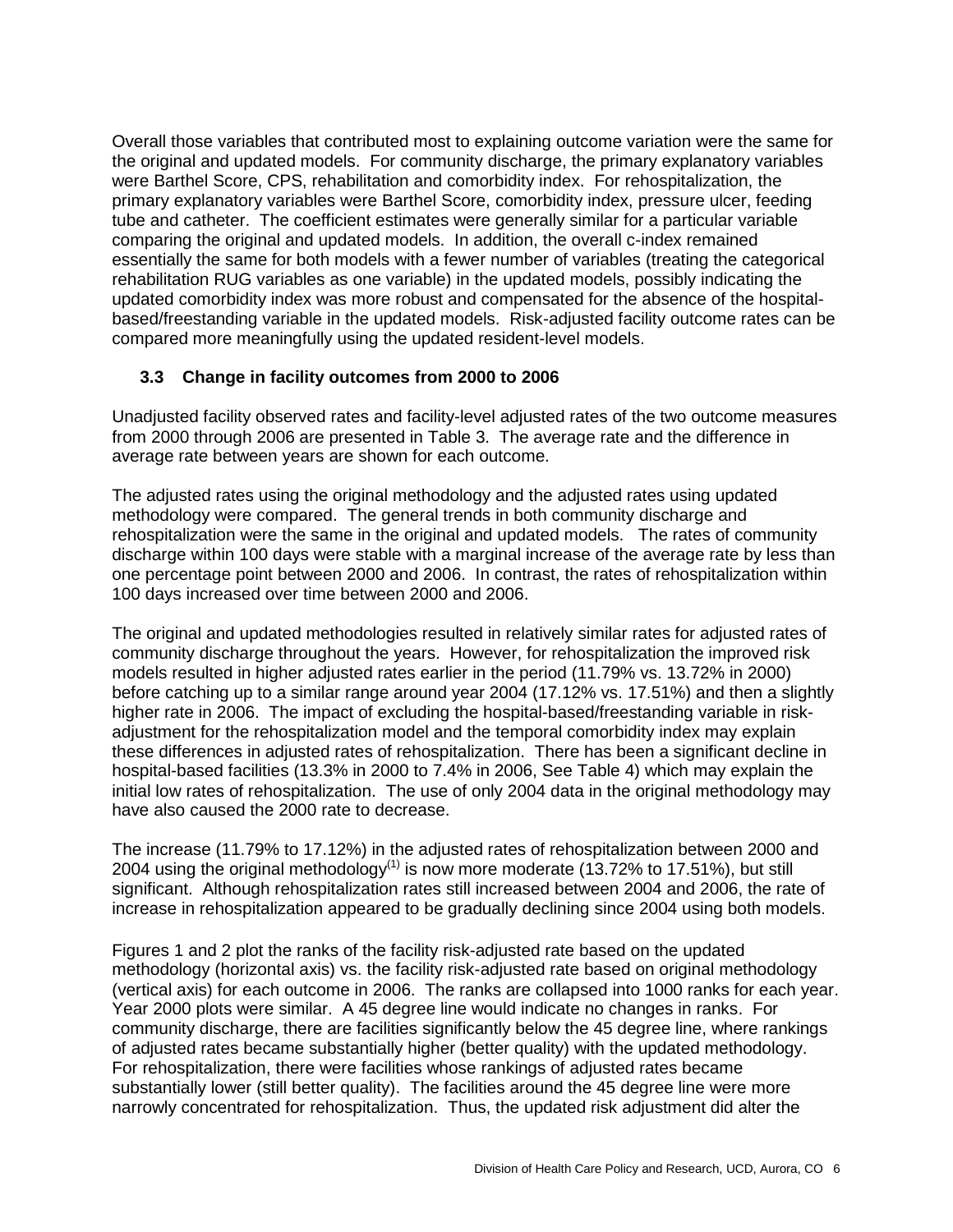relative ranks of some individual facilities, which would be expected with the changes in the model.

# **3.4 Changes in case mix and facility characteristics from 2000 to 2006**

A comparison of all independent variables between 2000 and 2006 is shown in Table 4. In aggregate, changes in resident case mix between 2000 and 2006 appear modest. The larger changes include increases in the percent of residents with DNR orders, receiving parenteral IV feeding, with genitourinary conditions, with hypertension, with musculoskeletal disorders, with depression, or with schizophrenia and decreases in the percent of resident being tube-fed or with fractures. The average length of stay of a resident's prior qualifying hospital stay declined by more than half a day from 9.3 to 8.5 days. There were significant shifts in rehabilitation with an overall increase from 74.6% to 82.6%, the distribution of rehabilitation with more in the higher categories, and also a shift from the High category (41.0% to 16.6%) to the Medium category (18.3% to 37.8%). Average staffing levels dropped for RN and licensed nursing and increased slightly for CNAs. There were small shifts in geographic distribution, with the South and Midwest experiencing slight increases and the Northeast and West experiencing slight decreases. The percentage of SNFs that were hospital-based dropped from 13.3% to 7.4% and urban facilities decreased from 71.2% to 68.4%. The percentage of SNFs that were for-profit increased modestly. The number of primary care physicians per 100,000 residents on average was 71.63 in 2006. Data prior to 2006 were not available. For percent of Medicare decedents hospitalized at least once during the last six months of life there was a slight increase from 70.57% in 2000 to 71.20% in 2005 on average. Data in 2006 was not available.

# **3.5 Community discharge and rehospitalization within 100 days**

# **3.5.1 Trend analyses**

In the stepwise preliminary analyses (Tables 5A, 5B, 7A, and 7B) to assess the crude impact of various measures on outcome rates, the updated methodology increased the R-square for the models which includes case mix variables. This was not surprising because the updated variables, such as the comorbidity index, were clearly much better defined. Coefficients of tested variables, time, and two dummy variables representing facilities present in one year only were somewhat affected. Alternative geographic variables showed some contribution to the Rsquare. State indicators showed a larger impact on the adjusted R-square than The Dartmouth Atlas of Health Care variables after adjusting for case mix for both outcomes.

# **3.5.2 Multivariable analyses for community discharge**

In the multiple regression models (Tables 6A and 6B), which assess the adjusted effects of the predictor variables on community discharge rates, the updated methodology increased the Rsquare by more than 0.025. Among the coefficients with larger changes were hospital-based (0.146 to 0.122 without staffing and 0.096 to 0.082 with staffing) and for-profit (0.008 to 0.003 [non-significant] without staffing and 0.012 to 0.007 with staffing). The use of alternative geographic variables with staffing (Tables 6C and 6D) further increased the R-square and explained state variation as large as 0.28 between North Dakota in the Midwest and Montana in the West. The coefficient of the Primary care physicians per 100,000 residents was significant in these models.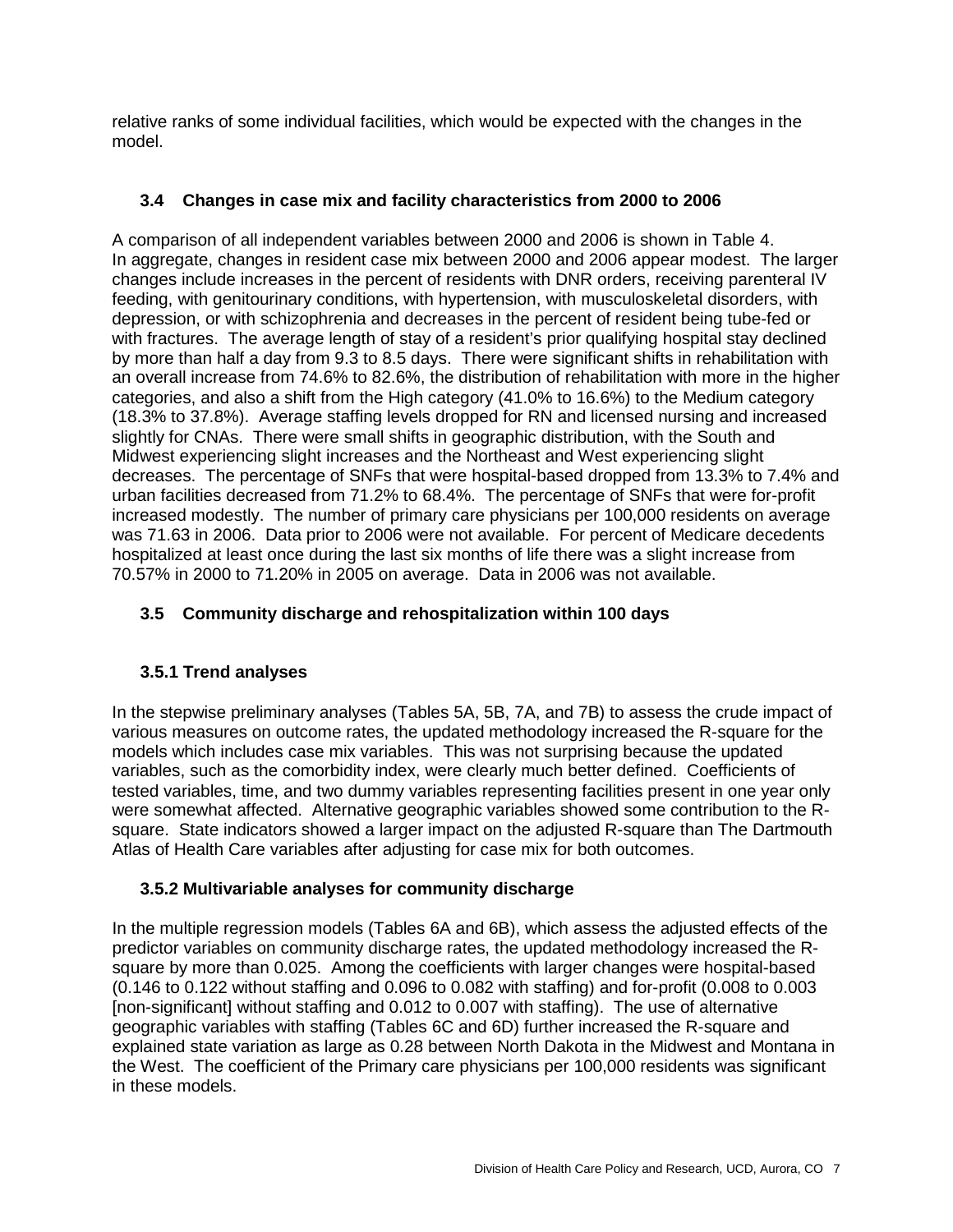#### **3.5.3 Multivariable analyses for rehospitalization**

In the multiple regression models (Tables 8A and 8B) to assess the adjusted effects of predictor variables on rehospitalization rates, the updated methodology did not change the R-square appreciably (less than 0.005). The coefficients for facility characteristics did not change substantially either. However, the use of alternative geographic variables with staffing (Tables 8C and 8D) increased the R-square by almost 0.02, and explained state variation as large as 0.07 between Connecticut in the Northeast and Hawaii in the West. The coefficient of the percent of Medicare decedents hospitalized at least once during the last six months of life was significant in these models.

#### **4 Discussion**

A rigorous methodology was used several years ago in the development of two risk-adjusted SNF quality measures: community discharge and rehospitalization<sup>(1)</sup>. However, growing emphasis on care transitions and value in health care has prompted more research and greater scrutiny of these metrics. As such measures are increasingly used for different purposes, it is expected that new issues will be raised suggesting alternative methodologies. The increased attention, particularly to measures of rehospitalization, prompted this analysis that emphasized enhancing risk adjustment models and more granular methods of accounting for geographic variations in health care.

Because of the critical importance of adequately accounting for comorbidity in risk adjusting these outcome measures, the relative impact (or weights) of comorbid conditions was assessed over time. Trends in the relative importance of the17 comorbid conditions were found in relation to both of these quality measures, suggesting the need to update comorbidity indices on a regular basis. To ensure that future trend analyses take into consideration these changes in comorbidity weights, we recommend utilizing methods like those reported here. In these analyses, comorbidity indices were derived from the data corresponding to all time periods of interest and the appropriate weights were applied for each period.

Other enhancements to the risk adjustment models improved the model R-square, while eliminating a controversial proxy variable from the model. The geographic variables corresponding to national regions were replaced with far more granular The Dartmouth Atlas of Health Care variables and dummy variables for each state, further improving the model Rsquare. These changes had some impacts on individual facility ranks in the quality measures, suggesting the importance of these types of enhancements when comparing these outcomes between individual facilities.

Interestingly, the time trends and the aggregate facility factors related to these outcomes did not change substantially with these improvements to the risk models. Some of the effects appeared somewhat larger or smaller with the improved models, but the direction and the significance of the effects remained similar. This suggests that the aggregate empirical findings based on these two risk-adjusted quality measures are quite robust. Going forward, we recommend the use of these more rigorous modeling approaches in reporting results related to these two measures.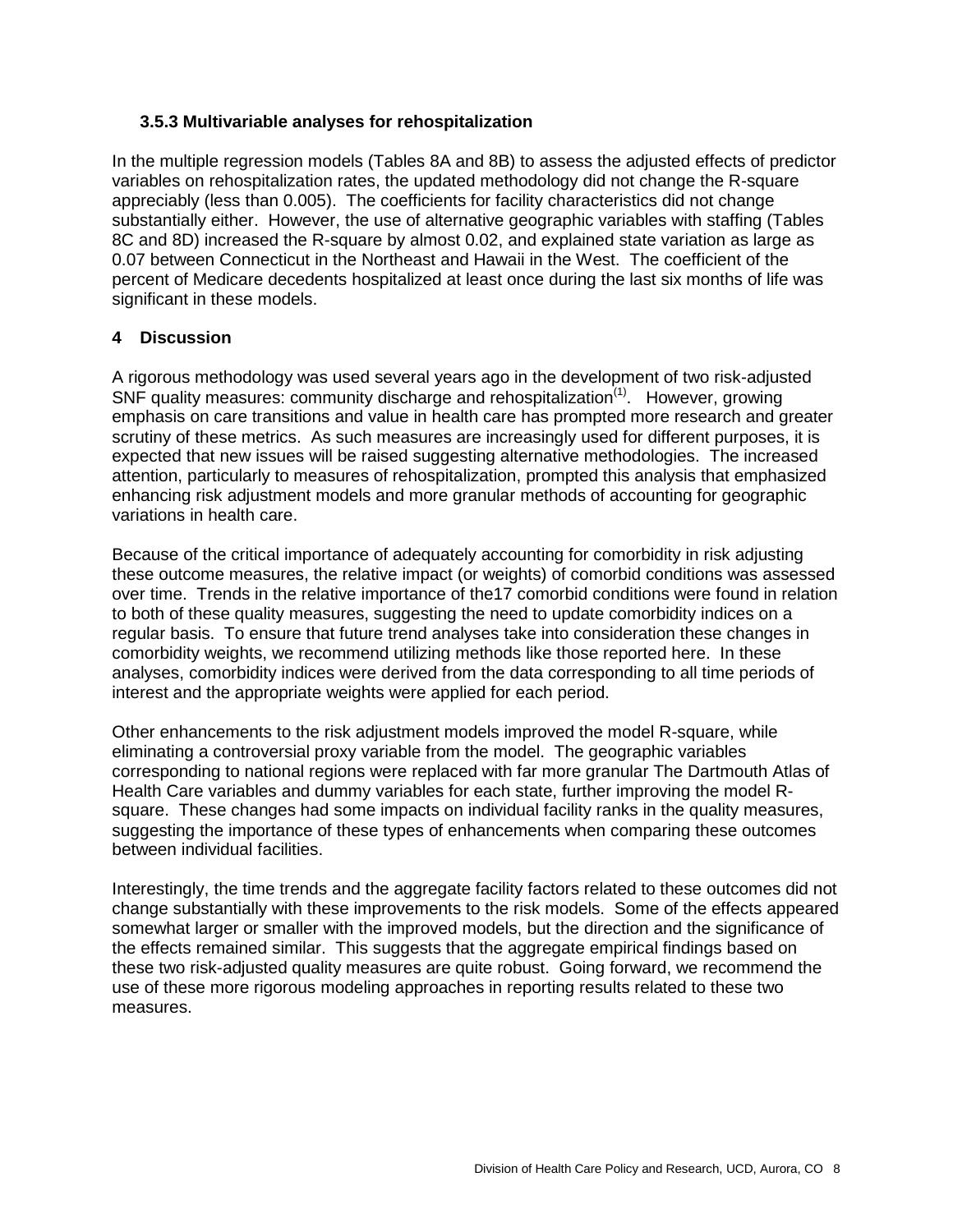#### Reference List

- (1) Donelan-McCall N, Eilertsen T, Fish R, Kramer A. Small Patient Populations and Low Frequency Event Effects on the Stability of SNF Quality Measures. University of Colorado, Denver, Colorado. [www.medpac.gov/publications/contractor\\_reports/Sep06\\_SNF\\_CONTRACTOR.pdf.](http://www.medpac.gov/publications/contractor_reports/Sep06_SNF_CONTRACTOR.pdf) 2006.
- (2) Kramer A, Eilertsen T, Goodrich G, Min S. Understanding Temporal Changes in and Factors Associated with SNF Rates of Community Discharge and Rehospitalization. University of Colorado, Denver, Colorado. Available on MedPAC [www.medpac.gov/documents/Jun07\\_SNF\\_contractor\\_CC.pdf.](http://www.medpac.gov/documents/Jun07_SNF_contractor_CC.pdf) 2007.
- (3) Kramer A, Min S, Goodrich G, Fish R. Trends Between 2000 and 2005 in SNF Rates of Community Discharge and Rehospitalization. University of Colorado, Denver, Colorado. Available March 2008 at [www.medpac.gov.](http://www.medpac.gov/) 2008.
- (4) Medicare Payment Advisory Commission. Report to Congress: Medicare payment policy. Chapter 2C, Skilled nursing facility services. 87-104. 2005.
- (5) Medicare Payment Advisory Commission. Report to Congress: Medicare payment policy. Chapter 4A, Skilled nursing facility services. 167-192. 2006.
- (6) Medicare Payment Advisory Commission. Report to Congress: Medicare payment policy. Chapter 3A, Skilled nursing facility services. 173-175. 2007.
- (7) Medicare Payment Advisory Commission. Report to Congress: Medicare payment policy. Chapter 2D: Skilled nursing facility services. 149-151. 2008. Washington, D.C., MedPAC.
- (8) Medicare Payment Advisory Commission. Report to Congress: Medicare payment policy. Chapter 2D, Skilled nursing facility services. 171-172. 2009. Washington, D.C., MedPAC.
- (9) Kramer A, Elder S, Goodrich G, Fish R, Donelan-McCall N. Relationship Between Staffing Measures and Community Discharge, Rehospitalization, and Post-Acute Care Quality Measures for Short-Stay Residents. Task 2 Report for Development of Staffing Quality Measures - Phase I: Continuation. 1-31-2008. Colorado Foundation for Medical Care.
- (10) Hittle DF, Brega AG, Goodrich GK, Elder S, Nuccio E, Fish R et al. Development and Evaluation of Hospitalization Quality Measures for Nursing Homes. Contract HHSM-500- 2005-CO001c, Modification No. 0009, material prepared by Colorado Foundation for Medical Care, under contract with the Centers for Medicare & Medicaid Services, U.S. Department of Health and Human Services, 1-34. 7-29-2008.
- (11) Mor V, Grabowski DC. Understanding skilled nursing facility re-hospitalizations: Variation by patient type and region. 12-22-2008. (Unpublished Work)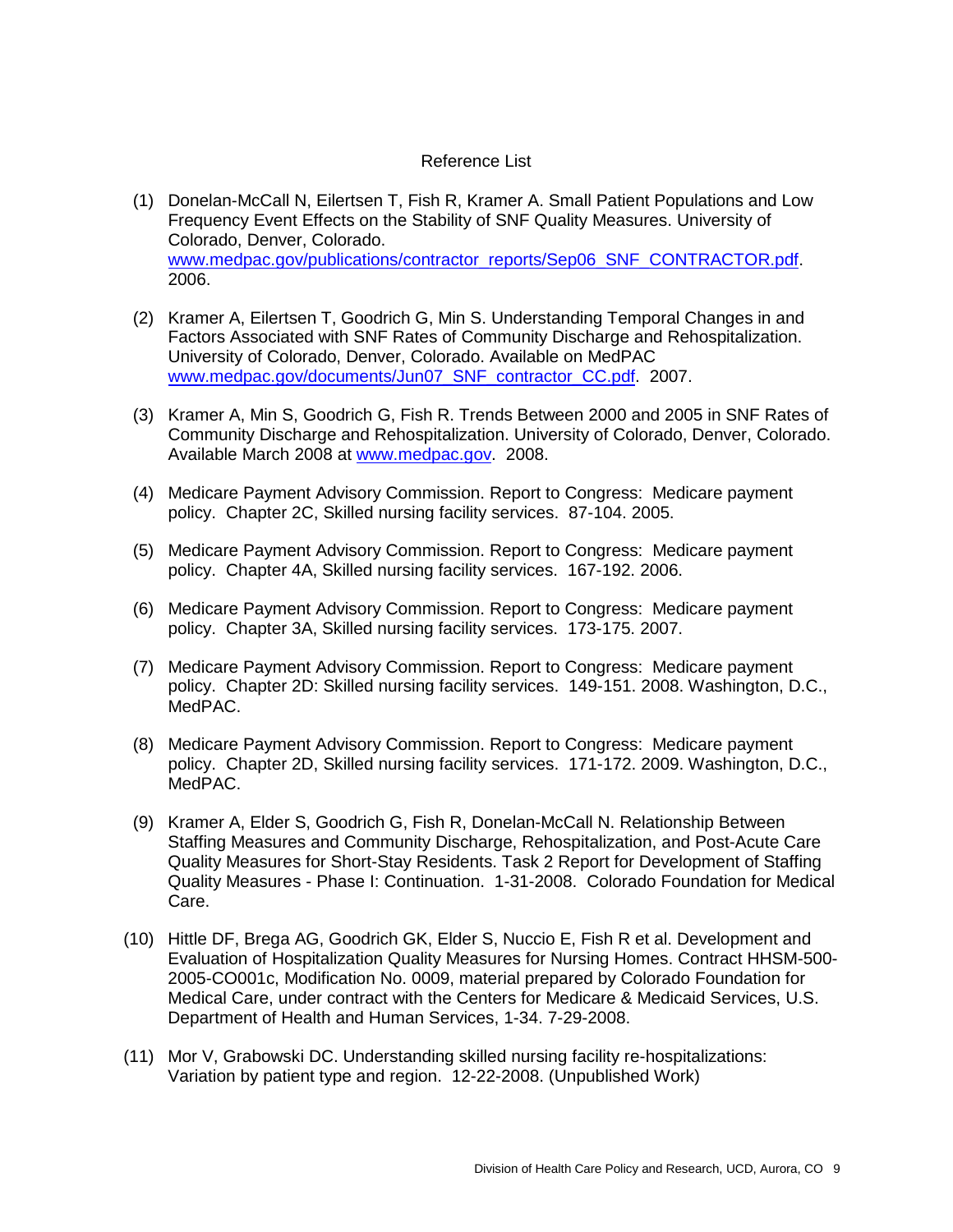- (12) Grabowski DC, Stewart KC, Broderick SM, Coots LA. Predictors of nursing home hospitalization: A review of the literature. Medical Care Research and Review 2009; 65(1):3-39.
- (13) Romano PS, Roos LL, Jollis JG. Adapting a clinical comorbidity index for use with ICD-9-CM administrative data: Differing perspectives. J Clin Epidemiol 1993; 46(10):1075- 1079.
- (14) Malitz D, DataPRO Project Investigators. Data Analysis PRO Documentation for Construction of National SNF Stay File. 4-16-2002. Baltimore, MD, Centers for Medicare & Medicaid Services.
- (15) Abt Associates Inc. Options for a CMS Public Reporting System of Nurse Staffing in Nursing Home: Draft report for Contract #500-95-0062/TO#3. 2004. Cambridge, MA, Abt Associates Inc.
- (16) Quan H, Sundararajan V, Halfon P, Fong A, Burnand B, Luthi J-C et al. Coding algorithms for defining comorbidities in ICD-9-CM and ICD-10 administrative data. Medical Care 2005; 43(11):1130-1139.
- (17) Abt Associates Inc. National Nursing Home Quality Measures: User's Manual. V1.2. 2004. Baltimore, MD, U.S. Dept. of Health & Human Services Centers for Medicare & Medicaid Services.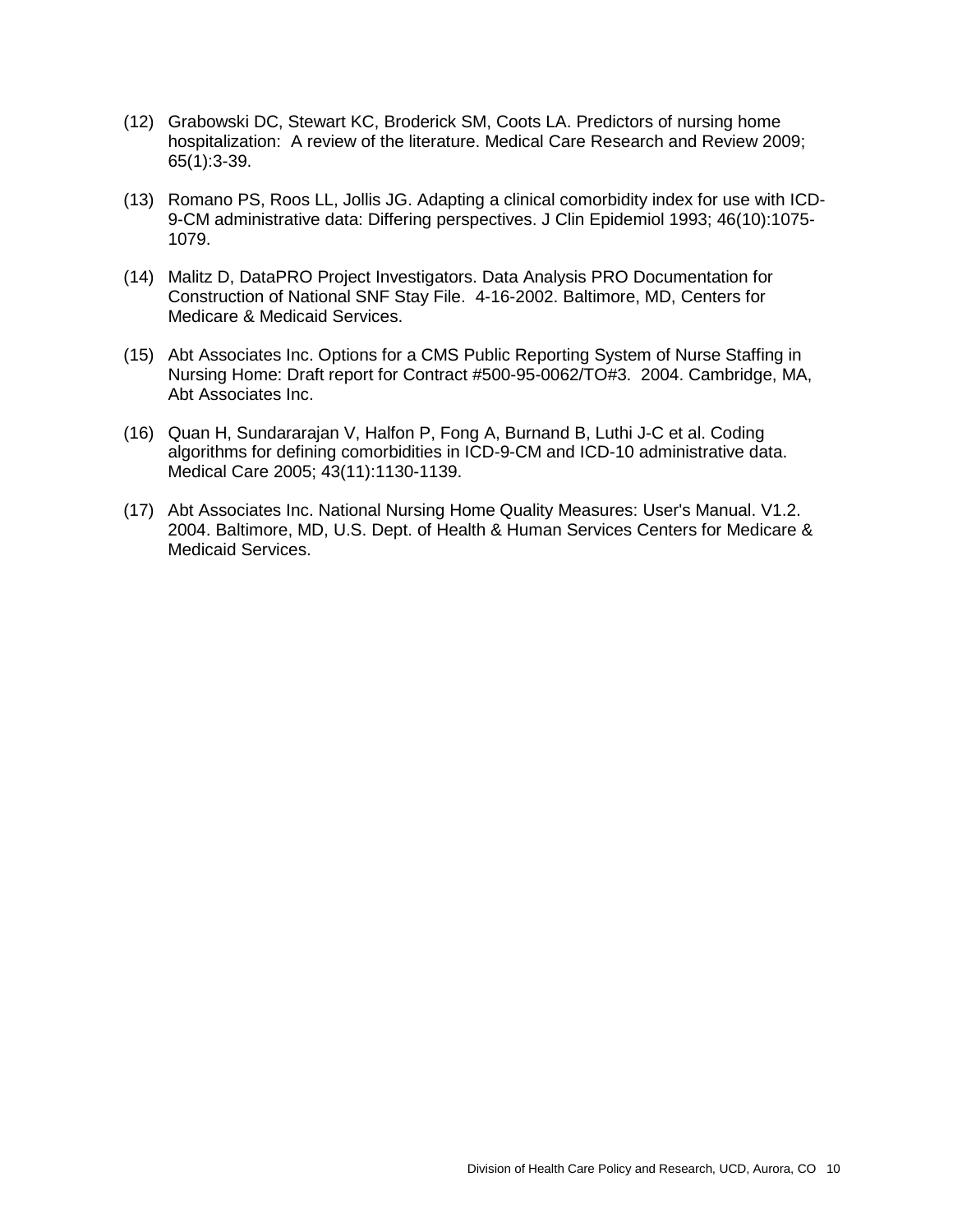# TABLES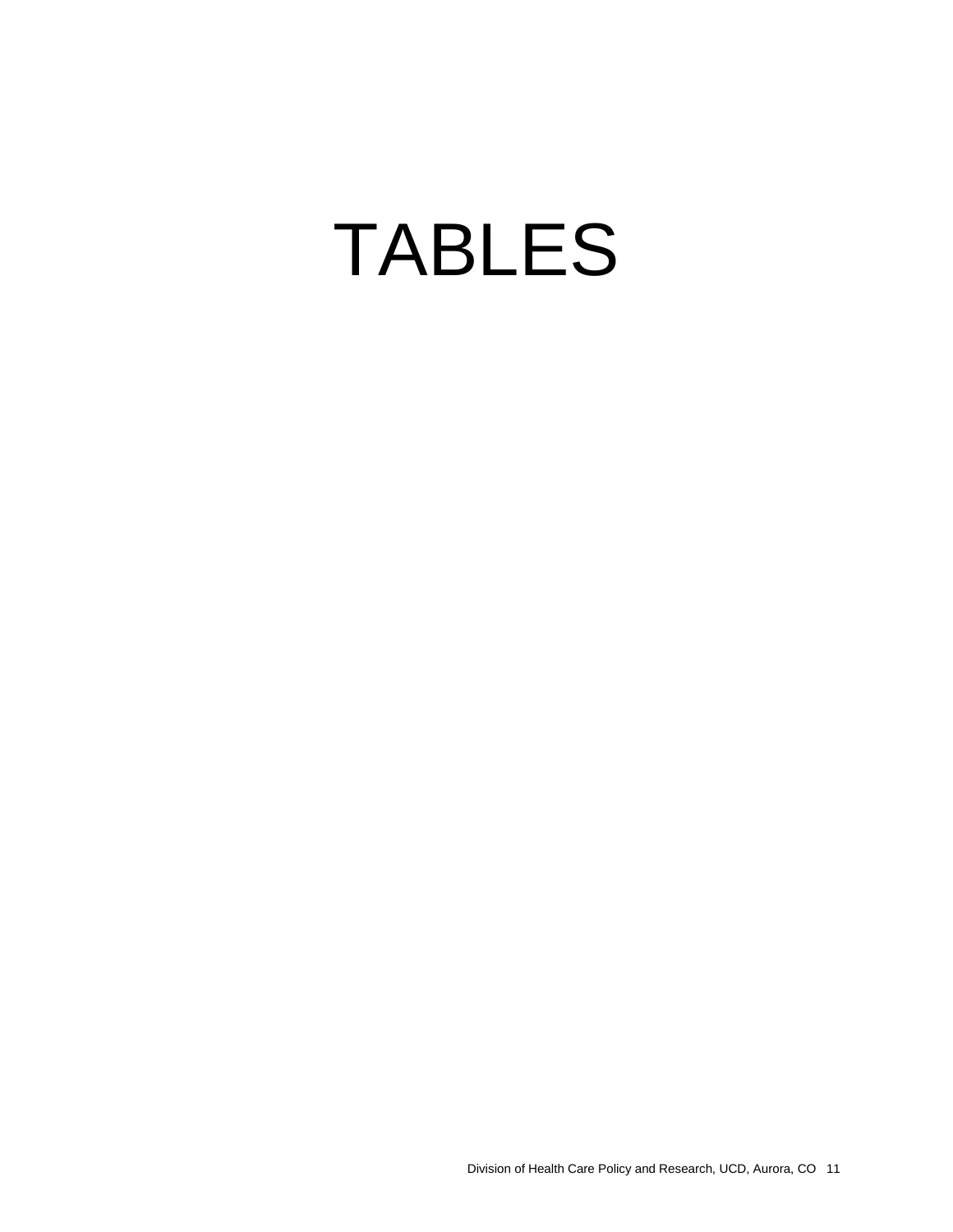#### **Table 1A: Coefficient Estimates for Community Discharge Resident Level Comorbidity Index**

|                                  | Original <sup>1</sup> | Updated Coefficient Estimate <sup>2</sup> |           |          |          |          |            |          |              |
|----------------------------------|-----------------------|-------------------------------------------|-----------|----------|----------|----------|------------|----------|--------------|
|                                  |                       | 2000                                      | 2001      | 2002     | 2003     | 2004     | 2005       | 2006     | <b>Trend</b> |
| 00 Intercept                     | N/A                   | 0.001                                     | $-0.0263$ | $-0.048$ | $-0.056$ | $-0.038$ | $-0.004^3$ | 0.017    | $\bullet$    |
| 01 Myocardial Infarction         | $0.046^3$             | 0.109                                     | 0.070     | 0.070    | 0.062    | 0.053    | 0.040      | 0.043    | N            |
| 02 Congestive Heart Failure      | $-0.365$              | $-0.345$                                  | $-0.358$  | $-0.362$ | $-0.371$ | $-0.388$ | $-0.416$   | $-0.399$ | 7            |
| 03 Peripheral Vascular Disease   | $-0.220$              | $-0.140$                                  | $-0.152$  | $-0.159$ | $-0.173$ | $-0.173$ | $-0.172$   | $-0.177$ | 7            |
| 04 Cerebrovascular Disease       | $-0.293$              | $-0.377$                                  | $-0.372$  | $-0.359$ | $-0.349$ | $-0.345$ | $-0.363$   | $-0.347$ | N            |
| 05 Dementia                      | $-1.179$              | $-1.252$                                  | $-1.248$  | $-1.247$ | $-1.230$ | $-1.197$ | $-1.188$   | $-1.179$ | N            |
| 06 Chronic Pulmonary Disease     | $-0.150$              | $-0.040$                                  | $-0.069$  | $-0.072$ | $-0.088$ | $-0.104$ | $-0.116$   | $-0.124$ | 7            |
| 07 Rheumatologic Disease         | $-0.222$              | 0.185                                     | 0.181     | 0.174    | 0.150    | 0.154    | 0.157      | 0.144    | N            |
| 08 Peptic Ulcer Disease          | $-0.204$              | $-0.196$                                  | $-0.212$  | $-0.224$ | $-0.195$ | $-0.181$ | $-0.200$   | $-0.194$ | $\bullet$    |
| 09 Mild Liver Disease            | $-0.115^3$            | $-0.072$                                  | $-0.072$  | $-0.072$ | $-0.072$ | $-0.091$ | $-0.117$   | $-0.129$ | 7            |
| 10 Diabetes, Mild to Moderate    | $-0.134$              | $-0.098$                                  | $-0.114$  | $-0.124$ | $-0.143$ | $-0.144$ | $-0.129$   | $-0.129$ | 7            |
| 11 Hemiplegia or Paraplegia      | $-0.539$              | $-0.393$                                  | $-0.431$  | $-0.432$ | $-0.466$ | $-0.505$ | $-0.539$   | $-0.569$ | 7            |
| 12 Renal Disease                 | $-0.429$              | $-0.407$                                  | $-0.416$  | $-0.423$ | $-0.421$ | $-0.433$ | $-0.414$   | $-0.371$ | $\bullet$    |
| 13 Diabetes w/ Chronic Comp.     | $-0.098$              | $-0.050$                                  | $-0.085$  | $-0.099$ | $-0.105$ | $-0.118$ | $-0.139$   | $-0.145$ | 7            |
| 14 Any Malignancy (Lymp/ Leuk)   | $-0.057^3$            | 0.002 <sup>3</sup>                        | $-0.015$  | $-0.017$ | $-0.015$ | $-0.037$ | $-0.026$   | $-0.045$ | 7            |
| 15 Moderate/Severe Liver Disease | $-0.369$              | $-0.361$                                  | $-0.355$  | $-0.367$ | $-0.392$ | $-0.423$ | $-0.450$   | $-0.422$ | 7            |
| 16 Metastatic Solid Tumor        | $-0.193$              | $-0.151$                                  | $-0.167$  | $-0.184$ | $-0.242$ | $-0.262$ | $-0.295$   | $-0.309$ | 7            |
| 17 HIV/AIDS                      | $-0.817$              | $-0.300$                                  | -0.474    | $-0.464$ | $-0.503$ | $-0.488$ | $-0.470$   | $-0.646$ | 7            |
| Logistic Model c-index           | 0.62                  | 0.62                                      | 0.62      | 0.62     | 0.62     | 0.62     | 0.63       | 0.63     | $\bullet$    |

 $1$  The original model was based on a 3% random sample of SNF stays from year 2004 and did not use the intercept.

<sup>2</sup> The updated models were based on all SNF stays for each year 2000 to 2006.

\_\_\_\_\_\_\_\_\_\_\_\_\_\_\_\_\_\_\_\_\_\_

<sup>3</sup> Coefficients with probabilities greater than .05 excluded that coefficient from the comorbidity construct.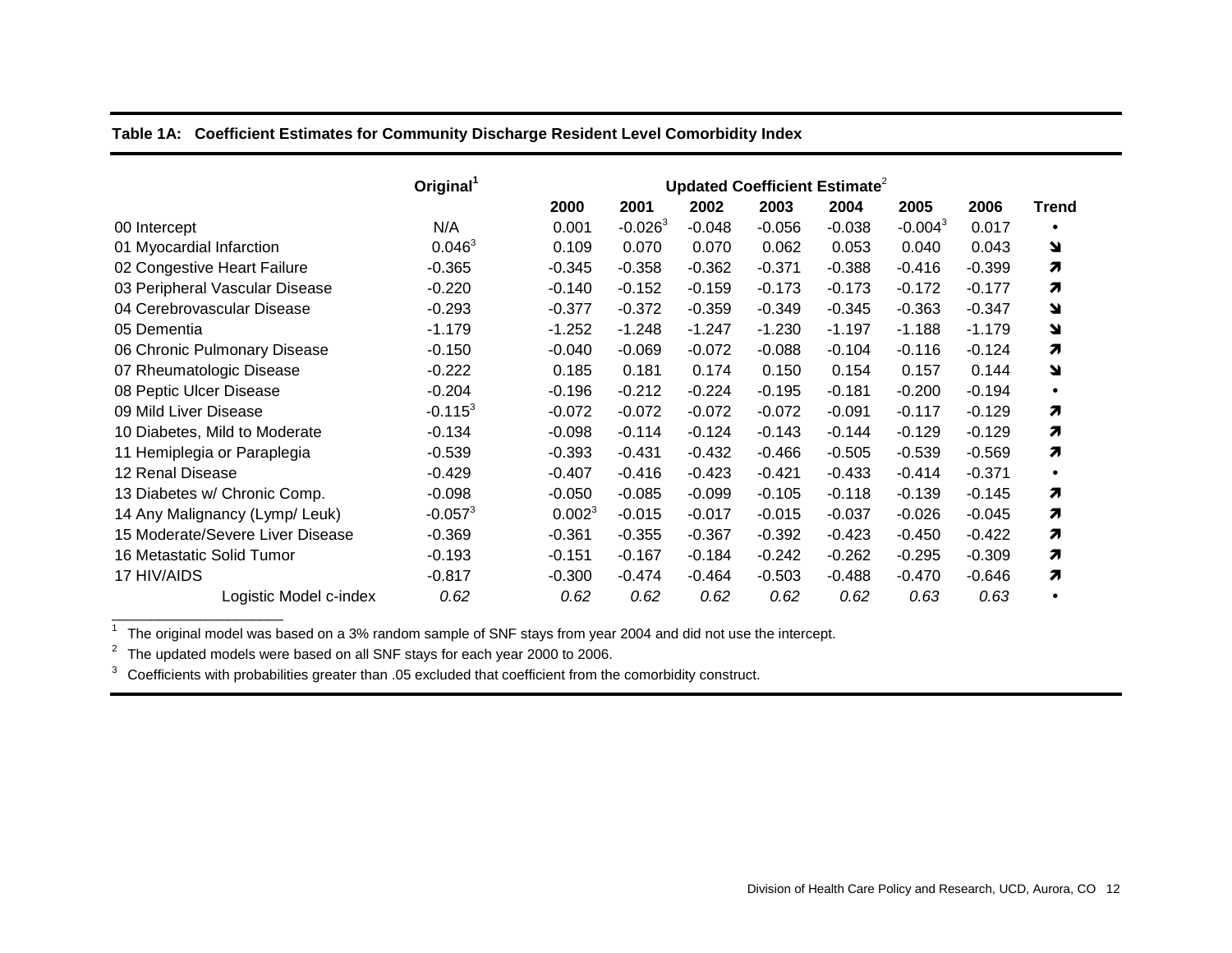**Table 1B: Coefficient Estimates for Rehospitalization Resident Level Comorbidity Index**

|                                  | Original <sup>1</sup> | Updated Coefficient Estimate <sup>2</sup> |           |                    |             |                    |                    |           |              |
|----------------------------------|-----------------------|-------------------------------------------|-----------|--------------------|-------------|--------------------|--------------------|-----------|--------------|
| Comorbidity                      |                       | 2000                                      | 2001      | 2002               | 2003        | 2004               | 2005               | 2006      | <b>Trend</b> |
| 00 Intercept                     | N/A                   | $-2.310$                                  | $-2.202$  | $-2.124$           | $-2.057$    | $-2.028$           | $-1.990$           | $-1.973$  | N            |
| 01 Myocardial Infarction         | 0.087                 | 0.102                                     | 0.111     | 0.108              | 0.110       | 0.114              | 0.112              | 0.108     |              |
| 02 Congestive Heart Failure      | 0.612                 | 0.611                                     | 0.604     | 0.595              | 0.604       | 0.615              | 0.614              | 0.597     | ٠            |
| 03 Peripheral Vascular Disease   | 0.219                 | 0.154                                     | 0.155     | 0.152              | 0.155       | 0.169              | 0.134              | 0.137     | ٠            |
| 04 Cerebrovascular Disease       | 0.082                 | 0.148                                     | 0.145     | 0.123              | 0.117       | 0.106              | 0.123              | 0.104     | Y            |
| 05 Dementia                      | $0.026^3$             | 0.155                                     | 0.125     | 0.105              | 0.065       | 0.013              | 0.003 <sup>3</sup> | $-0.017$  | Y            |
| 06 Chronic Pulmonary Disease     | 0.201                 | 0.222                                     | 0.224     | 0.219              | 0.218       | 0.217              | 0.225              | 0.214     | $\bullet$    |
| 07 Rheumatologic Disease         | $-0.026^3$            | $-0.0013$                                 | $-0.0083$ | 0.011 <sup>3</sup> | $0.013^{3}$ | 0.016 <sup>3</sup> | $0.018^{3}$        | $0.015^3$ | $\bullet$    |
| 08 Peptic Ulcer Disease          | 0.036 <sup>3</sup>    | 0.169                                     | 0.150     | 0.149              | 0.143       | 0.117              | 0.134              | 0.102     | N            |
| 09 Mild Liver Disease            | $0.155^{3}$           | 0.215                                     | 0.194     | 0.191              | 0.182       | 0.176              | 0.201              | 0.202     |              |
| 10 Diabetes, Mild to Moderate    | 0.085                 | 0.145                                     | 0.126     | 0.111              | 0.107       | 0.088              | 0.065              | 0.043     | N            |
| 11 Hemiplegia or Paraplegia      | 0.242                 | 0.183                                     | 0.204     | 0.204              | 0.213       | 0.232              | 0.233              | 0.244     | 7            |
| 12 Renal Disease                 | 0.505                 | 0.533                                     | 0.517     | 0.517              | 0.528       | 0.532              | 0.518              | 0.482     | ٠            |
| 13 Diabetes w/ Chronic Comp.     | 0.173                 | 0.177                                     | 0.168     | 0.174              | 0.166       | 0.144              | 0.148              | 0.148     | N            |
| 14 Any Malignancy (Lymp/ Leuk)   | 0.127                 | 0.166                                     | 0.155     | 0.164              | 0.161       | 0.186              | 0.194              | 0.196     |              |
| 15 Moderate/Severe Liver Disease | 0.401                 | 0.373                                     | 0.370     | 0.365              | 0.395       | 0.377              | 0.410              | 0.369     | ٠            |
| 16 Metastatic Solid Tumor        | 0.175                 | 0.100                                     | 0.115     | 0.131              | 0.177       | 0.185              | 0.188              | 0.250     | 7            |
| 17 HIV/AIDS                      | 0.715                 | 0.258                                     | 0.414     | 0.472              | 0.443       | 0.405              | 0.331              | 0.426     | 7            |
| Logistic Model c-index           | 0.63                  | 0.62                                      | 0.62      | 0.62               | 0.62        | 0.62               | 0.62               | 0.63      |              |

 $1$  The original model was based on a 3% random sample of SNF stays from year 2004 and did not use the intercept.

<sup>2</sup> The updated models were based on all SNF stays for each year 2000 to 2006.

\_\_\_\_\_\_\_\_\_\_\_\_\_\_\_\_\_\_\_\_\_\_

<sup>3</sup> Coefficients with probabilities greater than .05 excluded that coefficient from the comorbidity construct.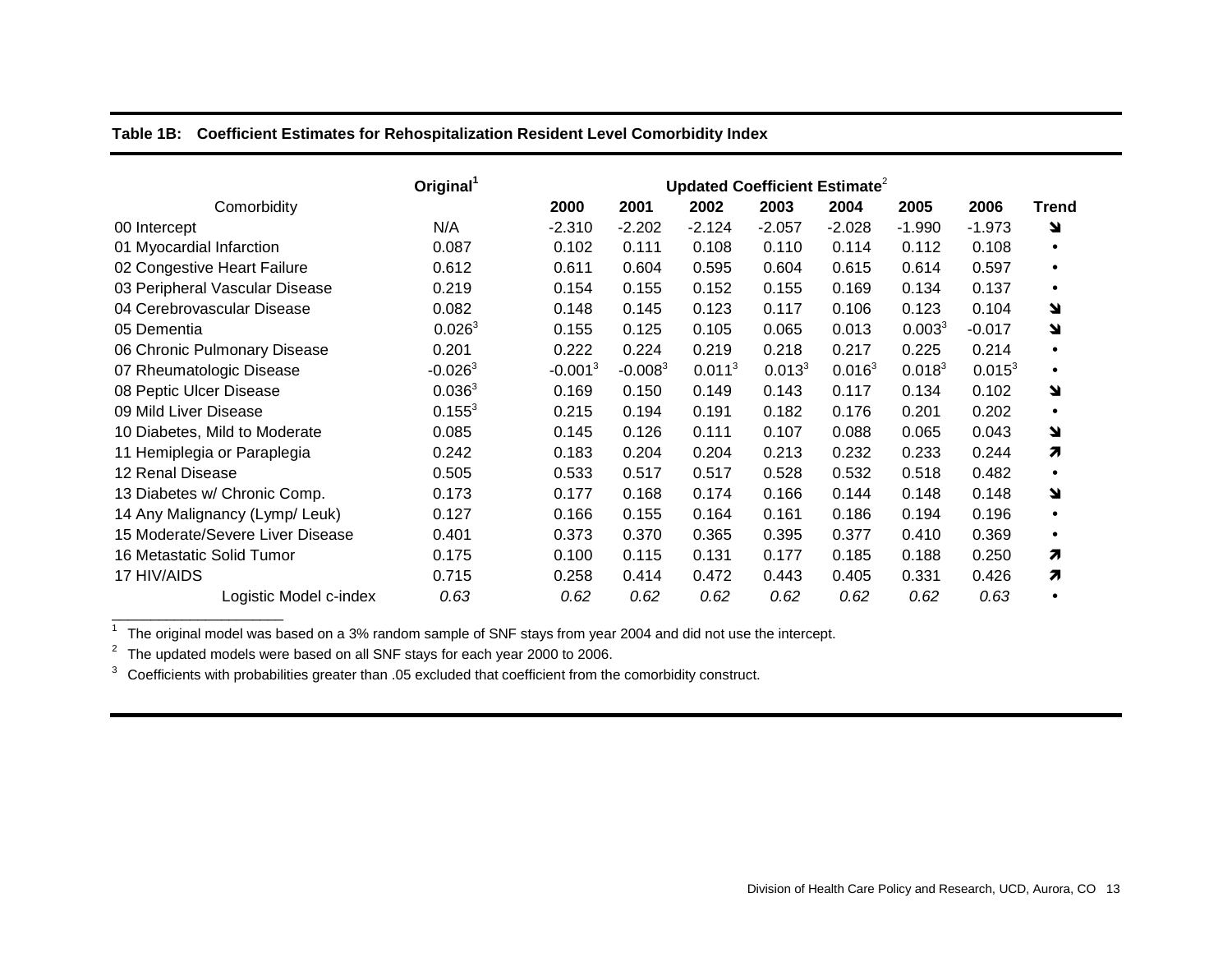|  |  |  | Table 2A: Immediate Discharge to Community from SNF Resident Level Risk-Adjustment Models |  |
|--|--|--|-------------------------------------------------------------------------------------------|--|
|--|--|--|-------------------------------------------------------------------------------------------|--|

| Original (Uses 2004 SNF Stays)           |             |           | Updated (Uses 2000-2006 SNF Stays)   |             |           |  |  |
|------------------------------------------|-------------|-----------|--------------------------------------|-------------|-----------|--|--|
| Independent Variable                     | <b>Beta</b> | <b>OR</b> | Independent Variable                 | <b>Beta</b> | <b>OR</b> |  |  |
| Intercept                                | $-1.3475$   |           | Intercept                            | $-1.3785$   |           |  |  |
| Barthel Score (0 to 90)                  | 0.0175      | 1.018     | Barthel Score (0 to 90)              | 0.0248      | 1.0250    |  |  |
| Cognitive Performance Score (0 to 6)     | $-0.2480$   | 0.780     | Cognitive Performance Score (0 to 6) | $-0.2675$   | 0.7650    |  |  |
| Rehabilitation (1,0)                     | 0.9485      | 2.582     | Rehabilitation-Ultra High (1,0)      | 1.2646      | 3.5420    |  |  |
| Comorbidity Index (-3.26 to 0.22)        | 0.4693      | 1.599     | Rehabilitation-Very High (1,0)       | 1.1272      | 3.0870    |  |  |
| Musculoskeletal Disease (1,0)            | 0.2422      | 1.274     | Rehabilitation-High (1,0)            | 0.7806      | 2.1830    |  |  |
| Bowel Incontinence (1 to 4) <sup>1</sup> | $-0.0884$   | 0.915     | Rehabilitation-Medium (1,0)          | 0.5727      | 1.7730    |  |  |
| Pressure Ulcer (1,0)                     | $-0.1719$   | 0.842     | Rehabilitation-Low (1,0)             | 0.4814      | 1.6180    |  |  |
| Do not Resuscitate (1,0)                 | $-0.4233$   | 0.655     | Comorbidity Index (-3.37 to 0.29)    | 0.5237      | 1.6880    |  |  |
| Hospital Based Facility $(1,0)^2$        | 0.9375      | 2.554     | Depression $(1,0)^3$                 | $-0.3932$   | 0.6750    |  |  |

\_\_\_\_\_\_\_\_\_\_\_\_\_\_\_\_\_\_\_\_\_\_

Logistic Model c-index 0.784 Logistic Model c-index 0.788

 $1$  Original variable that was no longer significant in the updated model.

<sup>2</sup> Original variables intentionally excluded from the updated model.

<sup>3</sup> New significant variable included in the updated model.

| Original (Uses 2004 SNF Stays)                                  |           |       | Updated (Uses 2000-2006 SNF Stays)   |             |           |  |  |  |
|-----------------------------------------------------------------|-----------|-------|--------------------------------------|-------------|-----------|--|--|--|
| <b>Independent Variable</b>                                     | Beta      | OR.   | Independent Variable                 | <b>Beta</b> | <b>OR</b> |  |  |  |
|                                                                 | $-1.3475$ |       | Intercept                            | $-1.3785$   |           |  |  |  |
| core (0 to 90)                                                  | 0.0175    | 1.018 | Barthel Score (0 to 90)              | 0.0248      | 1.0250    |  |  |  |
| Performance Score (0 to 6)                                      | $-0.2480$ | 0.780 | Cognitive Performance Score (0 to 6) | $-0.2675$   | 0.7650    |  |  |  |
| tion (1,0)                                                      | 0.9485    | 2.582 | Rehabilitation-Ultra High (1,0)      | 1.2646      | 3.5420    |  |  |  |
| ity Index (-3.26 to 0.22)                                       | 0.4693    | 1.599 | Rehabilitation-Very High (1,0)       | 1.1272      | 3.0870    |  |  |  |
| $\epsilon$ eletal Disease (1,0) $^{\textrm{\tiny{\textsf{1}}}}$ | 0.2422    | 1.274 | Rehabilitation-High (1,0)            | 0.7806      | 2.1830    |  |  |  |
| ontinence (1 to 4) $^1$                                         | $-0.0884$ | 0.915 | Rehabilitation-Medium (1,0)          | 0.5727      | 1.7730    |  |  |  |
| Ulcer (1,0) $^\text{\tiny{\text{\tiny{1}}}}$                    | $-0.1719$ | 0.842 | Rehabilitation-Low (1,0)             | 0.4814      | 1.6180    |  |  |  |
| suscitate (1,0)                                                 | $-0.4233$ | 0.655 | Comorbidity Index (-3.37 to 0.29)    | 0.5237      | 1.6880    |  |  |  |
| ased Facility $(1,0)^2$                                         | 0.9375    | 2.554 | Depression $(1,0)$ <sup>3</sup>      | $-0.3932$   | 0.6750    |  |  |  |
|                                                                 |           |       | Schizophrenia $(1,0)^3$              | $-1.1789$   | 0.3080    |  |  |  |
|                                                                 |           |       | Do not Resuscitate (1,0)             | $-0.4424$   | 0.6420    |  |  |  |
|                                                                 |           |       | Married $(1,0)$ <sup>3</sup>         | 0.4655      | 1.5930    |  |  |  |

N=2,000,787 N=13,182,779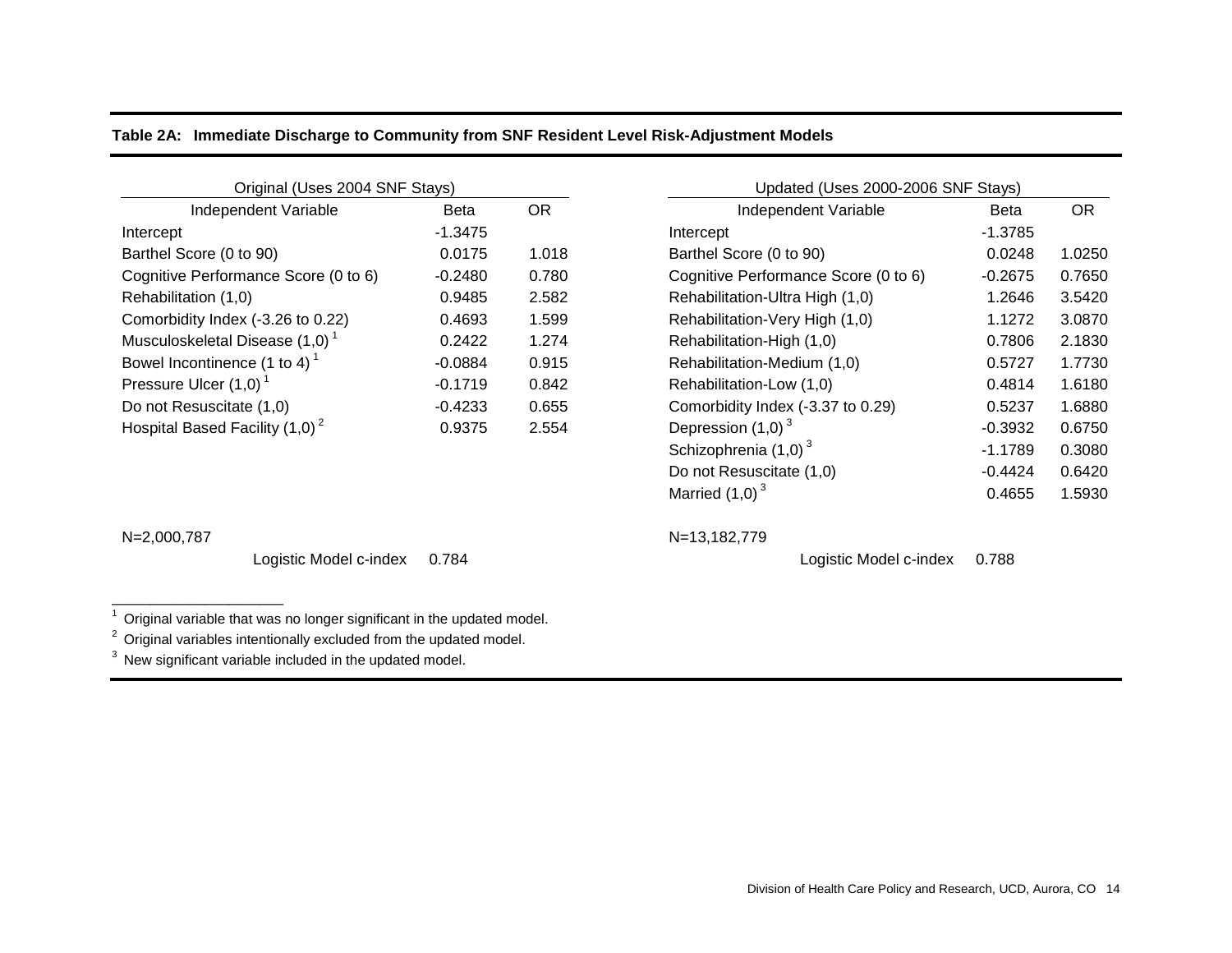|  |  | Table 2B: Five Potentially Avoidable Rehospitalization within One Day of SNF Resident Level Discharge Risk-Adjustment Models |  |  |  |  |
|--|--|------------------------------------------------------------------------------------------------------------------------------|--|--|--|--|
|--|--|------------------------------------------------------------------------------------------------------------------------------|--|--|--|--|

| Original (Uses 2004 SNF Stays)           |             |           | Updated (Uses 2000-2006 SNF Stays) |           |           |  |  |  |
|------------------------------------------|-------------|-----------|------------------------------------|-----------|-----------|--|--|--|
| Independent Variable                     | <b>Beta</b> | <b>OR</b> | Independent Variable               | Beta      | <b>OR</b> |  |  |  |
| Intercept                                | $-1.4067$   |           | Intercept                          | 0.0608    |           |  |  |  |
| Barthel Score (0 to 90)                  | $-0.0182$   | 0.982     | Barthel Score (0 to 90)            | $-0.0194$ | 0.981     |  |  |  |
| Comorbidity Index (0.00 to 2.31)         | 0.8998      | 2.459     | Comorbidity Index (-2.31 to 0.36)  | 0.8230    | 2.277     |  |  |  |
| Pressure Ulcer (1,0)                     | 0.2950      | 1.343     | Pressure Ulcer (1,0)               | 0.3162    | 1.372     |  |  |  |
| Feeding Tube (1,0)                       | 0.4263      | 1.532     | Feeding Tube (1,0)                 | 0.4979    | 1.645     |  |  |  |
| Catheter (1,0)                           | 0.2853      | 1.330     | Catheter $(1,0)$                   | 0.2184    | 1.244     |  |  |  |
| Dementia $(1,0)$ <sup>1</sup>            | $-0.2017$   | 0.817     | Congestive Heart Failure $(1,0)^3$ | 0.2564    | 1.292     |  |  |  |
| Respiratory Disease (1,0)                | 0.2138      | 1.238     | Respiratory Disease (1,0)          | 0.2171    | 1.242     |  |  |  |
| Fluid/Electrolyte Disorders (1,0)        | 0.2016      | 1.223     | Fluid/Electrolyte Disorders (1,0)  | 0.2056    | 1.228     |  |  |  |
| Cardiac Arrhythmias $(1,0)$ <sup>1</sup> | 0.1968      | 1.217     | Do not Resuscitate (1,0)           | $-0.3270$ | 0.721     |  |  |  |
| Weight Loss (1,0)                        | 0.2086      | 1.232     |                                    |           |           |  |  |  |
| Do not Resuscitate (1,0)                 | $-0.3170$   | 0.728     |                                    |           |           |  |  |  |
| Do not Hospitalize $(1,0)$ <sup>1</sup>  | $-0.6963$   | 0.498     |                                    |           |           |  |  |  |
| Female $(1,0)$                           | $-0.1482$   | 0.862     |                                    |           |           |  |  |  |
| Hospital Based Facility $(1,0)^2$        | $-0.8297$   | 0.436     |                                    |           |           |  |  |  |

| Original (Uses 2004 SNF Stays)      |           |       | Updated (Uses 2000-2006 SNF Stays) |             |           |  |  |  |
|-------------------------------------|-----------|-------|------------------------------------|-------------|-----------|--|--|--|
| Independent Variable<br><b>Beta</b> |           | OR.   | Independent Variable               | <b>Beta</b> | <b>OR</b> |  |  |  |
|                                     | $-1.4067$ |       | Intercept                          | 0.0608      |           |  |  |  |
| core (0 to 90)                      | $-0.0182$ | 0.982 | Barthel Score (0 to 90)            | $-0.0194$   | 0.981     |  |  |  |
| ity Index (0.00 to 2.31)            | 0.8998    | 2.459 | Comorbidity Index (-2.31 to 0.36)  | 0.8230      | 2.277     |  |  |  |
| Ulcer (1,0)                         | 0.2950    | 1.343 | Pressure Ulcer (1,0)               | 0.3162      | 1.372     |  |  |  |
| ube (1,0)                           | 0.4263    | 1.532 | Feeding Tube (1,0)                 | 0.4979      | 1.645     |  |  |  |
| (1,0)                               | 0.2853    | 1.330 | Catheter (1,0)                     | 0.2184      | 1.244     |  |  |  |
| (1,0)                               | $-0.2017$ | 0.817 | Congestive Heart Failure $(1,0)^3$ | 0.2564      | 1.292     |  |  |  |
| ry Disease (1,0)                    | 0.2138    | 1.238 | Respiratory Disease (1,0)          | 0.2171      | 1.242     |  |  |  |
| trolyte Disorders (1,0)             | 0.2016    | 1.223 | Fluid/Electrolyte Disorders (1,0)  | 0.2056      | 1.228     |  |  |  |
| rrhythmias $(1,0)$ <sup>1</sup>     | 0.1968    | 1.217 | Do not Resuscitate (1,0)           | $-0.3270$   | 0.721     |  |  |  |
|                                     |           |       |                                    |             |           |  |  |  |

N=2,002,478 N=13,203,193

\_\_\_\_\_\_\_\_\_\_\_\_\_\_\_\_\_\_\_\_\_\_

Logistic Model c-index 0.719 Logistic Model c-index 0.712

 $1$  Original variable that was no longer significant in the updated model.

<sup>2</sup> Original variables intentionally excluded from the updated model.

<sup>3</sup> New significant variable included in the updated model.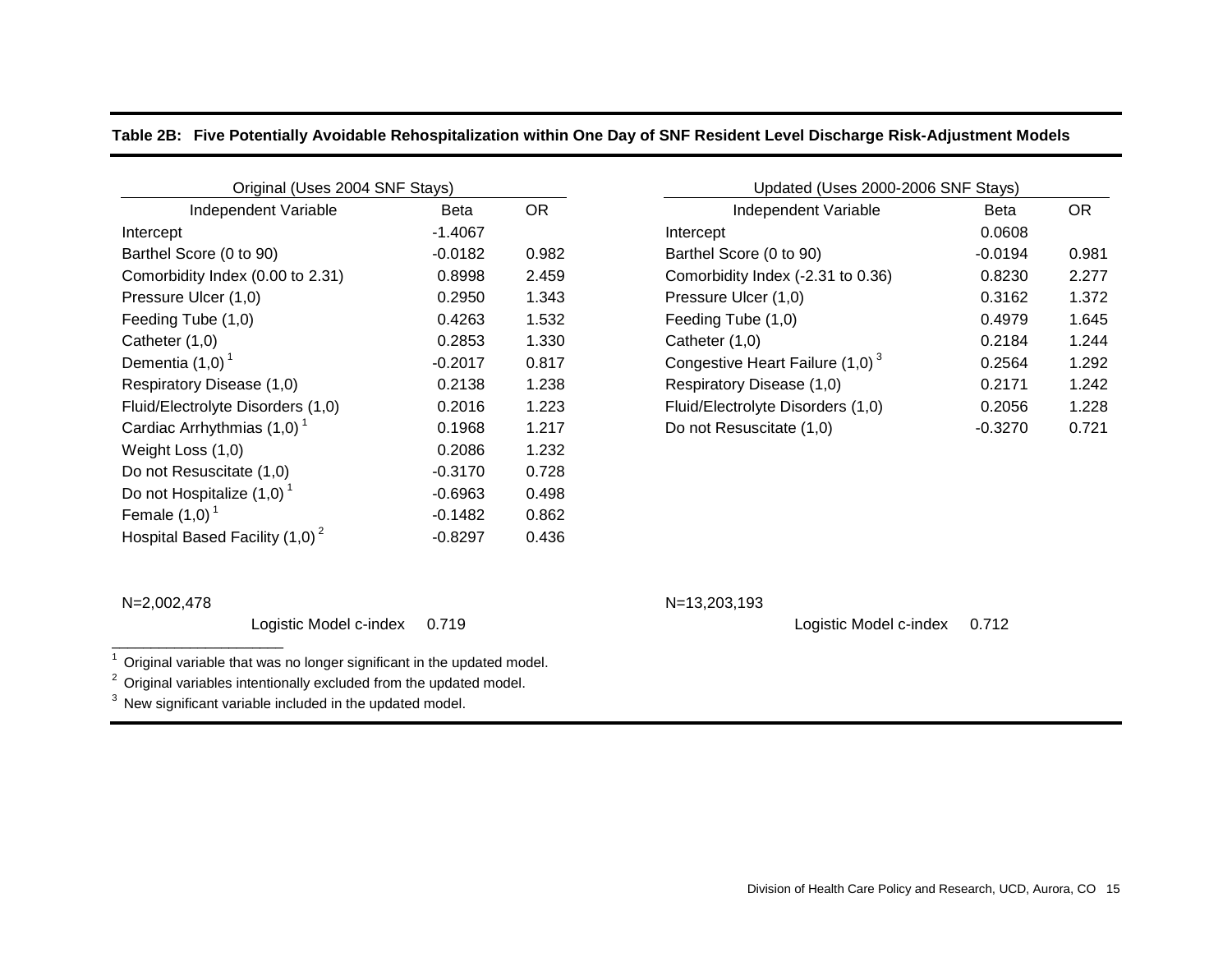**Table 3: Change in facility rates of outcome measures for 2000-2006 SNF admissions<sup>1</sup>**

| <b>Observed Rates</b>                                          | 2000   | 2001              | 2002              | 2003              | 2004           | 2005           | 2006           | Total |
|----------------------------------------------------------------|--------|-------------------|-------------------|-------------------|----------------|----------------|----------------|-------|
| <b>Community Discharge</b><br>Original 100 Days                | 31.15% | 30.51%<br>$-0.64$ | 30.43%<br>$-0.08$ | 30.44%<br>0.00    | 30.95%<br>0.51 | 31.42%<br>0.48 | 32.07%<br>0.65 | 0.92  |
| Updated 100 Days                                               | 31.14% | 30.51%<br>$-0.63$ | 30.43%<br>$-0.08$ | 30.44%<br>0.00    | 30.95%<br>0.51 | 31.42%<br>0.48 | 32.07%<br>0.65 | 0.93  |
| Rehospitalized for Any of Five Conditions<br>Original 100 Days | 14.74% | 15.83%<br>1.09    | 16.43%<br>0.61    | 17.26%<br>0.83    | 17.55%<br>0.28 | 18.04%<br>0.49 | 18.31%<br>0.27 | 3.57  |
| Updated 100 Days                                               | 14.74% | 15.82%<br>1.09    | 16.43%<br>0.61    | 17.26%<br>0.83    | 17.55%<br>0.28 | 18.04%<br>0.49 | 18.31%<br>0.27 | 3.57  |
| <b>Adjusted Rates</b>                                          |        |                   |                   |                   |                |                |                |       |
| <b>Community Discharge</b><br>Original 100 Days                | 33.68% | 32.44%<br>$-1.25$ | 32.32%<br>$-0.11$ | 32.15%<br>$-0.17$ | 32.82%<br>0.67 | 33.82%<br>1.00 | 34.43%<br>0.61 | 0.75  |
| Updated 100 Days                                               | 33.15% | 32.34%<br>$-0.81$ | 32.22%<br>$-0.12$ | 31.90%<br>$-0.31$ | 32.24%<br>0.33 | 32.67%<br>0.43 | 33.84%<br>1.17 | 0.69  |
| Rehospitalized for Any of Five Conditions<br>Original 100 Days | 11.79% | 13.70%<br>1.91    | 14.99%<br>1.29    | 16.55%<br>1.57    | 17.12%<br>0.56 | 17.88%<br>0.76 | 17.96%<br>0.08 | 6.18  |
| Updated 100 Days                                               | 13.72% | 15.08%<br>1.37    | 15.96%<br>0.88    | 17.05%<br>1.09    | 17.51%<br>0.46 | 18.08%<br>0.57 | 18.41%<br>0.33 | 4.69  |
|                                                                |        |                   |                   |                   |                |                |                |       |

 $1$  Table entries show the facility rate of interest on the top row, change from previous year in the bottom row.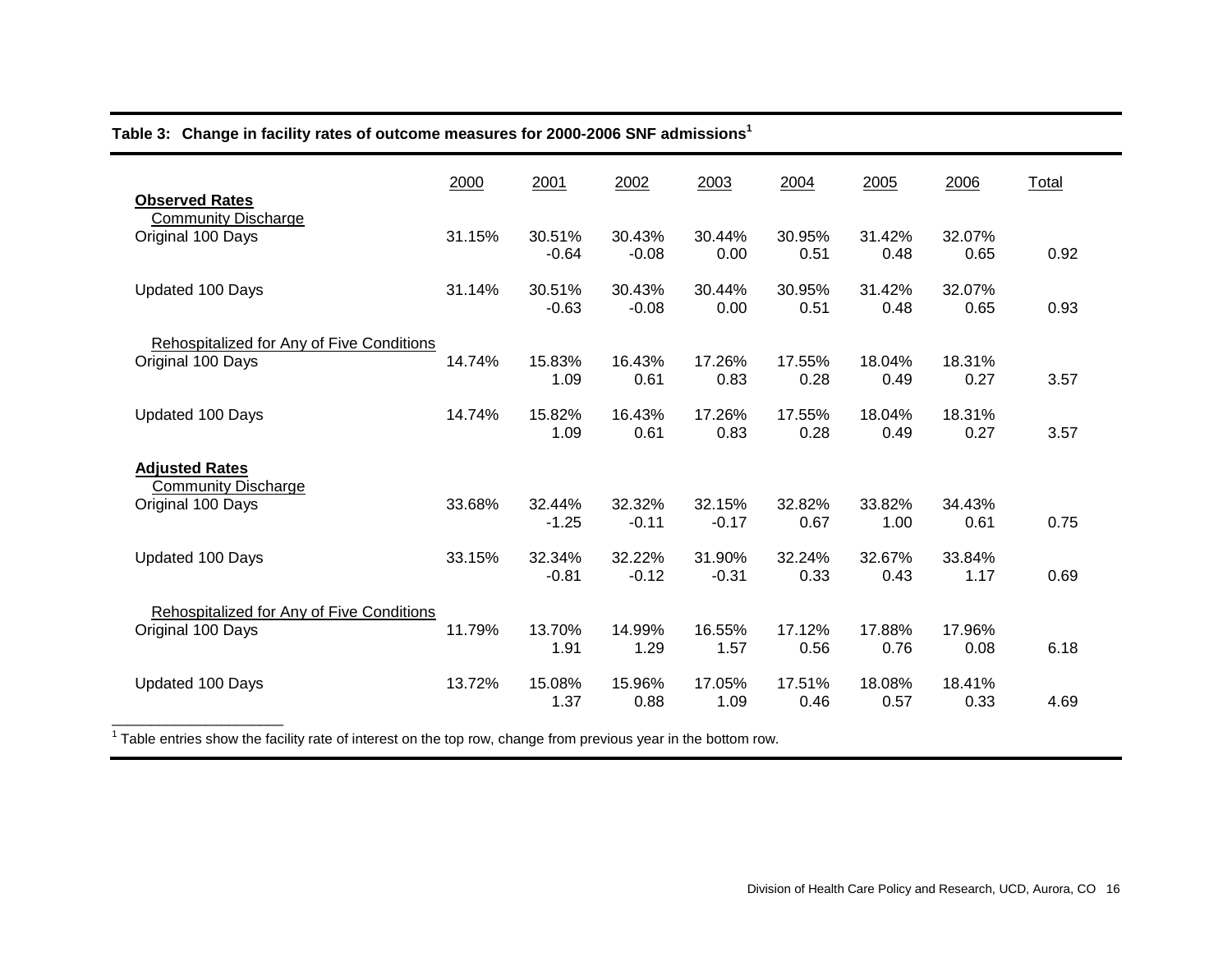

**Figure 1: Discharge to Community Updated Facility Rank vs. Original Facility Rank**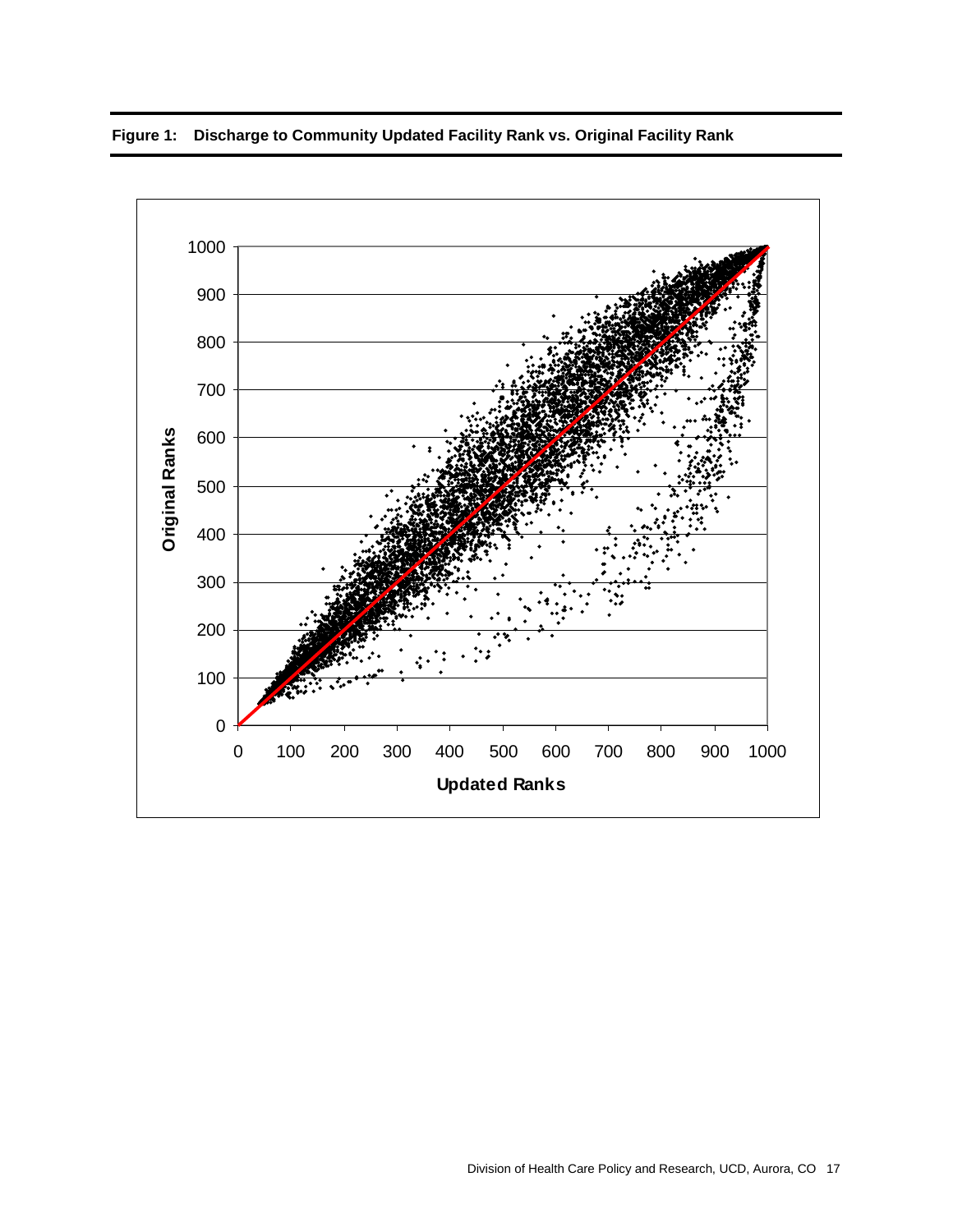

# **Figure 2: Rehospitalization Updated Facility Rank vs. Original Facility Rank**<sup>1</sup>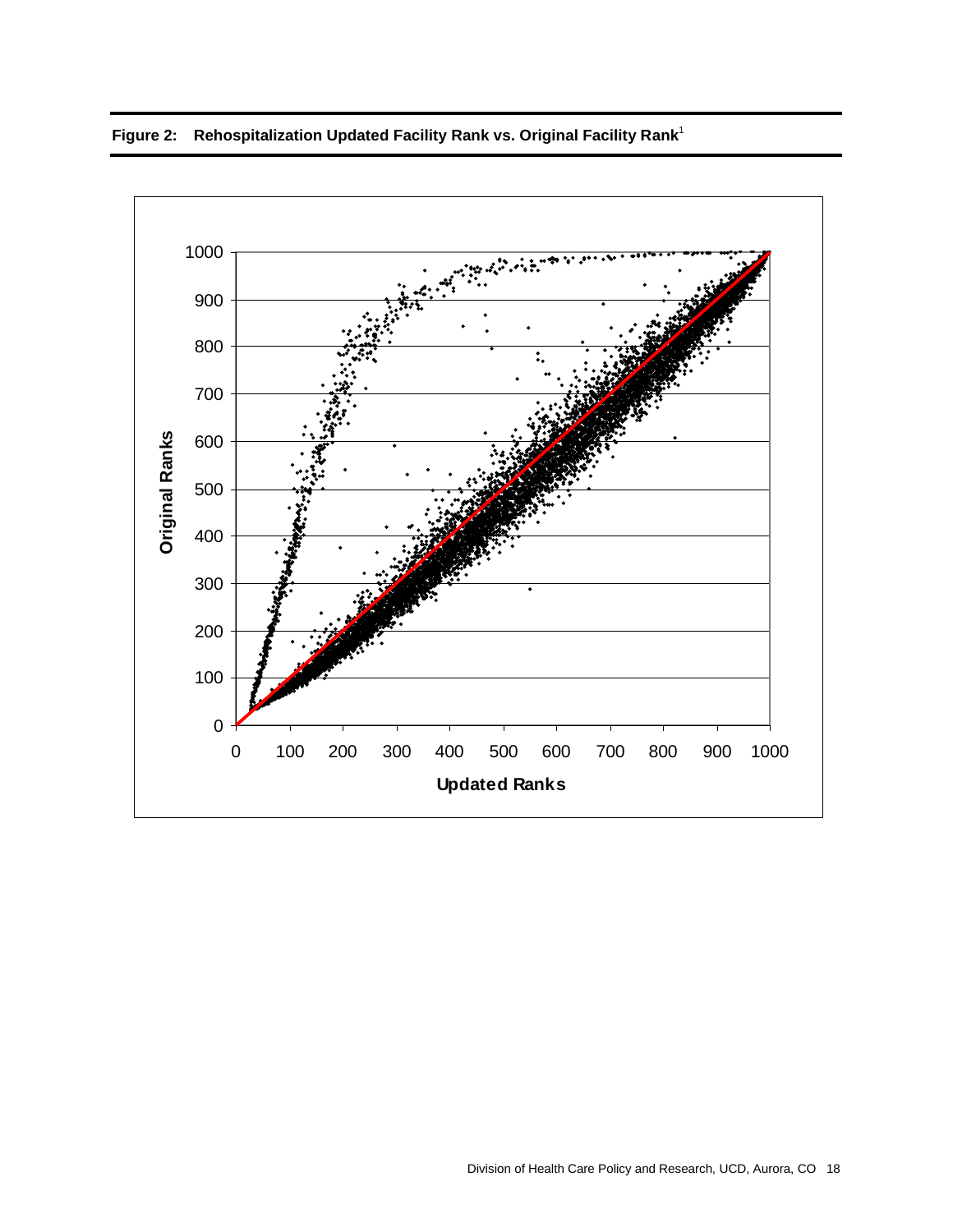# **Table 4: Comparison of mean facility measures between 2000 and 2006**

|                                                               | 2000 (n=12,201) <sup>1</sup><br>Mean | (Stdev) | $2006$ (n=13,528) <sup>2</sup><br>Mean | (Stdev) |
|---------------------------------------------------------------|--------------------------------------|---------|----------------------------------------|---------|
| Case mix indicators <sup>3</sup>                              |                                      |         |                                        |         |
| Age (years)                                                   | 80.53                                | (3.2)   | 79.63                                  | (4.1)   |
| Female                                                        | 66.11%                               | (9.6)   | 64.12%                                 | (10.4)  |
| Married                                                       | 25.47%                               | (8.9)   | 27.15%                                 | (8.9)   |
| Do Not Resuscitate orders                                     | 39.80%                               | (22.7)  | 41.43%                                 | (21.9)  |
| Do Not Hospitalize orders                                     | 2.14%                                | (6.3)   | 1.90%                                  | (4.8)   |
| Barthel Index (0 to 90) <sup>4</sup>                          | 35.59                                | (9.3)   | 34.92                                  | (8.44)  |
| Cognitive Performance Scale (0 to 6) <sup>5</sup>             | 2.11                                 | (0.7)   | 1.95                                   | (0.7)   |
| Bowel incontinence Scale (1 to 4) (MDS item H1a) <sup>5</sup> | 1.44                                 | (0.7)   | 1.36                                   | (0.7)   |
| Indwelling catheter (MDS item H3d)                            | 23.39%                               | (11.4)  | 23.70%                                 | (12.0)  |
| Feeding tube (MDS item K5b)                                   | 10.00%                               | (8.9)   | 6.85%                                  | (6.8)   |
| Parenteral/IV feeding (MDS item K5a)                          | 7.44%                                | (12.9)  | 14.58%                                 | (17.7)  |
| Pressure ulcer (MDS item M2a, any stage)                      | 24.47%                               | (11.5)  | 22.81%                                 | (11.0)  |
| Rehabilitation RUG (Any)                                      | 74.64%                               | (17.2)  | 82.64%                                 | (14.3)  |
| Rehabilitation RUG - Ultra High                               | 3.12%                                | (7.7)   | 10.40%                                 | (15.1)  |
|                                                               | 12.03%                               |         |                                        |         |
| Rehabilitation RUG - Very High                                |                                      | (14.3)  | 17.76%                                 | (15.0)  |
| Rehabilitation RUG - High                                     | 40.96%                               | (19.0)  | 16.58%                                 | (13.3)  |
| <b>Rehabilitation RUG - Medium</b>                            | 18.23%                               | (13.8)  | 37.78%                                 | (17.3)  |
| Rehabilitation RUG - Low                                      | 0.30%                                | (1.5)   | 0.12%                                  | (0.9)   |
| <b>Community Discharge Comorbidity Index</b>                  |                                      |         |                                        |         |
| Original (-1.25 to -0.03 for all years)                       | $-0.49$                              | (0.1)   | $-0.52$                                | (0.1)   |
| Updated (-1.27 to -0.02 for all years)                        | $-0.45$                              | (0.1)   | $-0.51$                                | (0.1)   |
| Rehospitalization Comorbidity Index                           |                                      |         |                                        |         |
| Original (0.05 to 1.07 for all years)                         | 0.39                                 | (0.1)   | 0.45                                   | (0.1)   |
| Updated (-2.26 to -1.09 for all years)                        | $-1.87$                              | (0.1)   | $-1.53$                                | (0.1)   |
| Hospital Stay ICD-9 Based Disease Conditions                  |                                      |         |                                        |         |
| Cardiac arrhythmia                                            | 26.26%                               | (7.4)   | 28.42%                                 | (7.8)   |
| <b>COPD</b>                                                   | 22.74%                               | (7.6)   | 24.29%                                 | (7.5)   |
| Dementia                                                      | 24.14%                               | (11.1)  | 24.32%                                 | (10.6)  |
| Fluid/Electrolyte disorder                                    | 30.35%                               | (8.8)   | 33.90%                                 | (8.1)   |
| Fracture                                                      | 15.77%                               | (7.2)   | 13.56%                                 | (6.5)   |
| Genitourinary condition                                       | 33.57%                               | (8.2)   | 44.36%                                 | (9.0)   |
| Uncomplicated hypertension                                    | 37.08%                               | (8.5)   | 41.38%                                 | (8.5)   |
| Musculoskeletal disease                                       | 27.35%                               | (9.3)   | 29.54%                                 | (9.6)   |
| Nervous system disorder                                       | 25.22%                               | (7.7)   | 26.41%                                 | (7.5)   |
| Respiratory disease                                           | 26.37%                               | (7.6)   | 28.33%                                 | (7.5)   |
| Skin disorder                                                 | 12.60%                               | (6.3)   | 13.17%                                 | (6.0)   |
| Valvular disease                                              | 7.80%                                | (5.0)   | 9.54%                                  | (5.6)   |
| <b>MDS Based Disease Conditions</b>                           |                                      |         |                                        |         |
|                                                               | 27.14%                               |         |                                        |         |
| Depression (MDS)                                              |                                      | (11.7)  | 36.69%                                 | (12.8)  |
| Schizophrenia (MDS)                                           | 1.93%                                | (4.0)   | 2.83%                                  | (5.7)   |
| Congestive Heart Failure (CHF) (MDS)                          | 29.55%                               | (9.8)   | 29.75%                                 | (9.7)   |
| LOS of Covered Qualifying Hospitalization (days)              | 9.26                                 | (2.8)   | 8.49                                   | (2.3)   |
| <b>Staffing levels</b>                                        |                                      |         |                                        |         |
| RN hours/resident-day                                         | 0.59                                 | (0.8)   | 0.43                                   | (0.6)   |
| Licensed nursing hours/resident-day                           | 1.75                                 | (1.2)   | 1.66                                   | (0.9)   |
| CNA hours/resident-day                                        | 2.30                                 | (0.8)   | 2.46                                   | (0.8)   |
| The Dartmouth Atlas of Health Care                            |                                      |         |                                        |         |
| # of Primary Care Physicians per 100,000 Residents            | N/A                                  |         | 71.63                                  | (11.5)  |
| % of Decedents Hospitalized in Last 6 Months of Life          | 70.57%                               | (4.3)   | 71.20% <sup>6</sup>                    | (4.2)   |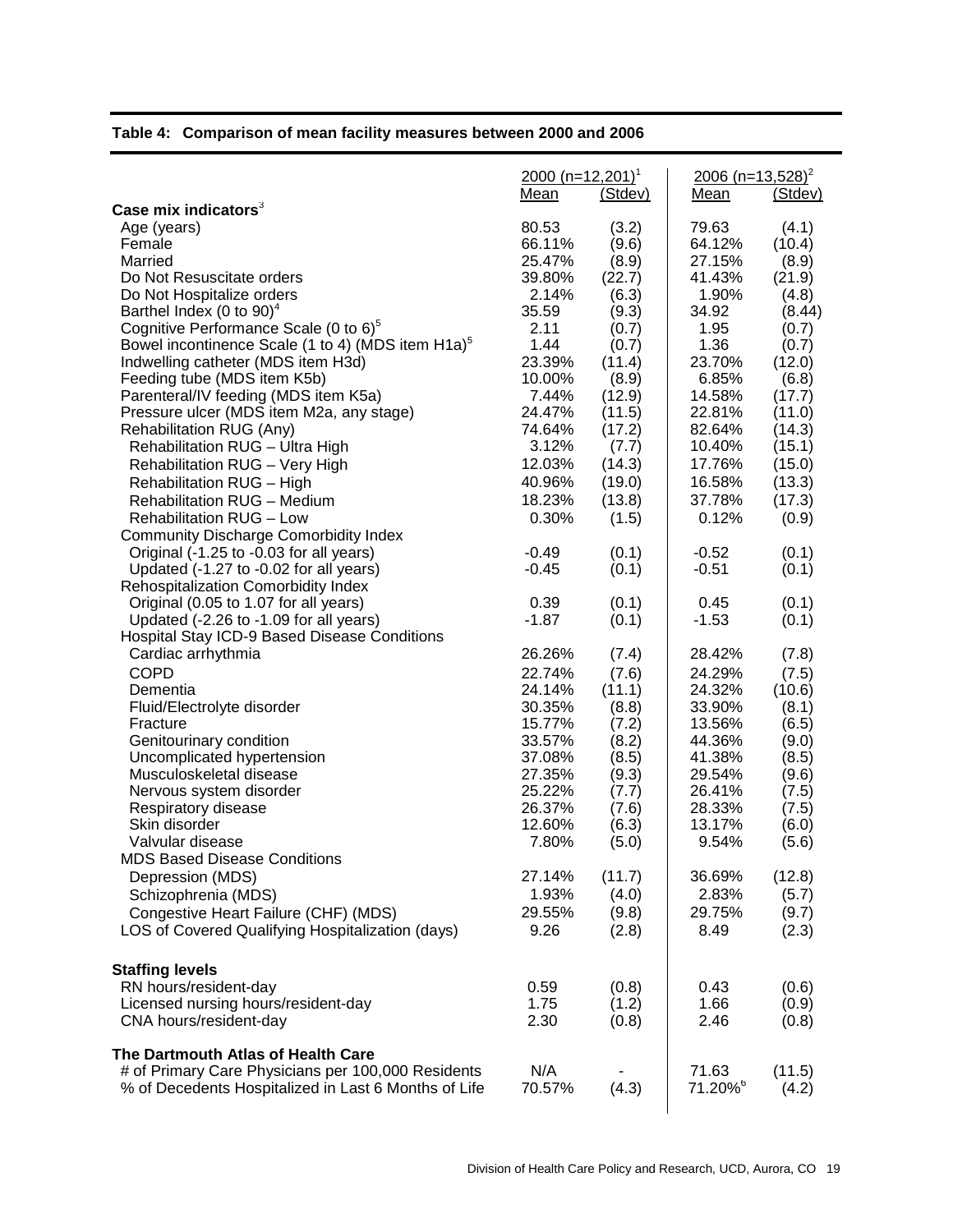#### **Table 4: Comparison of mean facility measures between 2000 and 2006 (Continued)**

|                                 |        | 2000 (n=12,201) <sup>1</sup> |        |         |
|---------------------------------|--------|------------------------------|--------|---------|
|                                 | Mean   | (Stdev)                      | Mean   | (Stdev) |
| <b>Geographic Region</b>        |        |                              |        |         |
| <b>Northeast</b>                | 20.74% |                              | 18.83% |         |
| Midwest                         | 30.65% | $\overline{\phantom{a}}$     | 31.99% |         |
| South                           | 33.17% |                              | 34.79% |         |
| West                            | 15.44% |                              | 14.39% |         |
| <b>Facility characteristics</b> |        |                              |        |         |
| Hospital-based                  | 13.33% |                              | 7.41%  |         |
| Freestanding                    | 86.67% | $\blacksquare$               | 92.59% |         |
| Urban                           | 71.16% | $\blacksquare$               | 68.36% |         |
| Rural                           | 28.84% |                              | 31.64% |         |
| For-profit                      | 67.00% | $\blacksquare$               | 68.71% |         |
| Non-profit                      | 28.39% | ۰                            | 27.11% | ۰       |
| Government                      | 4.61%  |                              | 4.18%  |         |
|                                 |        |                              |        |         |

 $1$  Sample for 2000 is facilities with non-missing data in 2000 for rehospitalization in 100 days and community discharge in 100 days with 25 or more SNF stays.

 $^2$  Sample for 2006 is facilities with non-missing data in 2006 for rehospitalization in 100 days and community discharge in 100 days with 25 or more SNF stays.

<sup>3</sup> Values are interpreted as "Mean % of residents in the facility with this condition," or as "Mean average resident value in the facility for this item".

<sup>4</sup> Higher values indicate better functional status.<br><sup>5</sup> Lower values indicate better functional status.<br><sup>6</sup> Figures for 2005 used due to 2006 figures not available.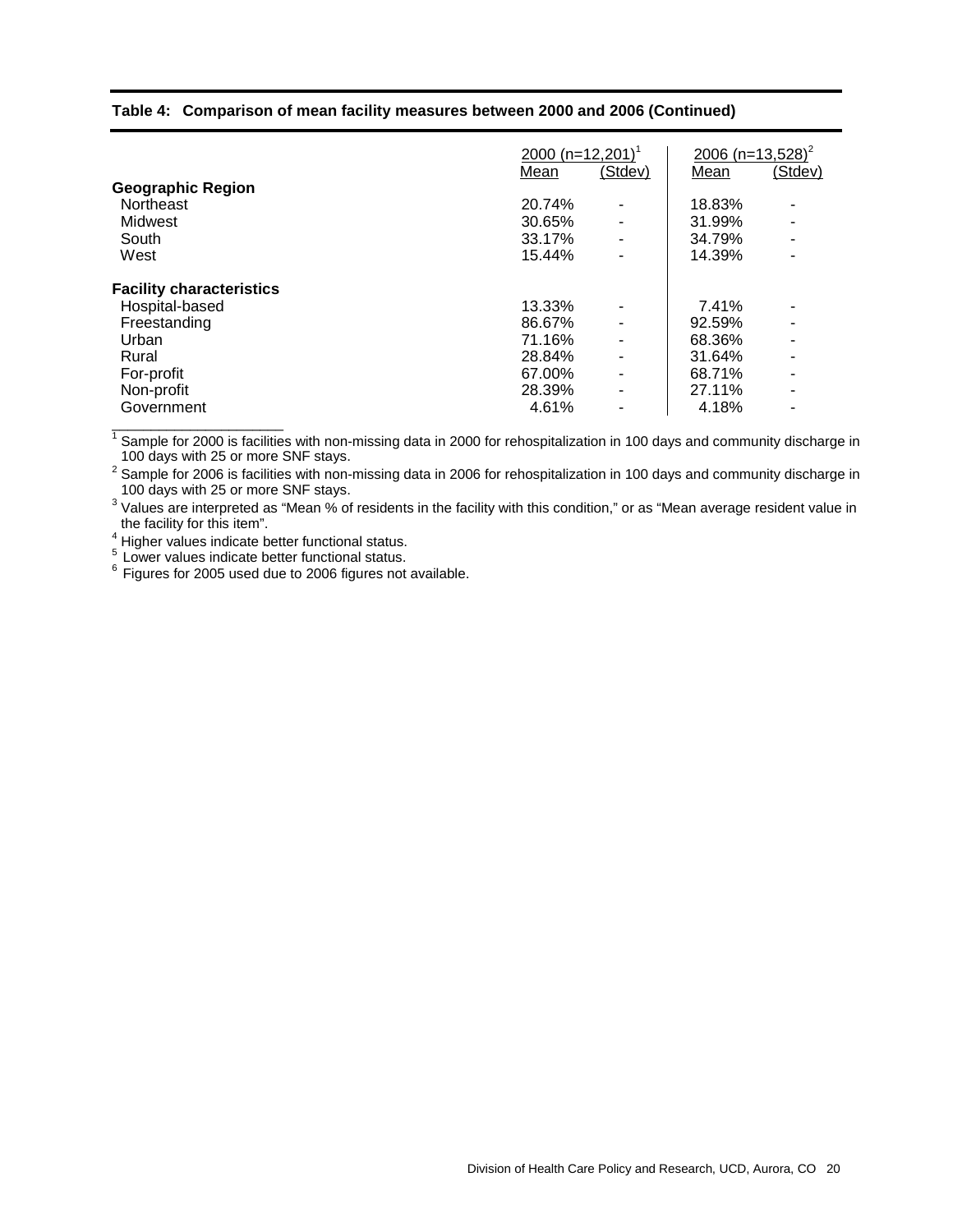|    | Step Variables in model                                                                                    | Model<br>adj $R^2$ | Coefficient of<br>tested variable              | Coefficient<br>of time | Coefficient | Coefficient<br>of 2000 only of 2006 only |
|----|------------------------------------------------------------------------------------------------------------|--------------------|------------------------------------------------|------------------------|-------------|------------------------------------------|
| 1. | Time                                                                                                       | .0005              |                                                | .00920                 |             |                                          |
|    | 2 Time, presence at 2000 only<br>and 2006 only indicators                                                  | .0355              |                                                | .04033                 | .14471      | $-07379$                                 |
| 3  | Time, presence at 2000 only<br>and 2006 only indicators, case<br>mix                                       | .6006              |                                                | .01070                 | .05443      | $-0.04263$                               |
| 4  | Step 3 and hospital LOS                                                                                    |                    | .6013 -.00285                                  | .00881                 | .05336      | $-04273$                                 |
| 5  | Step 3 and region (Northeast,<br>Midwest, South)                                                           |                    | .6140 -.05432 NE<br>$-07994$ MW<br>$-0.03954S$ | .00421                 | .05285      | $-0.04234$                               |
| 6. | Step 3 and hospital-based                                                                                  | .6300              | .14214                                         | .00918                 | .01323      | $-04278$                                 |
| 7  | Step 3 and ownership (for-<br>profit, government)                                                          |                    | .6014 -.01347 profit<br>$-0.00494$ gov         | .01001                 | .05267      | $-0.04303$                               |
| 8  | Step 3 and urban                                                                                           | .6029              | .02811                                         | .01488                 | .05417      | $-0.04098$                               |
| 9  | Step 3 and RN hours/resident-<br>day                                                                       | .6147              | .05471                                         | .01585                 | .01339      | $-04231$                                 |
|    | 10 Step 3 and licensed nursing<br>hours/resident-day                                                       | .6200              | .03845                                         | .01051                 | .00613      | $-04423$                                 |
| 11 | Step 3 and CNA<br>hours/resident-day                                                                       | .5946              | .01421                                         | .00811                 | .04539      | $-0.4504$                                |
|    | 12 Step 3 and RN hours/resident-<br>day, licensed nursing<br>hours/resident-day,<br>CNA hours/resident-day | .6219              | .02001 RN<br>.02762 lic nsg<br>.00656 CNA      | .01116                 | .00454      | $-04378$                                 |
|    |                                                                                                            |                    |                                                |                        |             |                                          |

# **Table 5A: Community discharge within 100 days regression model series (original)**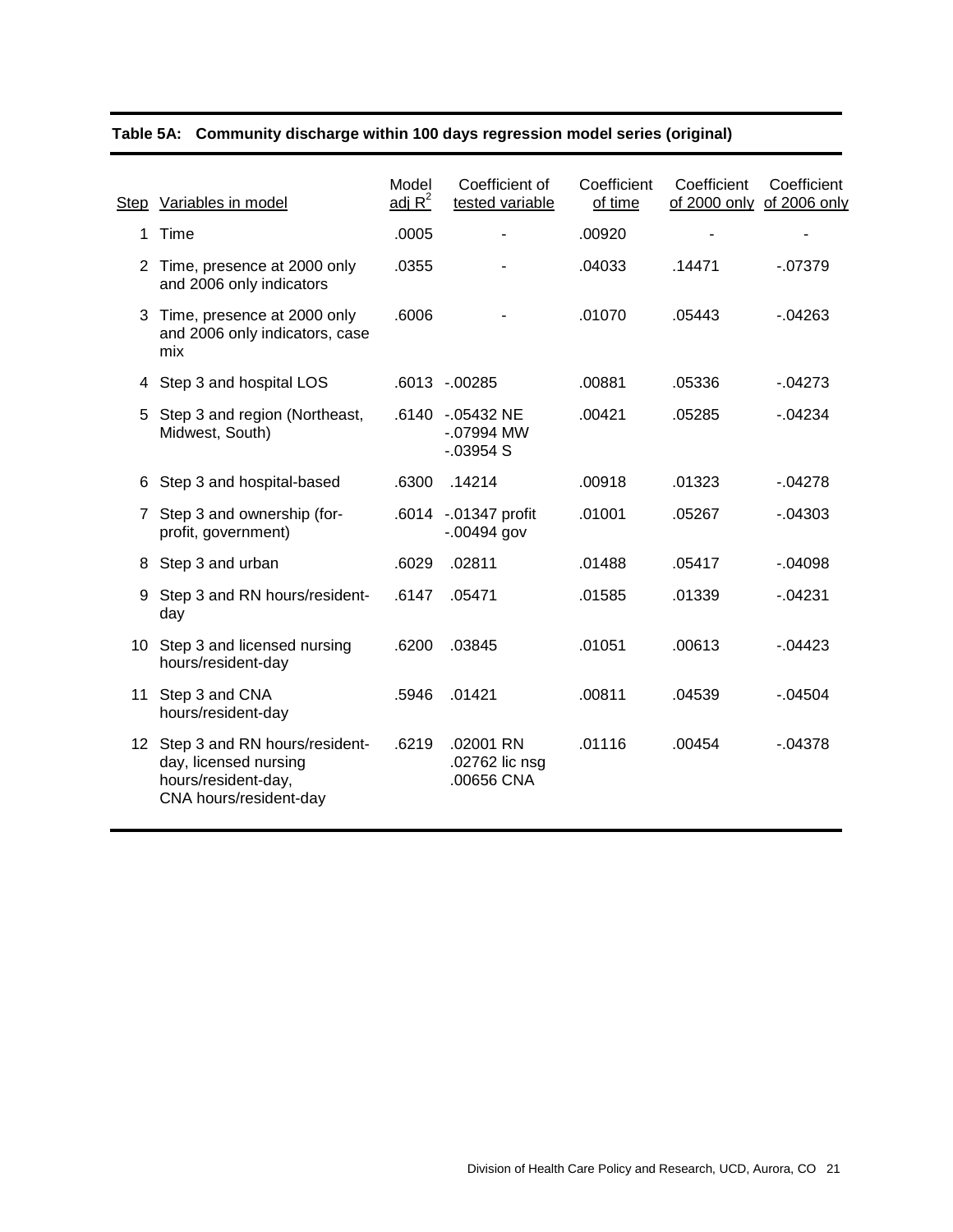| Step Variables in model                                                                                    | Model<br>adj $R^2$ | Coefficient of<br>tested variable                     | Coefficient<br>of time | Coefficient | Coefficient<br>of 2000 only of 2006 only |
|------------------------------------------------------------------------------------------------------------|--------------------|-------------------------------------------------------|------------------------|-------------|------------------------------------------|
| 1 Time                                                                                                     | .0005              |                                                       | .00928                 |             |                                          |
| 2 Time, presence at 2000 only<br>and 2006 only indicators                                                  | .0355              |                                                       | .04041                 | .14482      | $-07371$                                 |
| 3 Time, presence at 2000 only<br>and 2006 only indicators, case<br>mix                                     | .6449              |                                                       | .01629                 | .04356      | $-0.03620$                               |
| 4 Step 3 and hospital LOS                                                                                  |                    | .6454 - .00234                                        | .01440                 | .04269      | $-0.03629$                               |
| 5 Step 3 and region (Northeast,<br>Midwest, South)                                                         |                    | .6522 -.03411 NE<br>$-06155$ MW<br>$-03755S$          | .01042                 | .04342      | $-0.03524$                               |
| 6 Step 3 and hospital-based                                                                                | .6641              | .11884                                                | .01232                 | .01181      | $-0.03655$                               |
| 7 Step 3 and ownership (for-<br>profit, government)                                                        |                    | .6458 -.01501 profit<br>$-0.00847$ gov                | .01538                 | .04173      | $-0.03650$                               |
| 8 Step 3 and urban                                                                                         | .6475              | .03031                                                | .02083                 | .04278      | $-03396$                                 |
| 9 Step 3 and RN hours/resident-<br>day                                                                     | .6515              | .04398                                                | .01706                 | .01247      | $-0.03573$                               |
| 10 Step 3 and licensed nursing<br>hours/resident-day                                                       | .6548              | .03092                                                | .01290                 | .00687      | $-0.03749$                               |
| 11 Step 3 and CNA<br>hours/resident-day                                                                    | .6394              | .01222                                                | .01287                 | .03675      | $-03783$                                 |
| 12 Step 3 and RN hours/resident-<br>day, licensed nursing<br>hours/resident-day,<br>CNA hours/resident-day | .6562              | .01666 RN<br>.02184 lic nsg<br>.00620 CNA             | .01317                 | .00558      | $-03716$                                 |
| 13 Step 3 and primary care<br>physicians per 100,000<br>residents                                          | .6276              | .00114                                                | .01716                 | $-01130$    | $-0.03377$                               |
| 14 Step 3 and state indicators                                                                             |                    | .6793 Largest effect:<br>.28084 MT (W)<br>vs. ND (MW) | .02129                 | .04737      | $-02619$                                 |

# **Table 5B: Community discharge within 100 days regression model series (updated)**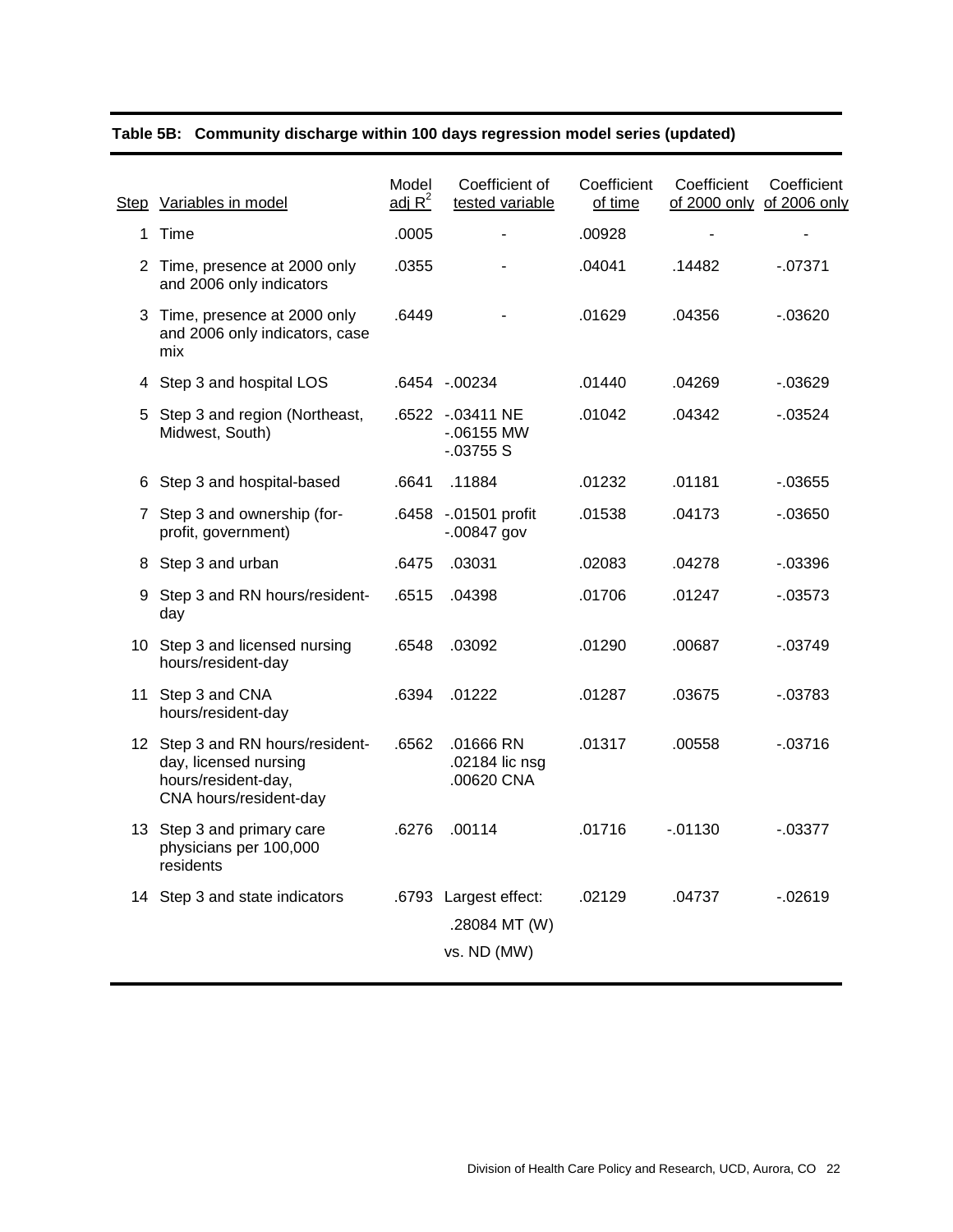|                                     |             | Original                 |          |                | Updated                  |          |
|-------------------------------------|-------------|--------------------------|----------|----------------|--------------------------|----------|
|                                     |             | Standardized             |          |                | Standardized             |          |
| Variable                            | Coefficient | Coefficient <sup>1</sup> | p-value  | Coefficient    | Coefficient <sup>1</sup> | p-value  |
| Intercept                           | 0.47844     |                          | < 0.0001 | 0.60514        |                          | < 0.0001 |
| Time                                | 0.00622     |                          | 0.0068   | 0.00879        |                          | 0.0018   |
| 2000 only indicator                 | 0.01087     |                          | 0.0032   | 0.00998        |                          | 0.0047   |
| 2006 only indicator                 | $-0.04074$  |                          | < 0.0001 | $-0.03381$     |                          | < 0.0001 |
|                                     | $-0.00099$  | $-0.01838$               | 0.0009   | $-0.00372$     | $-0.06869$               | < 0.0001 |
| Age (years)<br>Female               |             |                          |          | 0.08159        | 0.04032                  | < 0.0001 |
|                                     |             |                          |          | $-0.08594$     |                          |          |
| <b>DNR</b> orders                   | $-0.10090$  | $-0.11090$               | < 0.0001 |                | $-0.09448$               | < 0.0001 |
| Barthel Index score (0-             |             |                          |          |                |                          |          |
| $(90)^2$                            | 0.00102     | 0.04438                  | < 0.0001 | 0.00134        | 0.05864                  | < 0.0001 |
| Bowel incontinence scale            |             |                          |          |                |                          |          |
| $(1-4)$ (MDS item H1a) <sup>3</sup> | $-0.04647$  | $-0.15365$               | < 0.0001 | $-0.04035$     | $-0.13342$               | < 0.0001 |
| <b>Cognitive Performance</b>        |             |                          |          |                |                          |          |
| Scale score $(0-6)^3$               | $-0.04548$  | $-0.16107$               | < 0.0001 | $-0.02948$     | -0.10441                 | < 0.0001 |
| Indwelling catheter (MDS            |             |                          |          |                |                          |          |
| item H3d)                           | 0.04803     | 0.02783                  | < 0.0001 | 0.03437        | 0.01992                  | < 0.0001 |
| Feeding Tube (MDS item              |             |                          |          |                |                          |          |
| K5b)                                |             |                          |          | $-0.06020$     | $-0.02393$               | < 0.0001 |
| Parenteral/IV feedings              |             |                          |          |                |                          |          |
| (MDS item K5a)                      | 0.05513     | 0.04351                  | < 0.0001 | 0.05442        | 0.04295                  | < 0.0001 |
| Rehabilitation RUG (Any)            | 0.16273     | 0.13046                  | < 0.0001 |                |                          |          |
| - Ultra High                        |             |                          |          | 0.14275        | 0.08913                  | < 0.0001 |
| - Very High                         |             |                          |          | 0.17498        | 0.12846                  | < 0.0001 |
| – High                              |             |                          |          | 0.10700        | 0.10686                  | < 0.0001 |
| - Medium                            |             |                          |          | 0.12728        | 0.11603                  | < 0.0001 |
| – Low                               |             |                          |          | $-0.04520$     | $-0.00274$               | 0.4562   |
| Community discharge                 |             |                          |          |                |                          |          |
| comorbidity index                   | 0.09114     | 0.05511                  | < 0.0001 | 0.08044        | 0.05056                  | < 0.0001 |
| Fracture                            | 0.13974     | 0.04732                  | < 0.0001 | 0.11393        | 0.03859                  | < 0.0001 |
| Cardiac arrhythmia                  | 0.09769     | 0.03692                  | < 0.0001 | 0.07369        | 0.02786                  | < 0.0001 |
| <b>COPD</b>                         | $-0.05824$  | $-0.02176$               | < 0.0001 | $\blacksquare$ |                          | ۰        |
| Dementia                            | $-0.23806$  | $-0.12738$               | < 0.0001 | $-0.19306$     | $-0.10332$               | < 0.0001 |
| Genitourinary condition             | $-0.11642$  | $-0.05822$               | < 0.0001 | $-0.11185$     | $-0.05594$               | < 0.0001 |
| Uncomplicated                       |             |                          |          |                |                          |          |
| hypertension                        | 0.05419     | 0.02338                  | < 0.0001 | 0.05072        | 0.02188                  | < 0.0001 |
| Musculoskeletal disease             | 0.20266     | 0.09482                  | < 0.0001 | 0.15029        | 0.07032                  | < 0.0001 |
| Nervous system disorder             | ÷,          | $\blacksquare$           | ٠        | $-0.04231$     | $-0.01585$               | 0.0007   |
| Skin disorder                       | $-0.08284$  | $-0.02503$               | < 0.0001 | $-0.06015$     | $-0.01818$               | < 0.0001 |
| Valvular disease                    | 0.19799     | 0.05225                  | < 0.0001 | 0.15674        | 0.04137                  | < 0.0001 |
| Married                             |             |                          |          | 0.30839        | 0.13569                  | < 0.0001 |
|                                     |             |                          |          |                | $-0.06405$               | < 0.0001 |
| Depression                          |             |                          |          | $-0.09889$     |                          |          |
| Schizophrenia                       |             |                          |          | $-0.32691$     | $-0.08078$               | < 0.0001 |
| <b>CHF</b>                          |             |                          |          | $-0.10165$     | $-0.04871$               | < 0.0001 |
| LOS of covered qualifying           |             |                          |          |                |                          |          |
| hospitalization (days)              | $-0.00373$  | $-0.04712$               | < 0.0001 | $-0.00354$     | -0.04476                 | < 0.0001 |
| Northeast                           | $-0.04321$  |                          | < 0.0001 | $-0.02552$     |                          | < 0.0001 |
| Midwest                             | $-0.07023$  |                          | < 0.0001 | $-0.05516$     |                          | < 0.0001 |
| South                               | $-0.03293$  |                          | < 0.0001 | $-0.03060$     |                          | < 0.0001 |
| Hospital-based                      | 0.14643     |                          | < 0.0001 | 0.12188        |                          | < 0.0001 |

### **Table 6A: Community discharge within 100 days final regression model without staffing variables**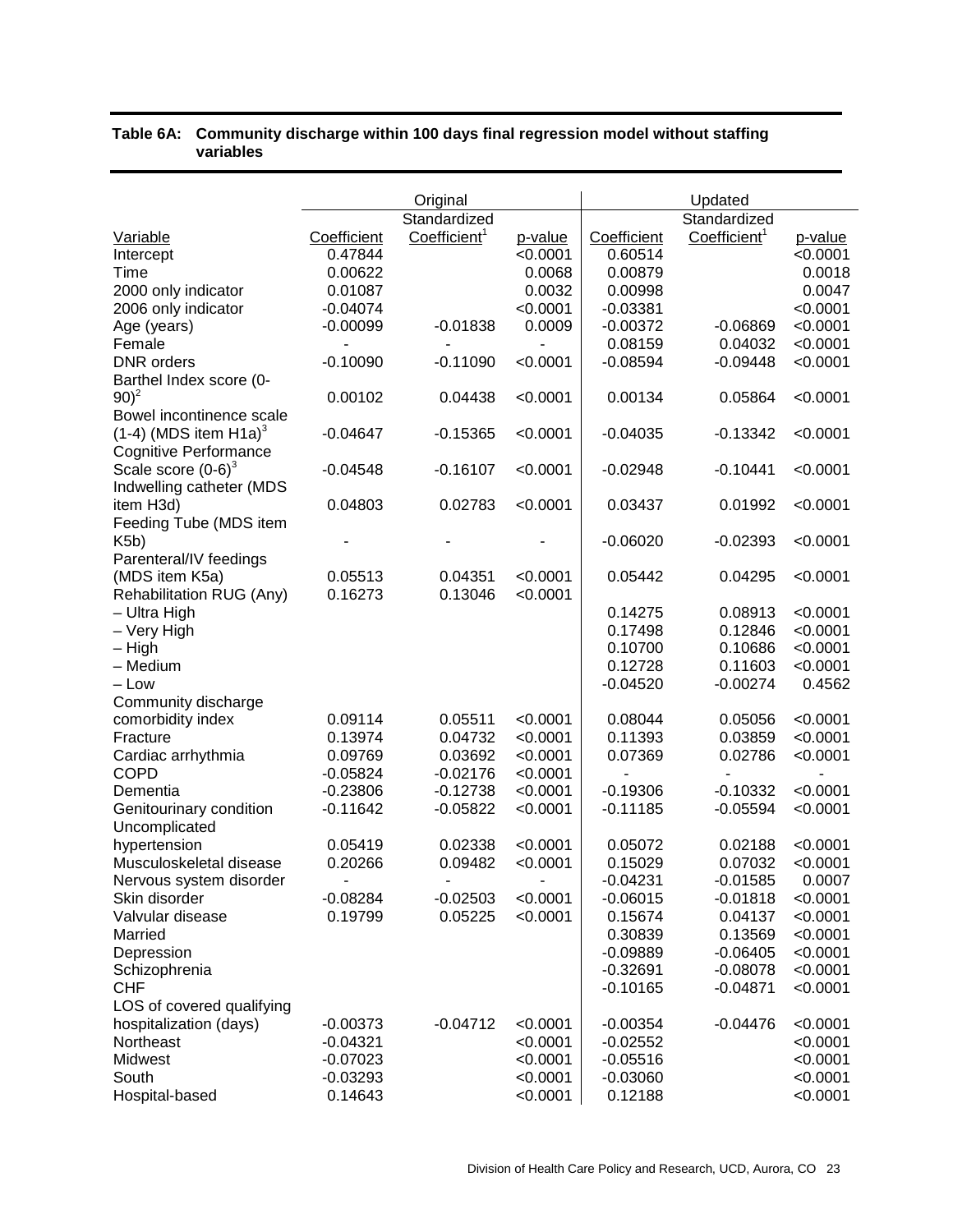#### **Table 6A: Community discharge within 100 days final regression model without staffing variables (Continued)**

|                  |             | Original                 |          |             | Updated                  |          |
|------------------|-------------|--------------------------|----------|-------------|--------------------------|----------|
|                  |             | Standardized             |          |             | Standardized             |          |
| Variable         | Coefficient | Coefficient <sup>1</sup> | p-value  | Coefficient | Coefficient <sup>1</sup> | p-value  |
| For-profit       | 0.00813     |                          | < 0.0001 | 0.00347     |                          | 0.0664   |
| Government       | $-0.01422$  |                          | 0.0003   | $-0.01541$  |                          | < 0.0001 |
| Urban            | 0.02811     |                          | < 0.0001 | 0.02759     |                          | < 0.0001 |
| Adjusted $R^2$ = |             | 0.6457                   |          |             | 0.6741                   |          |
|                  |             |                          |          |             |                          |          |

 $1$  Coefficient of the standardized (mean=0, variance=1) variable.

 $2$  Higher values indicate better status.

 $3$  Lower values indicate better status.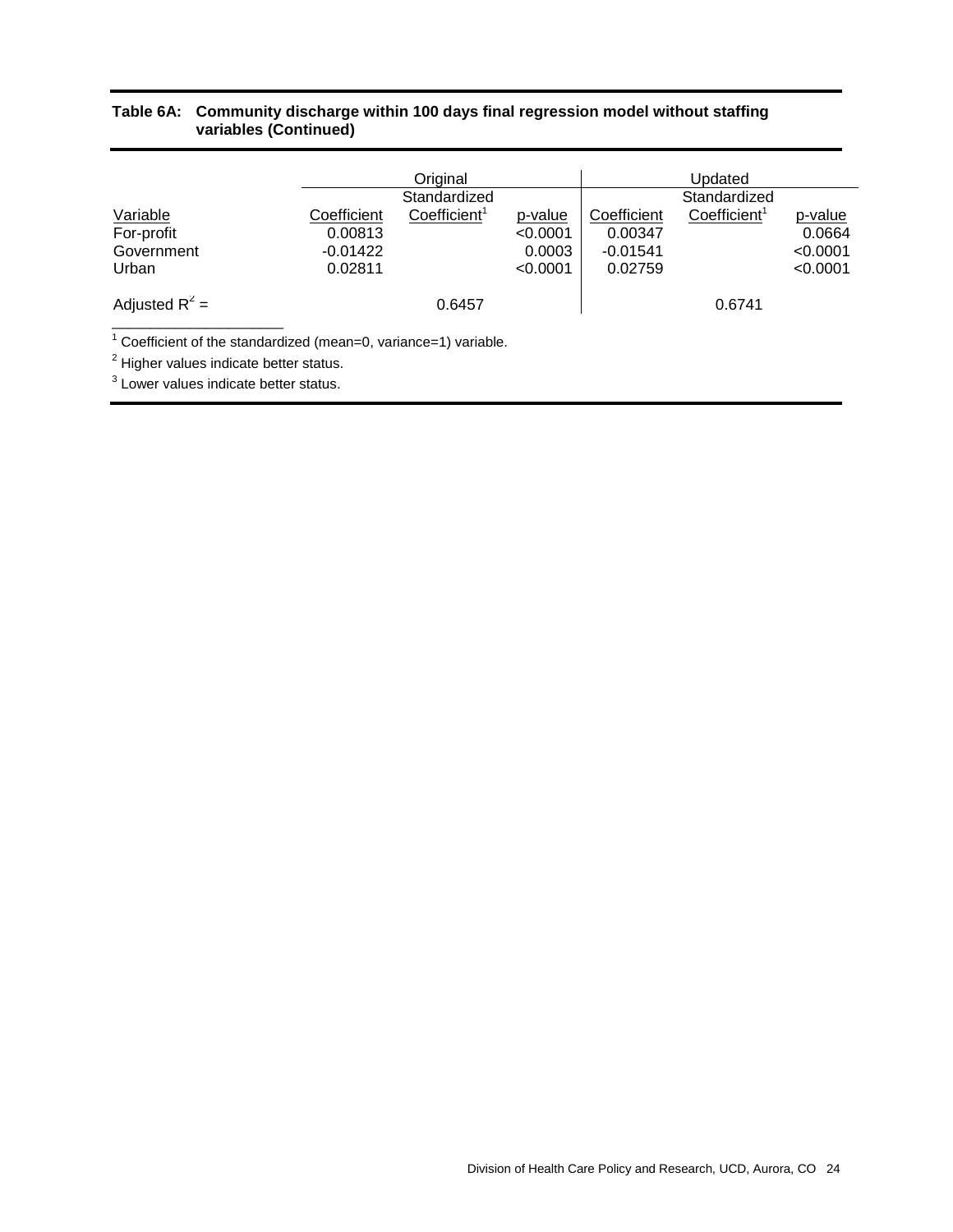|                                     |                          | Original                 |          |                | Updated                  |          |
|-------------------------------------|--------------------------|--------------------------|----------|----------------|--------------------------|----------|
|                                     |                          | Standardized             |          |                | Standardized             |          |
| Variable                            | Coefficient              | Coefficient <sup>1</sup> | p-value  | Coefficient    | Coefficient <sup>1</sup> | p-value  |
| Intercept                           | 0.44953                  |                          | < 0.0001 | 0.57142        |                          | < 0.0001 |
| Time                                | 0.00567                  |                          | 0.0162   | 0.00679        |                          | 0.0189   |
| 2000 only indicator                 | $-0.00496$               |                          | 0.2305   | $-0.00236$     |                          | 0.5530   |
| 2006 only indicator                 | $-0.04165$               |                          | < 0.0001 | $-0.03478$     |                          | < 0.0001 |
| Age (years)                         | $-0.00105$               | $-0.02001$               | 0.0006   | $-0.00362$     | $-0.06901$               | < 0.0001 |
| Female                              |                          |                          |          | 0.07554        | 0.03831                  | < 0.0001 |
| DNR orders                          | $-0.09175$               | $-0.10266$               | < 0.0001 | $-0.07936$     | $-0.08882$               | < 0.0001 |
| Barthel Index score (0-             |                          |                          |          |                |                          |          |
| $90)^2$                             | 0.00067                  | 0.02931                  | < 0.0001 | 0.00102        | 0.04492                  | < 0.0001 |
| Bowel incontinence scale            |                          |                          |          |                |                          |          |
| $(1-4)$ (MDS item H1a) <sup>3</sup> | $-0.04869$               | $-0.16371$               | < 0.0001 | $-0.04221$     | $-0.14195$               | < 0.0001 |
| <b>Cognitive Performance</b>        |                          |                          |          |                |                          |          |
| Scale score $(0-6)^3$               | $-0.04364$               | $-0.15661$               | < 0.0001 | $-0.02839$     | $-0.10192$               | < 0.0001 |
| Indwelling catheter (MDS            |                          |                          |          |                |                          |          |
| item H3d)                           | 0.03287                  | 0.01928                  | < 0.0001 | 0.02397        | 0.01407                  | 0.0007   |
| Feeding Tube (MDS item              |                          |                          |          |                |                          |          |
| K5b)                                |                          |                          |          | $-0.06680$     | $-0.02702$               | < 0.0001 |
| Parenteral/IV feedings              |                          |                          |          |                |                          |          |
| (MDS item K5a)                      | 0.04751                  | 0.03856                  | < 0.0001 | 0.04742        | 0.03849                  | < 0.0001 |
| Rehabilitation RUG (Any)            | 0.15042                  | 0.12251                  | < 0.0001 |                |                          |          |
| - Ultra High                        |                          |                          |          | 0.13040        | 0.08444                  | < 0.0001 |
| - Very High                         |                          |                          |          | 0.16378        | 0.12254                  | < 0.0001 |
| – High                              |                          |                          |          | 0.09758        | 0.09820                  | < 0.0001 |
| - Medium                            |                          |                          |          | 0.12153        | 0.11328                  | < 0.0001 |
| – Low                               |                          |                          |          | $-0.12189$     | $-0.00740$               | 0.0552   |
| Community discharge                 |                          |                          |          |                |                          |          |
| comorbidity index                   | 0.07931                  | 0.04867                  | < 0.0001 | 0.07117        | 0.04530                  | < 0.0001 |
| Fracture                            | 0.17262                  | 0.05916                  | < 0.0001 | 0.13789        | 0.04727                  | < 0.0001 |
| Cardiac arrhythmia                  | 0.08941                  | 0.03464                  | < 0.0001 | 0.06624        | 0.02567                  | < 0.0001 |
| <b>COPD</b>                         | $-0.06715$               | $-0.02559$               | < 0.0001 | $\overline{a}$ |                          | ٠        |
| Dementia                            | $-0.22989$               | $-0.12515$               | < 0.0001 | $-0.18897$     | $-0.10289$               | < 0.0001 |
| Genitourinary condition             | $-0.10905$               | $-0.05534$               | < 0.0001 | $-0.10817$     | $-0.05491$               | < 0.0001 |
| Uncomplicated                       |                          |                          |          |                |                          |          |
| hypertension                        | 0.05964                  | 0.02617                  | < 0.0001 | 0.05832        | 0.02560                  | < 0.0001 |
| Musculoskeletal disease             | 0.19167                  | 0.09041                  | < 0.0001 | 0.14901        | 0.07030                  | < 0.0001 |
| Nervous system disorder             | $\overline{\phantom{0}}$ |                          |          | $-0.04365$     | $-0.01669$               | 0.0006   |
| Skin disorder                       | $-0.08402$               | $-0.02590$               | < 0.0001 | $-0.05950$     | $-0.01834$               | 0.0002   |
| Valvular disease                    | 0.18904                  | 0.05119                  | < 0.0001 | 0.14997        | 0.04062                  | < 0.0001 |
| Married                             |                          |                          |          | 0.30159        | 0.13460                  | < 0.0001 |
| Depression                          |                          |                          |          | $-0.09362$     | $-0.06170$               | < 0.0001 |
| Schizophrenia                       |                          |                          |          | $-0.31025$     | $-0.07881$               | < 0.0001 |
| <b>CHF</b>                          |                          |                          |          | $-0.10061$     | $-0.04906$               | < 0.0001 |
| LOS of covered qualifying           |                          |                          |          |                |                          |          |
| hospitalization (days)              | $-0.00353$               | $-0.04517$               | < 0.0001 | $-0.00327$     | $-0.04189$               | < 0.0001 |
| Northeast                           | $-0.04389$               |                          | < 0.0001 | $-0.02723$     |                          | < 0.0001 |
| Midwest                             | $-0.06935$               |                          | < 0.0001 | $-0.05502$     |                          | < 0.0001 |
| South                               | $-0.03676$               |                          | < 0.0001 | $-0.03363$     |                          | < 0.0001 |
| Hospital-based                      | 0.09636                  |                          | < 0.0001 | 0.08208        |                          | < 0.0001 |
| For-profit                          | 0.01174                  |                          | < 0.0001 | 0.00650        |                          | 0.0009   |

# **Table 6B: Community discharge within 100 days final regression model with staffing variables**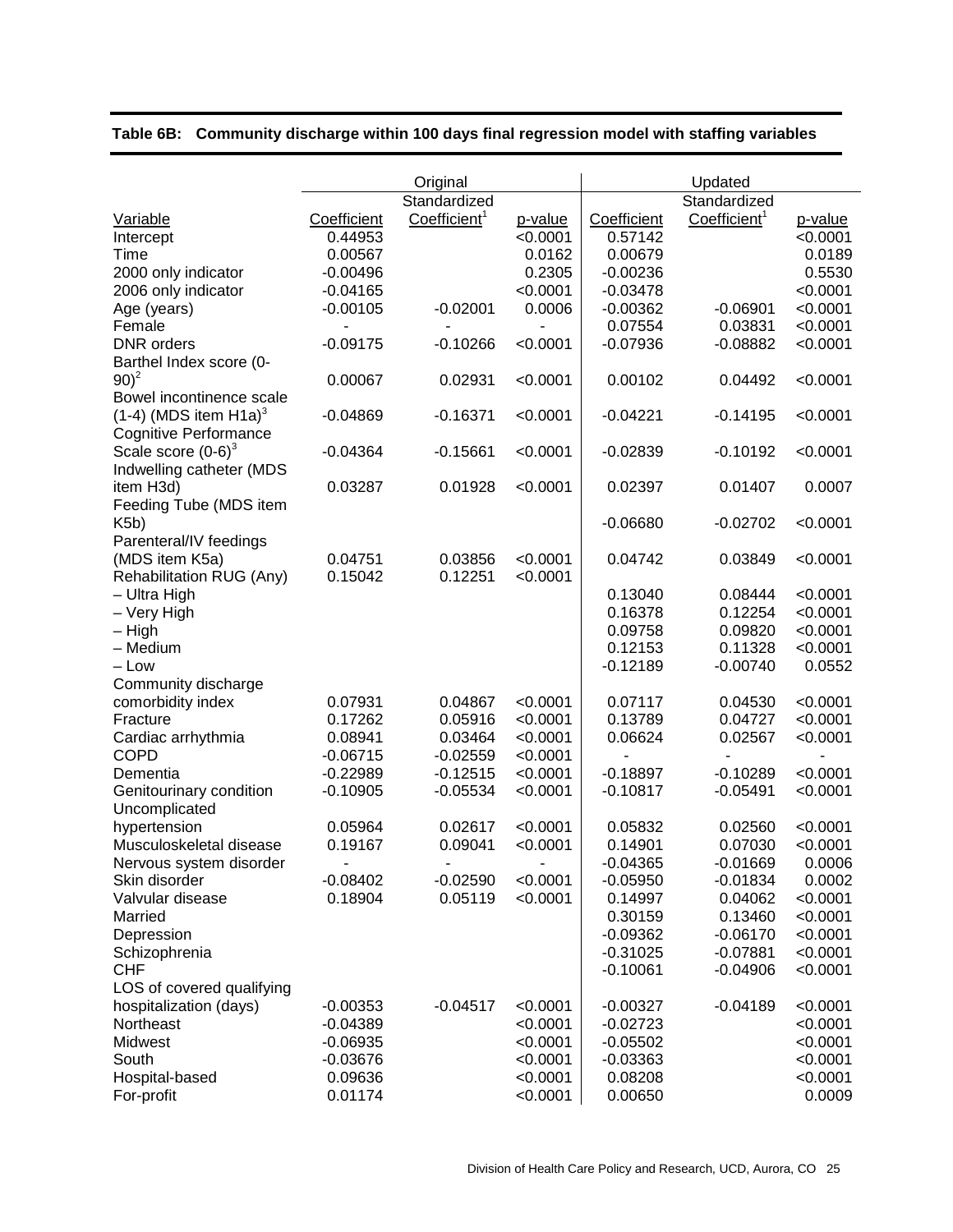#### **Table 6B: Community discharge within 100 days final regression model with staffing variables (Continued)**

|                        | Original    |                          |          | Updated      |                          |          |
|------------------------|-------------|--------------------------|----------|--------------|--------------------------|----------|
|                        |             | Standardized             |          | Standardized |                          |          |
| Variable               | Coefficient | Coefficient <sup>1</sup> | p-value  | Coefficient  | Coefficient <sup>1</sup> | p-value  |
| Government             | $-0.01298$  |                          | 0.0017   | $-0.01473$   |                          | 0.0002   |
| Urban                  | 0.02321     |                          | < 0.0001 | 0.02383      |                          | < 0.0001 |
| Licensed nursing       |             |                          |          |              |                          |          |
| hours/resident-day     | 0.02407     | 0.12641                  | < 0.0001 | 0.01911      | 0.10035                  | < 0.0001 |
| CNA hours/resident-day | 0.00434     | 0.01742                  | < 0.0001 | 0.00453      | 0.01819                  | < 0.0001 |
|                        |             |                          |          |              |                          |          |
| Adjusted $R^2$ =       |             | 0.6434                   |          |              | 0.6708                   |          |
|                        |             |                          |          |              |                          |          |

 $1$  Coefficient of the standardized (mean=0, variance=1) variable.

<sup>2</sup> Higher values indicate better status.

<sup>3</sup> Lower values indicate better status.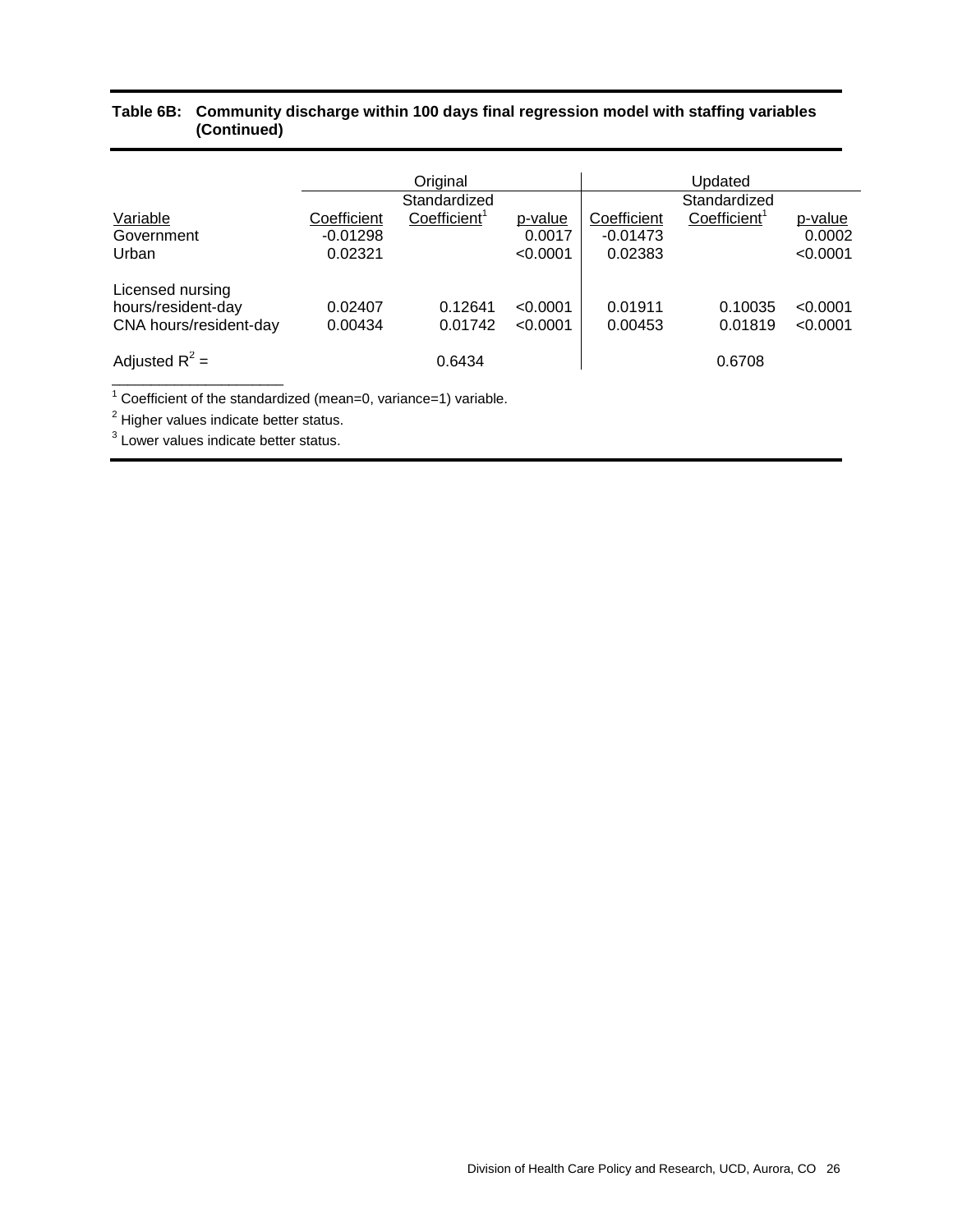| Variable<br>Intercept<br>Time<br>2000 only indicator<br>2006 only indicator<br>Age (years)<br>Female<br><b>DNR</b> orders<br>Barthel Index score $(0-90)^2$<br>Bowel incontinence scale (1-4) (MDS item $H1a$ ) <sup>3</sup><br>Cognitive Performance Scale score (0-6) <sup>3</sup><br>Indwelling catheter (MDS item H3d)<br>Feeding Tube (MDS item K5b)<br>Parenteral/IV feedings (MDS item K5a)<br>Rehabilitation RUG - Ultra High<br>- Very High<br>– High<br>- Medium<br>– Low<br>Community discharge comorbidity index<br>Fracture<br>Cardiac arrhythmia<br><b>COPD</b><br>Dementia<br>Genitourinary condition<br>Uncomplicated hypertension<br>Musculoskeletal disease<br>Nervous system disorder<br>Skin disorder<br>Valvular disease<br>Married<br>Depression<br>Schizophrenia<br><b>CHF</b><br>LOS of covered qualifying hospitalization (days)<br>States (see Table 6D)<br>Hospital-based<br>For-profit<br>Government<br>Urban | Coefficient<br>0.21532<br>0.01867<br>$-0.01465$<br>$-0.02598$<br>$-0.00132$<br>0.06678<br>$-0.09490$<br>0.00171<br>$-0.03290$<br>$-0.02915$<br>0.03114<br>$-0.05553$<br>0.04155<br>0.12227<br>0.14529<br>0.09094<br>0.09833<br>$-0.14417$<br>0.08431<br>0.14602<br>0.03167<br>$-0.20766$<br>$-0.11734$<br>0.05262<br>0.15014<br>$-0.02482$<br>$-0.03256$<br>0.13976<br>0.29585<br>$-0.08504$<br>$-0.28638$<br>$-0.08184$<br>$-0.00276$<br>0.07953<br>0.00343<br>$-0.02090$<br>0.02009 | Standardized<br>Coefficient <sup>1</sup><br>$-0.02576$<br>0.03479<br>$-0.10839$<br>0.07539<br>$-0.11277$<br>$-0.10594$<br>0.01857<br>$-0.02290$<br>0.03467<br>0.08211<br>0.11122<br>0.09289<br>0.09405<br>$-0.00823$<br>0.05418<br>0.05129<br>0.01259<br>$-0.11459$<br>$-0.06050$<br>0.02364<br>0.07220<br>$-0.00970$<br>$-0.01026$<br>0.03887<br>0.13429<br>$-0.05674$<br>$-0.07480$<br>$-0.04083$<br>$-0.03596$ | p-value<br>< 0.0001<br>< 0.0001<br>0.0467<br>< 0.0001<br>0.0002<br>< 0.0001<br>< 0.0001<br>< 0.0001<br>< 0.0001<br>< 0.0001<br>< 0.0001<br>0.0002<br>< 0.0001<br>< 0.0001<br>< 0.0001<br>< 0.0001<br>< 0.0001<br>0.0347<br>< 0.0001<br>< 0.0001<br>0.0096<br>< 0.0001<br>< 0.0001<br>< 0.0001<br>< 0.0001<br>0.0463<br>0.0393<br>< 0.0001<br>< 0.0001<br>< 0.0001<br>< 0.0001<br>< 0.0001<br>< 0.0001<br>< 0.0001<br>0.0773<br>< 0.0001<br>< 0.0001 |
|-------------------------------------------------------------------------------------------------------------------------------------------------------------------------------------------------------------------------------------------------------------------------------------------------------------------------------------------------------------------------------------------------------------------------------------------------------------------------------------------------------------------------------------------------------------------------------------------------------------------------------------------------------------------------------------------------------------------------------------------------------------------------------------------------------------------------------------------------------------------------------------------------------------------------------------------|---------------------------------------------------------------------------------------------------------------------------------------------------------------------------------------------------------------------------------------------------------------------------------------------------------------------------------------------------------------------------------------------------------------------------------------------------------------------------------------|-------------------------------------------------------------------------------------------------------------------------------------------------------------------------------------------------------------------------------------------------------------------------------------------------------------------------------------------------------------------------------------------------------------------|-----------------------------------------------------------------------------------------------------------------------------------------------------------------------------------------------------------------------------------------------------------------------------------------------------------------------------------------------------------------------------------------------------------------------------------------------------|
| Licensed nursing hours/resident-day<br>CNA hours/resident-day                                                                                                                                                                                                                                                                                                                                                                                                                                                                                                                                                                                                                                                                                                                                                                                                                                                                             | 0.01763                                                                                                                                                                                                                                                                                                                                                                                                                                                                               | 0.08392                                                                                                                                                                                                                                                                                                                                                                                                           | < 0.0001                                                                                                                                                                                                                                                                                                                                                                                                                                            |
| Primary care physicians per 100,000 residents                                                                                                                                                                                                                                                                                                                                                                                                                                                                                                                                                                                                                                                                                                                                                                                                                                                                                             | 0.00046                                                                                                                                                                                                                                                                                                                                                                                                                                                                               | 0.02730                                                                                                                                                                                                                                                                                                                                                                                                           | < 0.0001                                                                                                                                                                                                                                                                                                                                                                                                                                            |

## **Table 6C: Community discharge within 100 days final regression model with staffing plus alternative geographic variables (updated)**

Adjusted  $R^2$  = 0.6814 \_\_\_\_\_\_\_\_\_\_\_\_\_\_\_\_\_\_\_\_\_\_

 $1$  Coefficient of the standardized (mean=0, variance=1) variable.

 $2$  Higher values indicate better status.

<sup>3</sup> Lower values indicate better status.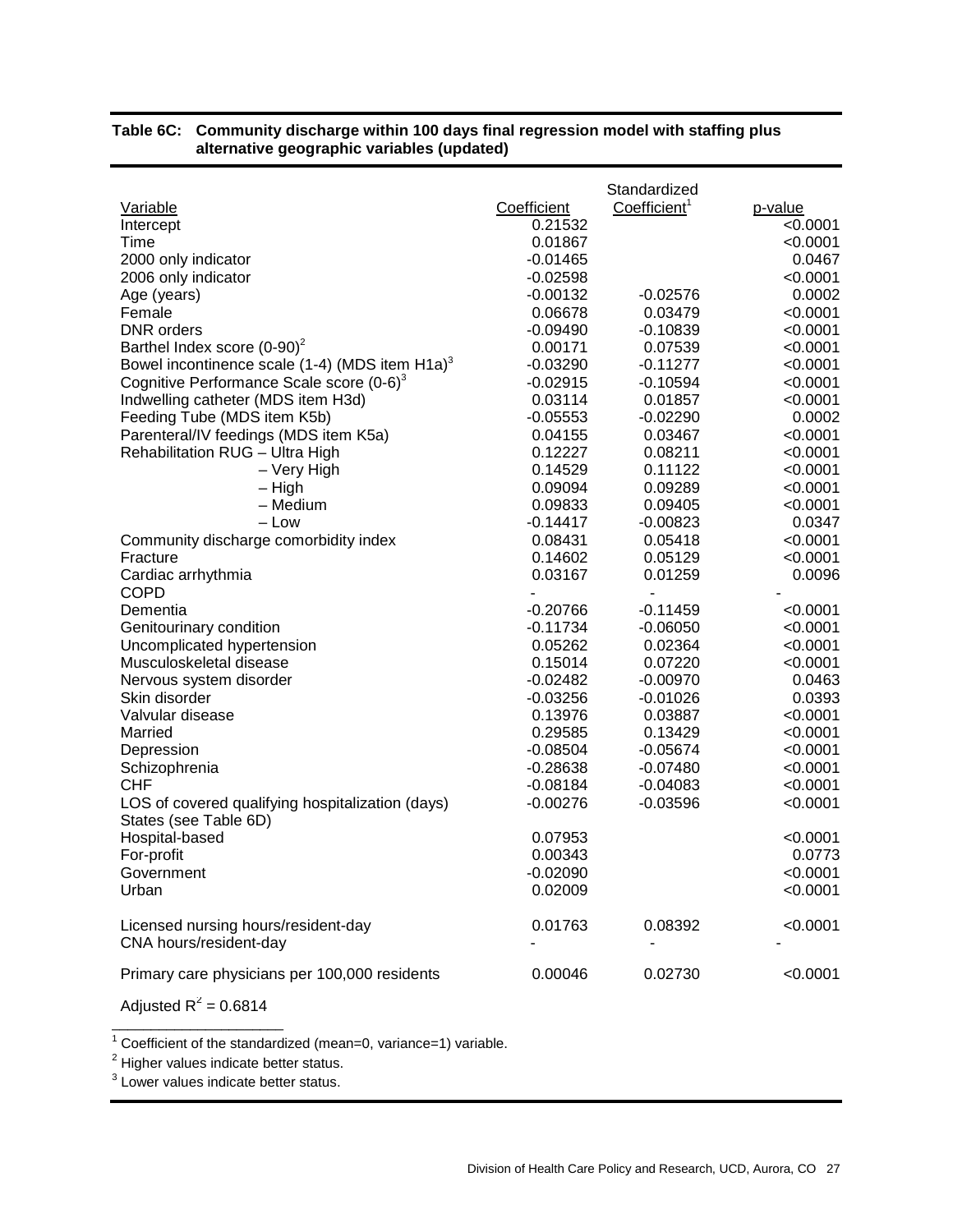|                           |             | Standardized             |          |
|---------------------------|-------------|--------------------------|----------|
| State_Region <sup>1</sup> | Coefficient | Coefficient <sup>2</sup> | p-value  |
| OK_S                      | 0.04207     |                          | 0.0016   |
| IA_MW                     | 0.04532     |                          | 0.0002   |
| NE_MW                     | 0.04596     |                          | 0.0006   |
| $LA_S$                    | 0.05192     |                          | < 0.0001 |
| IL_MW                     | 0.05416     |                          | < 0.0001 |
| RI_NE                     | 0.05837     |                          | 0.0001   |
| MO_MW                     | 0.07059     |                          | < 0.0001 |
| KS MW                     | 0.07132     |                          | < 0.0001 |
| MN MW                     | 0.07275     |                          | < 0.0001 |
| SD_MW                     | 0.07333     |                          | < 0.0001 |
| $TX_S$                    | 0.07879     |                          | < 0.0001 |
| PA_NE                     | 0.08542     |                          | < 0.0001 |
| KY_S                      | 0.08631     |                          | < 0.0001 |
| IN_MW                     | 0.08777     |                          | < 0.0001 |
| WI_MW                     | 0.09289     |                          | < 0.0001 |
| NJ_NE                     | 0.09295     |                          | < 0.0001 |
| GA_S                      | 0.09484     |                          | < 0.0001 |
| $NC_S$                    | 0.10124     |                          | < 0.0001 |
| AR S                      | 0.11104     |                          | < 0.0001 |
| $MS_S$                    | 0.11140     |                          | < 0.0001 |
| MI MW                     | 0.11261     |                          | < 0.0001 |
| $FL_S$                    | 0.11408     |                          | < 0.0001 |
| NY_NE                     | 0.11462     |                          | < 0.0001 |
| $DE_S$                    | 0.11478     |                          | < 0.0001 |
| $CO_{M}$                  | 0.11654     |                          | < 0.0001 |
| WY_W                      | 0.11731     |                          | < 0.0001 |
| NH_NE                     | 0.11973     |                          | < 0.0001 |
| NV_W                      | 0.12460     |                          | < 0.0001 |
| CA_W                      | 0.12545     |                          | < 0.0001 |
| $MD_S$                    | 0.12884     |                          | < 0.0001 |
| MA NE                     | 0.13623     |                          | < 0.0001 |
| AL_S                      | 0.13639     |                          | < 0.0001 |
| $DC_S$                    | 0.13691     |                          | < 0.0001 |
| WV_S                      | 0.13739     |                          | < 0.0001 |
| OH_MW                     | 0.14060     |                          | < 0.0001 |
| NM_W                      | 0.14178     |                          | < 0.0001 |
| CT_NE                     | 0.14217     |                          | < 0.0001 |
| VA_S                      | 0.14312     |                          | < 0.0001 |
| $TN_S$                    | 0.14869     |                          | < 0.0001 |
| $HI_W$                    | 0.14881     |                          | < 0.0001 |
| ID_W                      | 0.15034     |                          | < 0.0001 |
| UT_W                      | 0.15218     |                          | < 0.0001 |
| WA W                      | 0.15404     |                          | < 0.0001 |
| VT_NE                     | 0.16062     |                          | < 0.0001 |
| ME_NE                     | 0.16700     |                          | < 0.0001 |
| AK_W                      | 0.17060     |                          | < 0.0001 |
| AZ_W                      | 0.17773     |                          | < 0.0001 |
| OR_W                      | 0.19336     |                          | < 0.0001 |
| $SC_S$                    | 0.22685     |                          | < 0.0001 |

#### **Table 6D: Community discharge within 100 days final regression model with staffing plus alternative geographic variables (updated) – state variation**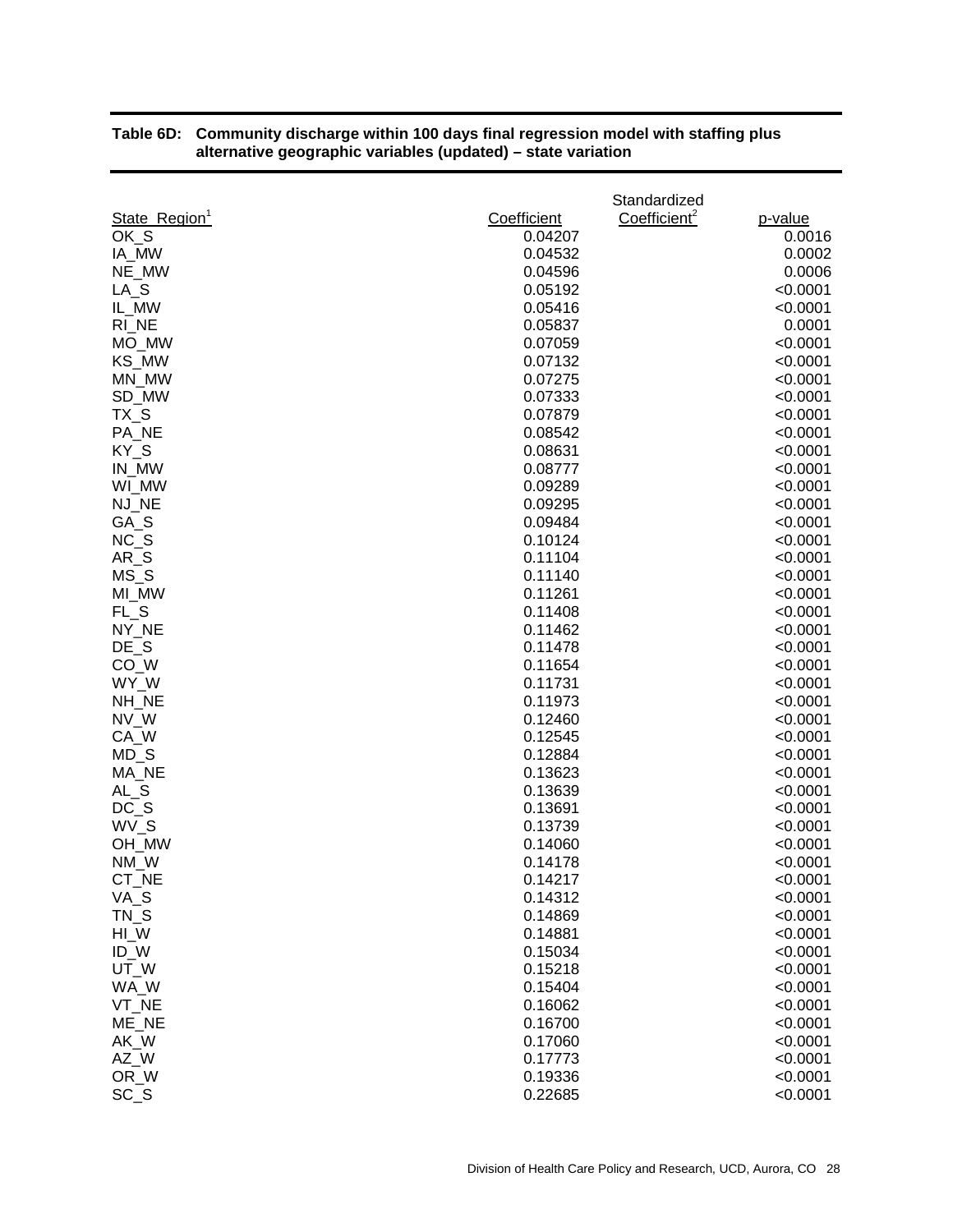#### **Table 6D: Community discharge within 100 days final regression model with staffing plus alternative geographic variables (updated) – state variation (Continued)**

|                           |             | Standardized             |         |
|---------------------------|-------------|--------------------------|---------|
| State_Region <sup>1</sup> | Coefficient | Coefficient <sup>2</sup> | p-value |
| MT W                      | 0.28314     |                          | <0.0001 |
| .                         |             |                          |         |

<sup>1</sup> ND\_MW as reference

 $2$  Coefficient of the standardized (mean=0, variance=1) variable.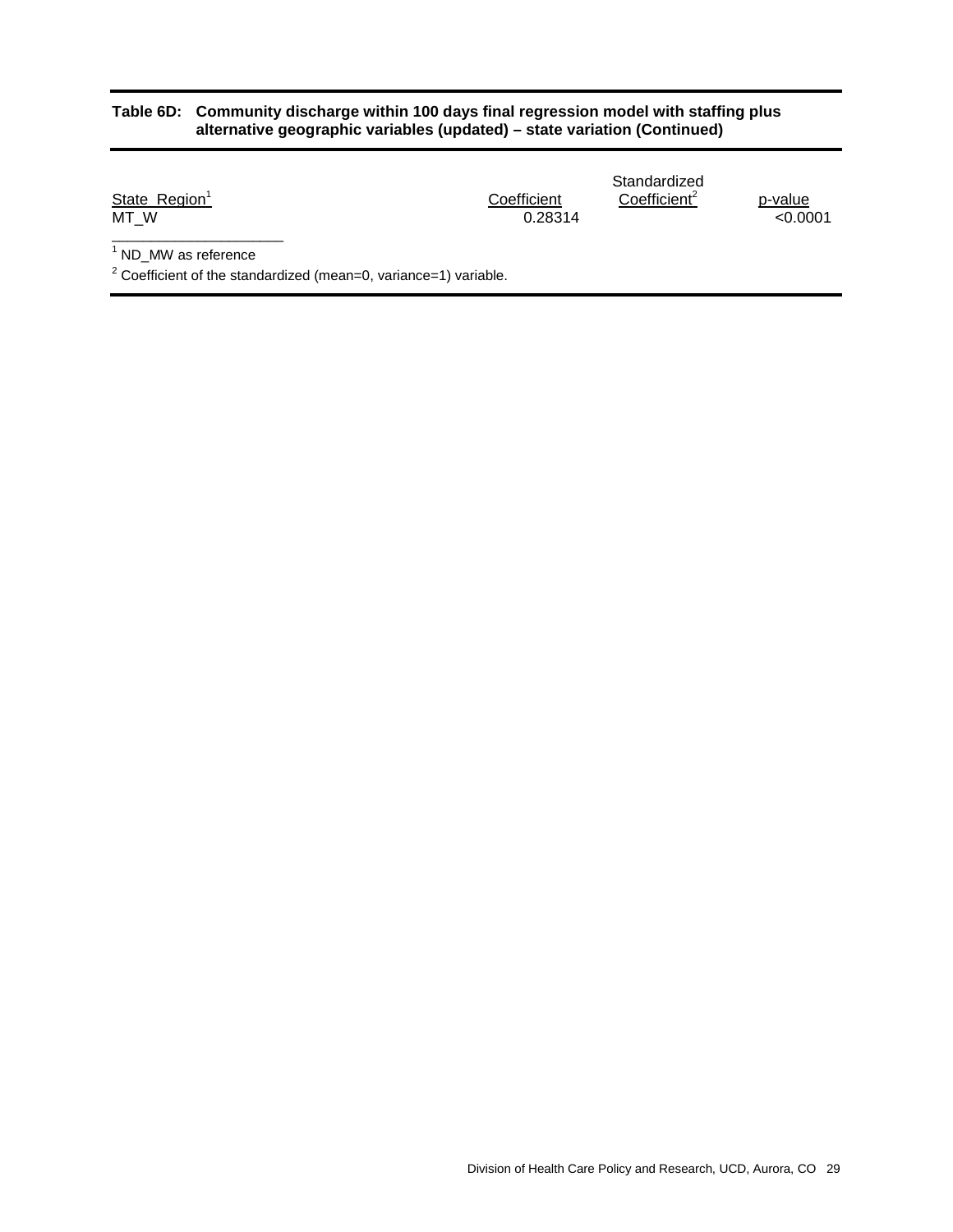|  | Table 7A: Rehospitalization within 100 days regression model series (original) |  |  |
|--|--------------------------------------------------------------------------------|--|--|
|--|--------------------------------------------------------------------------------|--|--|

| Step Variables in model                                                                                | Model<br>adj $R^2$ | Coefficient of<br>tested variable                  | Coefficient<br>of time | Coefficient<br>of 2000 only of 2006 only | Coefficient |
|--------------------------------------------------------------------------------------------------------|--------------------|----------------------------------------------------|------------------------|------------------------------------------|-------------|
| 1 Time                                                                                                 | .0472              |                                                    | .03571                 |                                          |             |
| 2 Time, presence at 2000 only and<br>2006 only indicators                                              | .0586              |                                                    | .03354                 | $-0.3753$                                | $-01059$    |
| 3 Time, presence at 2000 only and<br>2006 only indicators, case mix                                    | .5065              |                                                    | .01745                 | $-02328$                                 | $-00235$    |
| 4 Step 3 and hospital LOS                                                                              | .5068              | .00078                                             | .01793                 | $-02296$                                 | $-00235$    |
| 5 Step 3 and region (Northeast,<br>Midwest, South)                                                     | .5144              | .02548 NE<br>.02098 MW<br>.01713 S                 | .01864                 | $-02208$                                 | $-00205$    |
| 6 Step 3 and hospital-based                                                                            | .5334              | $-0.05372$                                         | .01817                 | $-0.0694$                                | $-0.00253$  |
| 7 Step 3 and ownership (for-profit,<br>government)                                                     | .5201              | .02065 profit<br>$-00966$ gov                      | .01901                 | $-0.01940$                               | $-00184$    |
| 8 Step 3 and urban                                                                                     | .5070              | $-00284$                                           | .01712                 | $-02324$                                 | $-00273$    |
| 9 Step 3 and RN hours/resident-day                                                                     | .5165              | $-01731$                                           | .01667                 | $-0.01017$                               | $-0.00339$  |
| 10 Step 3 and licensed nursing<br>hours/resident-day                                                   | .5172              | $-01118$                                           | .01836                 | $-0.00882$                               | $-00280$    |
| 11 Step 3 and CNA hours/resident-day                                                                   | .5038              | $-0.00390$                                         | .01870                 | $-02070$                                 | $-0.00245$  |
| 12 Step 3 and RN hours/resident-day,<br>licensed nursing hours/resident-day,<br>CNA hours/resident-day | .5189              | $-.00902$ RN<br>$-0.00651$ lic nsg<br>$-00163$ CNA | .01788                 | $-.00802$                                | $-00306$    |
|                                                                                                        |                    |                                                    |                        |                                          |             |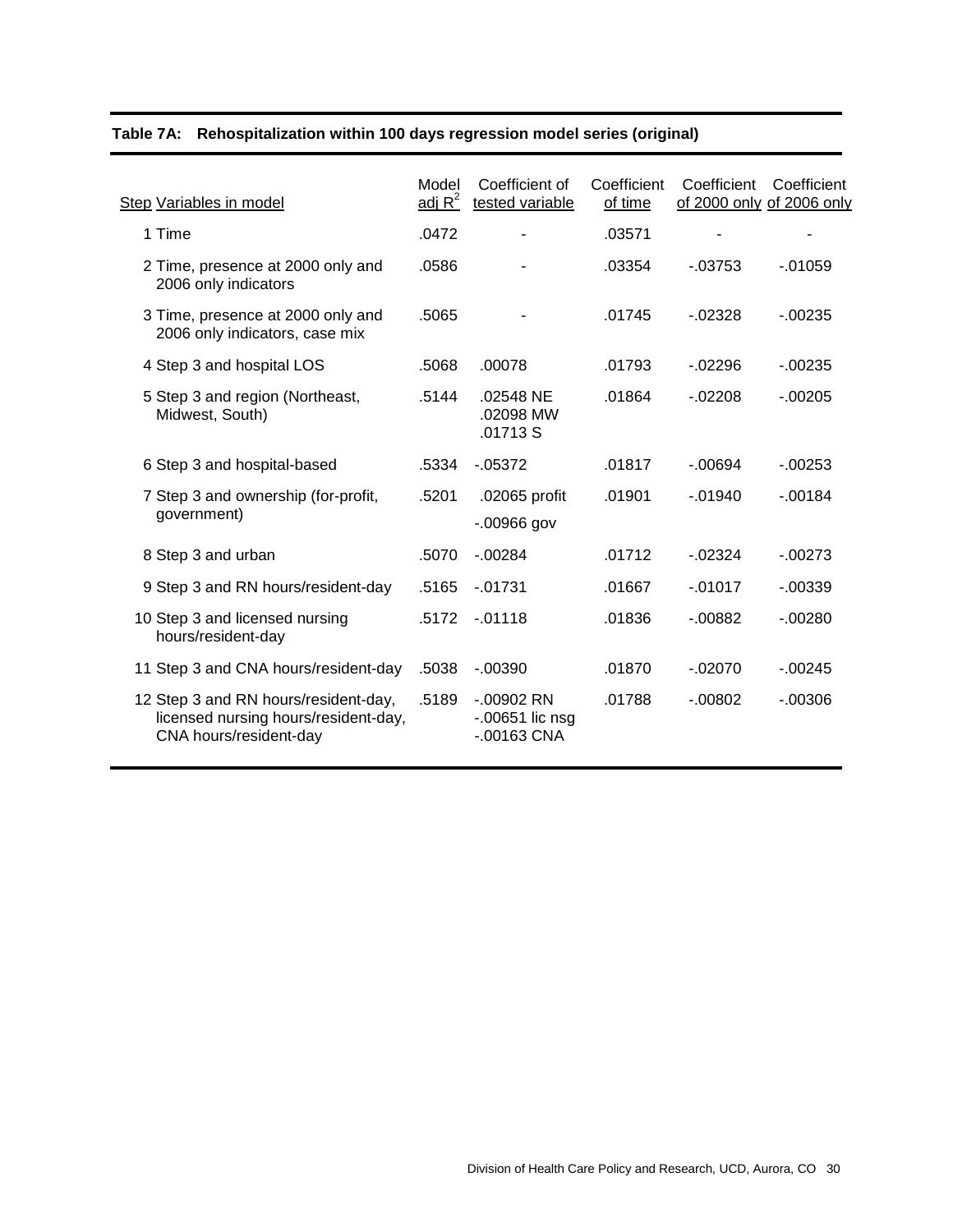| Table 7B: Rehospitalization within 100 days regression model series (updated) |  |
|-------------------------------------------------------------------------------|--|
|-------------------------------------------------------------------------------|--|

| <b>Step Variables in model</b>                                                                         | Model<br>adj $R^2$ | Coefficient of<br>tested variable                 | Coefficient<br>of time | Coefficient    | Coefficient<br>of 2000 only of 2006 only |
|--------------------------------------------------------------------------------------------------------|--------------------|---------------------------------------------------|------------------------|----------------|------------------------------------------|
| 1 Time                                                                                                 | .0472              |                                                   | .03571                 | $\blacksquare$ |                                          |
| 2 Time, presence at 2000 only and<br>2006 only indicators                                              | .0586              |                                                   | .03354                 | $-0.03753$     | $-0.01059$                               |
| 3 Time, presence at 2000 only and<br>2006 only indicators, case mix                                    | .5138              |                                                   | $-02227$               | $-02074$       | $-0.00235$                               |
| 4 Step 3 and hospital LOS                                                                              | .5142              | .00087                                            | $-02150$               | $-02038$       | $-0.00233$                               |
| 5 Step 3 and region (Northeast,<br>Midwest, South)                                                     | .5221              | .02706 NE<br>.02127 MW<br>.01811 S                | $-01770$               | $-01985$       | $-00184$                                 |
| 6 Step 3 and hospital-based                                                                            | .5362              | $-05094$                                          | $-01947$               | $-0.00668$     | $-00246$                                 |
| 7 Step 3 and ownership (for-profit,<br>government)                                                     | .5256              | .01922 profit<br>$-0.00948$ gov                   | $-01921$               | $-01742$       | $-00200$                                 |
| 8 Step 3 and urban                                                                                     | .5143              | $-0.00340$                                        | $-02288$               | $-02064$       | $-.00278$                                |
| 9 Step 3 and RN hours/resident-day                                                                     | .5203              | $-01571$                                          | $-02116$               | $-0.0992$      | $-0.00324$                               |
| 10 Step 3 and licensed nursing<br>hours/resident-day                                                   | .5211              | $-0.01030$                                        | $-02018$               | $-0.00859$     | $-00263$                                 |
| 11 Step 3 and CNA hours/resident-day                                                                   | .5105              | $-0.00378$                                        | $-02087$               | $-01882$       | $-00238$                                 |
| 12 Step 3 and RN hours/resident-day,<br>licensed nursing hours/resident-day,<br>CNA hours/resident-day | .5225              | $-00789$ RN<br>$-0.00620$ lic nsg<br>$-00172$ CNA | $-02006$               | $-00792$       | $-00286$                                 |
| 13 Step 3 and decedents hospitalized<br>in last 6 months of life                                       | .5202              | .00184                                            | $-02247$               | $-02126$       | $-0.296$                                 |
| 14 Step 3 and state indicators                                                                         |                    | .5378 Largest effect:                             | $-01815$               | $-01843$       | $-0.00085$                               |
|                                                                                                        |                    | .09150 CT (NE)                                    |                        |                |                                          |
|                                                                                                        |                    | vs. H1(S)                                         |                        |                |                                          |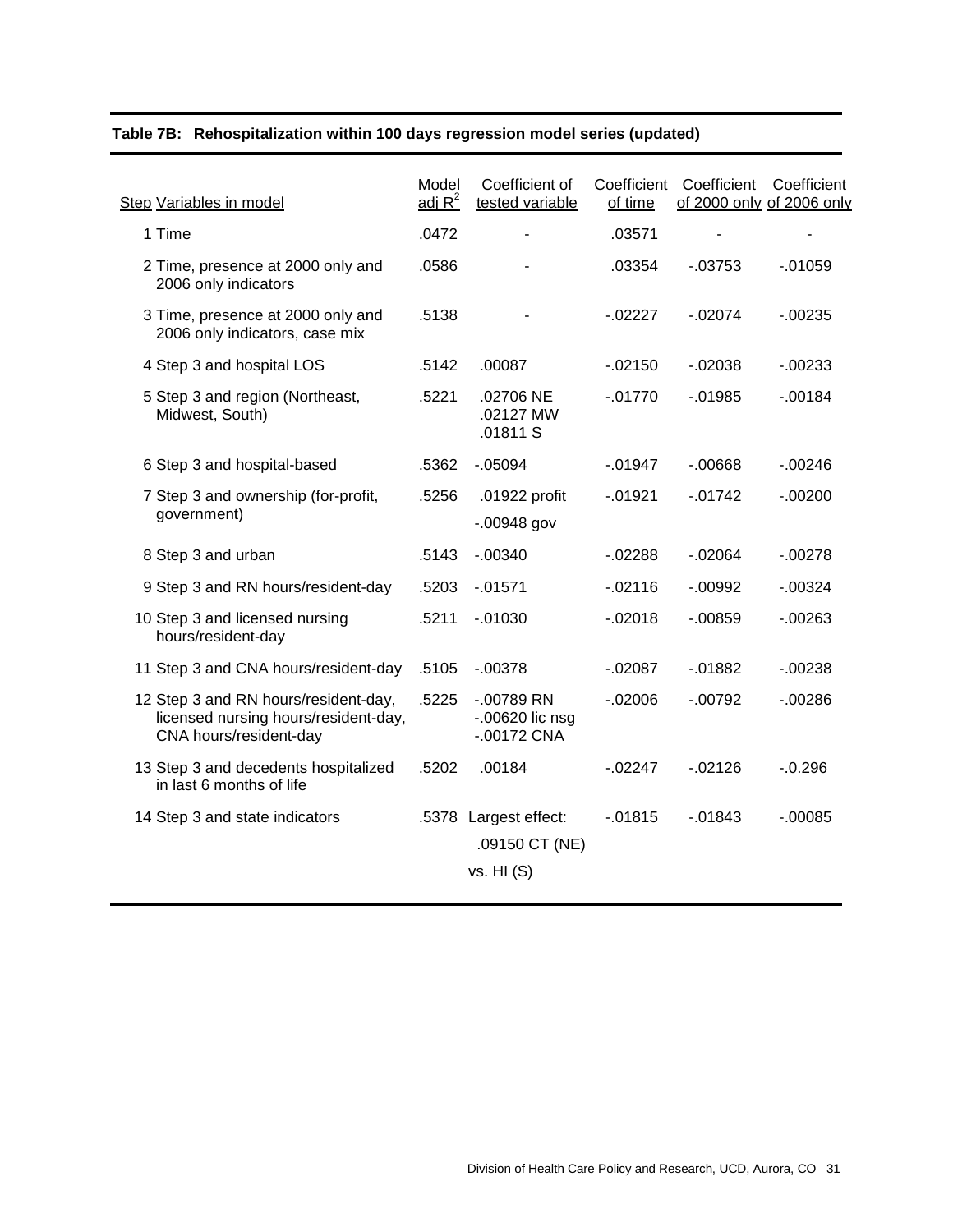|                                     |                          | Original                 |          |             | Updated                  |          |
|-------------------------------------|--------------------------|--------------------------|----------|-------------|--------------------------|----------|
|                                     |                          | Standardized             |          |             | Standardized             |          |
| Variable                            | Coefficient              | Coefficient <sup>1</sup> | p-value  | Coefficient | Coefficient <sup>1</sup> | p-value  |
| Intercept                           | 0.01073                  |                          | 0.3709   | 0.31397     |                          | < 0.0001 |
| Time                                | 0.01988                  |                          | < 0.0001 | $-0.01437$  |                          | < 0.0001 |
| 2000 only indicator                 | $-0.00604$               |                          | 0.0003   | $-0.00595$  |                          | 0.0004   |
| 2006 only indicator                 | $-0.00209$               |                          | 0.0909   | $-0.00180$  |                          | 0.1434   |
| Age (years)                         | 0.00045                  | 0.02053                  | 0.0003   |             |                          |          |
| <b>DNR</b> orders                   | $-0.03430$               | $-0.09334$               | < 0.0001 | $-0.03597$  | $-0.09789$               | < 0.0001 |
| Do not hospitalize orders           | $-0.02154$               | $-0.01468$               | 0.0008   | $-0.02286$  | $-0.01558$               | 0.0004   |
| Barthel Index $(0-90)^2$            | $-0.00105$               | $-0.11378$               | < 0.0001 | $-0.00089$  | $-0.09612$               | < 0.0001 |
| Bowel incontinence scale            |                          |                          |          |             |                          |          |
|                                     |                          |                          |          |             |                          |          |
| $(1-4)$ (MDS item H1a) <sup>3</sup> | 0.01464                  | 0.11988                  | < 0.0001 | 0.01358     | 0.11117                  | < 0.0001 |
| <b>Cognitive Performance</b>        |                          |                          |          |             |                          |          |
| Scale $(0-6)^3$                     | $-0.00203$               | $-0.01776$               | 0.0158   |             |                          |          |
| Feeding tube (MDS item              |                          |                          |          |             |                          |          |
| K5b)                                | 0.17497                  | 0.17199                  | < 0.0001 | 0.16800     | 0.16515                  | < 0.0001 |
| Parenteral/IV feedings              |                          |                          |          |             |                          |          |
| (MDS item K5a)                      | $-0.00504$               | $-0.00983$               | 0.0298   |             |                          |          |
| Pressure ulcer (MDS item            |                          |                          |          |             |                          |          |
| M <sub>2</sub> a, any stage)        | 0.05141                  | 0.07085                  | < 0.0001 | 0.04929     | 0.06793                  | < 0.0001 |
| Rehabilitation RUG (Any)            | 0.03440                  | 0.06837                  | < 0.0001 |             |                          |          |
| - Ultra High                        |                          |                          |          | 0.05589     | 0.08639                  | < 0.0001 |
| - Very High                         |                          |                          |          | 0.03700     | 0.06723                  | < 0.0001 |
| – High                              |                          |                          |          | 0.03351     | 0.08284                  | < 0.0001 |
| - Medium                            |                          |                          |          | 0.03125     | 0.07051                  | < 0.0001 |
| – Low                               |                          |                          |          | $-0.01641$  | $-0.00247$               | 0.5676   |
| Rehospitalization case mix          |                          |                          |          |             |                          |          |
| index                               | 0.15645                  | 0.16708                  | < 0.0001 | 0.12500     | 0.28794                  | < 0.0001 |
| Fracture                            | $-0.11566$               | $-0.09698$               | < 0.0001 | $-0.10437$  | $-0.08751$               | < 0.0001 |
| <b>COPD</b>                         | 0.01596                  | 0.01477                  | 0.0021   |             |                          |          |
| Fluid/Electrolyte disorder          | 0.06644                  | 0.06960                  | < 0.0001 | 0.06316     | 0.06616                  | < 0.0001 |
| Genitourinary condition             | 0.04063                  | 0.05031                  | < 0.0001 | 0.04710     | 0.05832                  | < 0.0001 |
| Musculoskeletal disease             | $-0.03976$               | $-0.04605$               | < 0.0001 | $-0.03327$  | $-0.03853$               | < 0.0001 |
| Nervous system disorder             | $-0.04803$               | $-0.04457$               | < 0.0001 | $-0.04833$  | $-0.04484$               | < 0.0001 |
| Respiratory disease                 | $\overline{\phantom{a}}$ |                          |          | 0.03150     | 0.02931                  | < 0.0001 |
| Skin disorder                       | 0.07946                  | 0.05949                  | < 0.0001 | 0.08935     | 0.06689                  | < 0.0001 |
| Valvular disease                    | $-0.06576$               | $-0.04299$               | < 0.0001 | $-0.06047$  | $-0.03953$               | < 0.0001 |
| Married                             |                          |                          |          | $-0.01760$  | $-0.01918$               | < 0.0001 |
| Depression                          |                          |                          |          | $-0.00969$  | $-0.01553$               | 0.0033   |
| Schizophrenia                       |                          |                          |          |             |                          |          |
| <b>CHF</b>                          |                          |                          |          | 0.05079     | 0.06027                  | < 0.0001 |
| Northeast                           | 0.02579                  |                          | < 0.0001 | 0.02788     |                          | < 0.0001 |
| Midwest                             | 0.02104                  |                          | < 0.0001 | 0.02175     |                          | < 0.0001 |
| South                               | 0.01746                  |                          | < 0.0001 | 0.01857     |                          | < 0.0001 |
| Hospital-based                      | $-0.04372$               |                          | < 0.0001 | $-0.04153$  |                          | < 0.0001 |
| For-profit                          | 0.01429                  |                          | < 0.0001 | 0.01370     |                          | < 0.0001 |
| Government                          | $-0.00532$               |                          | 0.0032   | $-0.00567$  |                          | 0.0016   |
| Urban                               | $-0.00316$               |                          | 0.0002   | $-0.00250$  |                          | 0.0039   |
|                                     |                          |                          |          |             |                          |          |
| Adjusted $R^2$ =                    |                          | 0.5461                   |          |             | 0.5492                   |          |

# **Table 8A: Rehospitalization within 100 days final regression model without staffing variables**

 $1$  Coefficient of the standardized (mean=0, variance=1) variable.

 $2$  Higher values indicate better status.

\_\_\_\_\_\_\_\_\_\_\_\_\_\_\_\_\_\_\_\_\_\_

 $3$  Lower values indicate better status.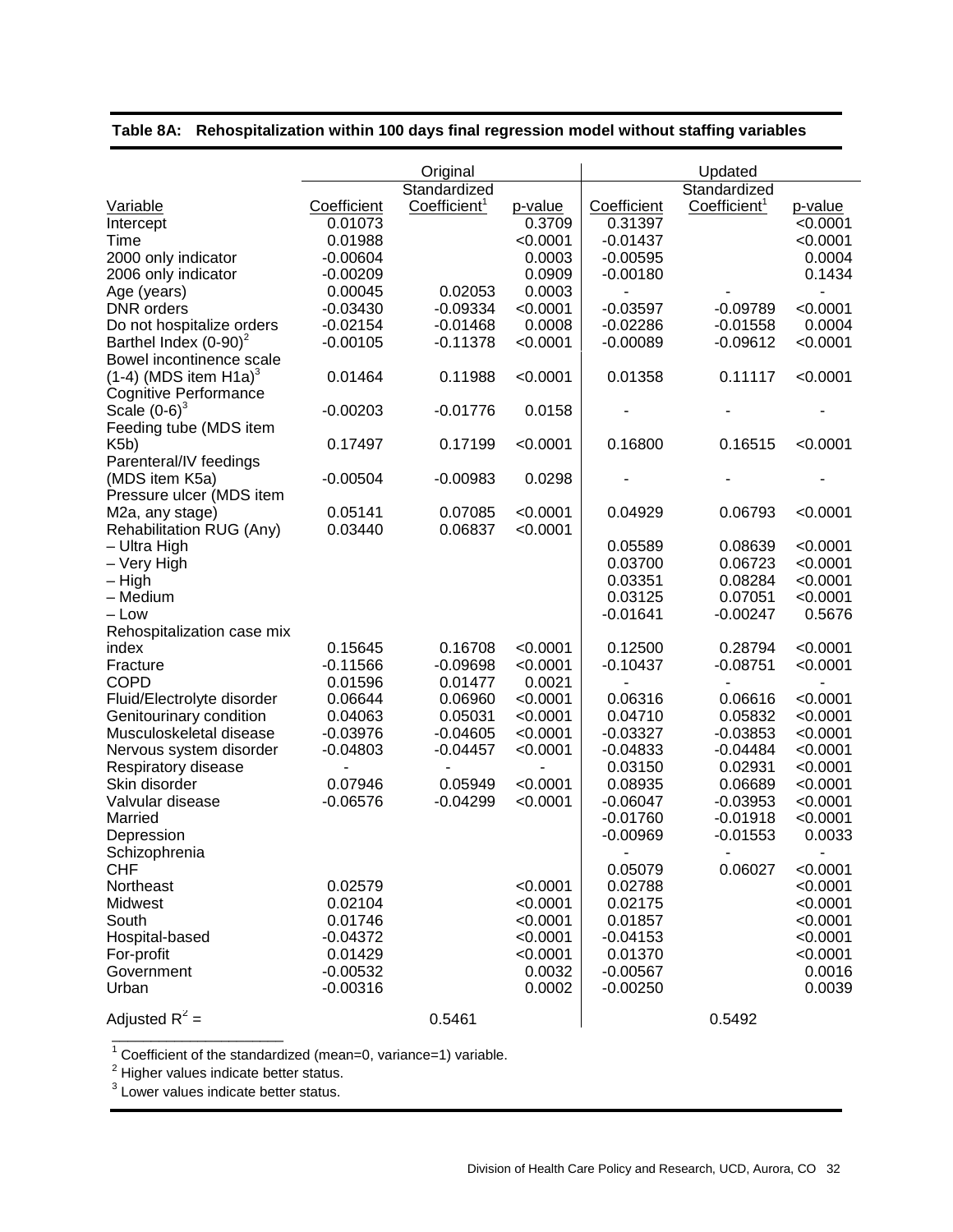|                                             |             | Original                 |          |             | Updated                  |          |
|---------------------------------------------|-------------|--------------------------|----------|-------------|--------------------------|----------|
|                                             |             | Standardized             |          |             | Standardized             |          |
| Variable                                    | Coefficient | Coefficient <sup>1</sup> | p-value  | Coefficient | Coefficient <sup>1</sup> | p-value  |
| Intercept                                   | 0.00262     |                          | 0.8332   | 0.31739     |                          | < 0.0001 |
| Time                                        | 0.02041     |                          | < 0.0001 | $-0.01317$  |                          | < 0.0001 |
| 2000 only indicator                         | $-0.00276$  |                          | 0.1489   | $-0.00285$  |                          | 0.1344   |
| 2006 only indicator                         | $-0.00221$  |                          | 0.0791   | $-0.00193$  |                          | 0.1206   |
| Age (years)                                 | 0.00060     | 0.02786                  | < 0.0001 |             |                          |          |
| <b>DNR</b> orders                           | $-0.03647$  | $-0.09927$               | < 0.0001 | $-0.03761$  | $-0.10241$               | < 0.0001 |
| Do not hospitalize orders                   | $-0.01772$  | $-0.01206$               | 0.0086   | $-0.02015$  | $-0.01369$               | 0.0027   |
| Barthel Index $(0-90)^2$                    | $-0.00098$  | $-0.10476$               | < 0.0001 | $-0.00081$  | $-0.08702$               | < 0.0001 |
| Bowel incontinence scale                    |             |                          |          |             |                          |          |
| $(1-4)$ (MDS item H1a) <sup>3</sup>         | 0.01422     | 0.11631                  | < 0.0001 | 0.01305     | 0.10683                  | < 0.0001 |
| <b>Cognitive Performance</b>                |             |                          |          |             |                          |          |
| Scale $(0-6)^3$                             | $-0.00260$  | $-0.02272$               | 0.0029   |             |                          |          |
| Feeding tube (MDS item                      |             |                          |          |             |                          |          |
| K5b)                                        | 0.18139     | 0.17828                  | < 0.0001 | 0.17078     | 0.16777                  | < 0.0001 |
| Parenteral/IV feedings                      |             |                          |          |             |                          |          |
| (MDS item K5a)                              |             |                          |          |             |                          |          |
| Pressure ulcer (MDS item                    |             |                          |          |             |                          |          |
|                                             | 0.05712     | 0.07882                  | < 0.0001 | 0.05421     | 0.07480                  | < 0.0001 |
| M2a, any stage)<br>Rehabilitation RUG (Any) | 0.03565     | 0.07071                  | < 0.0001 |             |                          |          |
| - Ultra High                                |             |                          |          | 0.05591     | 0.08818                  | < 0.0001 |
| – Very High                                 |             |                          |          | 0.03601     | 0.06554                  | < 0.0001 |
| - High                                      |             |                          |          | 0.03154     | 0.07716                  | < 0.0001 |
| - Medium                                    |             |                          |          | 0.03108     | 0.07050                  | < 0.0001 |
| $-$ Low                                     |             |                          |          | $-0.02401$  | $-0.00355$               | 0.4330   |
|                                             |             |                          |          |             |                          |          |
| Rehospitalization case mix                  | 0.15534     | 0.16631                  | < 0.0001 | 0.12441     | 0.28557                  | < 0.0001 |
| index                                       | $-0.12150$  | $-0.10131$               | < 0.0001 | $-0.11017$  | $-0.09188$               | < 0.0001 |
| Fracture<br><b>COPD</b>                     |             |                          |          |             |                          |          |
|                                             | 0.02209     | 0.02049                  | < 0.0001 |             | $\blacksquare$           |          |
| Fluid/Electrolyte disorder                  | 0.06544     | 0.06850                  | < 0.0001 | 0.06215     | 0.06506                  | < 0.0001 |
| Genitourinary condition                     | 0.03763     | 0.04647                  | < 0.0001 | 0.04251     | 0.05250                  | < 0.0001 |
| Musculoskeletal disease                     | $-0.04080$  | $-0.04681$               | < 0.0001 | $-0.03556$  | $-0.04089$               | < 0.0001 |
| Nervous system disorder                     | $-0.04737$  | $-0.04408$               | < 0.0001 | $-0.04803$  | $-0.04470$               | < 0.0001 |
| Respiratory disease                         |             |                          |          | 0.03728     | 0.03459                  | < 0.0001 |
| Skin disorder                               | 0.08396     | 0.06295                  | < 0.0001 | 0.09220     | 0.06915                  | < 0.0001 |
| Valvular disease                            | $-0.06262$  | $-0.04124$               | < 0.0001 | $-0.05959$  | $-0.03927$               | < 0.0001 |
| Married                                     |             |                          |          | $-0.01436$  | $-0.01561$               | 0.0024   |
| Depression                                  |             |                          |          | $-0.01285$  | $-0.02060$               | 0.0002   |
| Schizophrenia                               |             |                          |          | $-0.01783$  | $-0.01102$               | 0.0388   |
| <b>CHF</b>                                  |             |                          |          | 0.05257     | 0.06242                  | < 0.0001 |
| Northeast                                   | 0.02477     |                          | < 0.0001 | 0.02736     |                          | < 0.0001 |
| Midwest                                     | 0.02103     |                          | < 0.0001 | 0.02236     |                          | < 0.0001 |
| South                                       | 0.01820     |                          | < 0.0001 | 0.01968     |                          | < 0.0001 |
| Hospital-based                              | $-0.03354$  |                          | < 0.0001 | $-0.03187$  |                          | < 0.0001 |
| For-profit                                  | 0.01380     |                          | < 0.0001 | 0.01342     |                          | < 0.0001 |
| Government                                  | $-0.00622$  |                          | 0.0012   | $-0.00661$  |                          | 0.0005   |
| Urban                                       | $-0.00209$  |                          | 0.0195   |             |                          |          |
| Licensed nursing                            |             |                          |          |             |                          |          |
| hours/resident-day                          | $-0.00485$  | $-0.06189$               | < 0.0001 | $-0.00471$  | $-0.06020$               | < 0.0001 |

# **Table 8B: Rehospitalization within 100 days final regression model with staffing variables**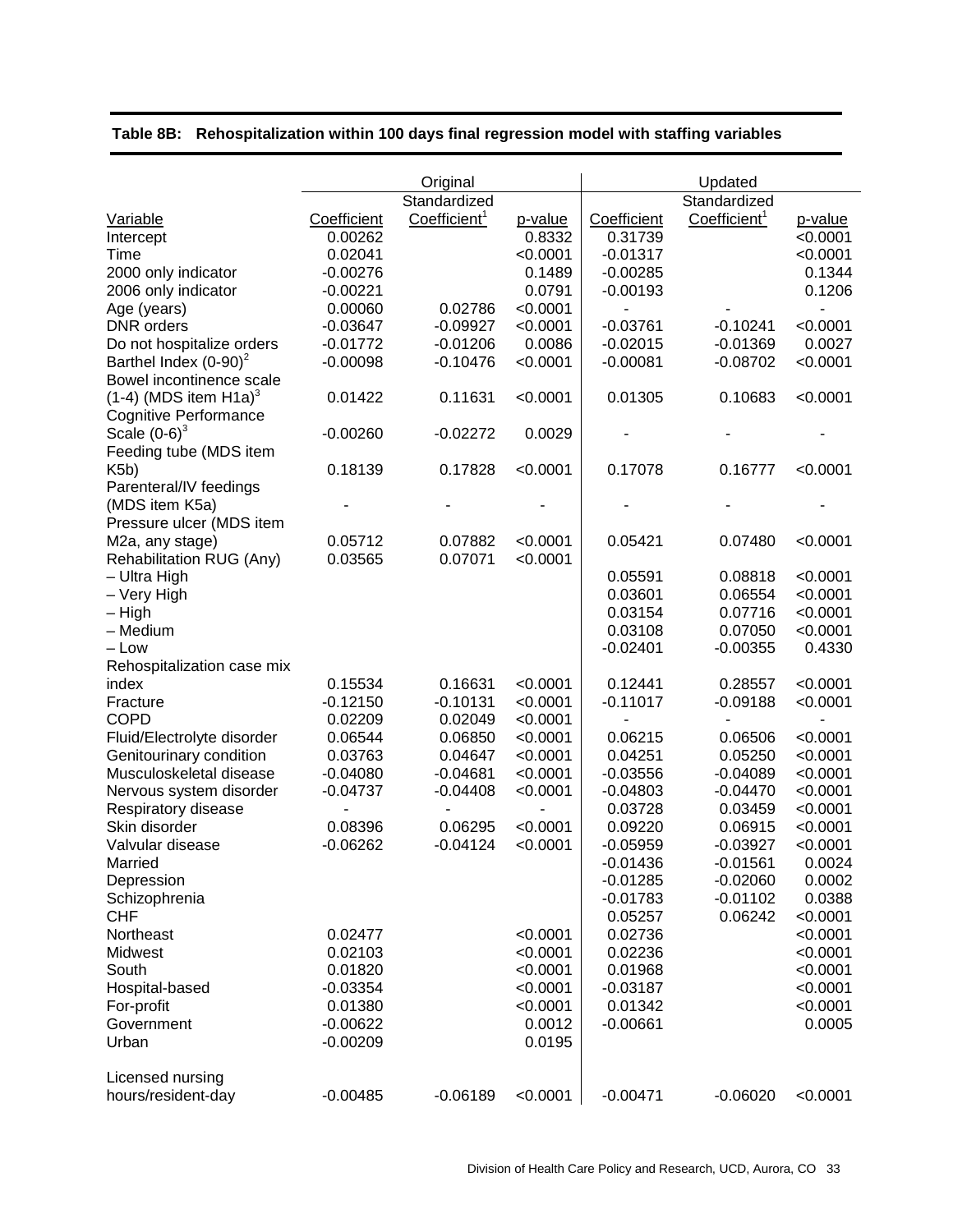#### **Table 8B: Rehospitalization within 100 days final regression model with staffing variables (Continued)**

|                                                                             | Original    |                          | Updated |             |                          |         |
|-----------------------------------------------------------------------------|-------------|--------------------------|---------|-------------|--------------------------|---------|
|                                                                             |             | Standardized             |         |             | Standardized             |         |
| Variable                                                                    | Coefficient | Coefficient <sup>1</sup> | p-value | Coefficient | Coefficient <sup>1</sup> | p-value |
| Adjusted $R^2$ =                                                            |             | 0.5411                   |         |             | 0.5441                   |         |
| <sup>1</sup> Coefficient of the standardized (mean=0, variance=1) variable. |             |                          |         |             |                          |         |
| <sup>2</sup> Higher values indicate better status.                          |             |                          |         |             |                          |         |

<sup>3</sup> Lower values indicate better status.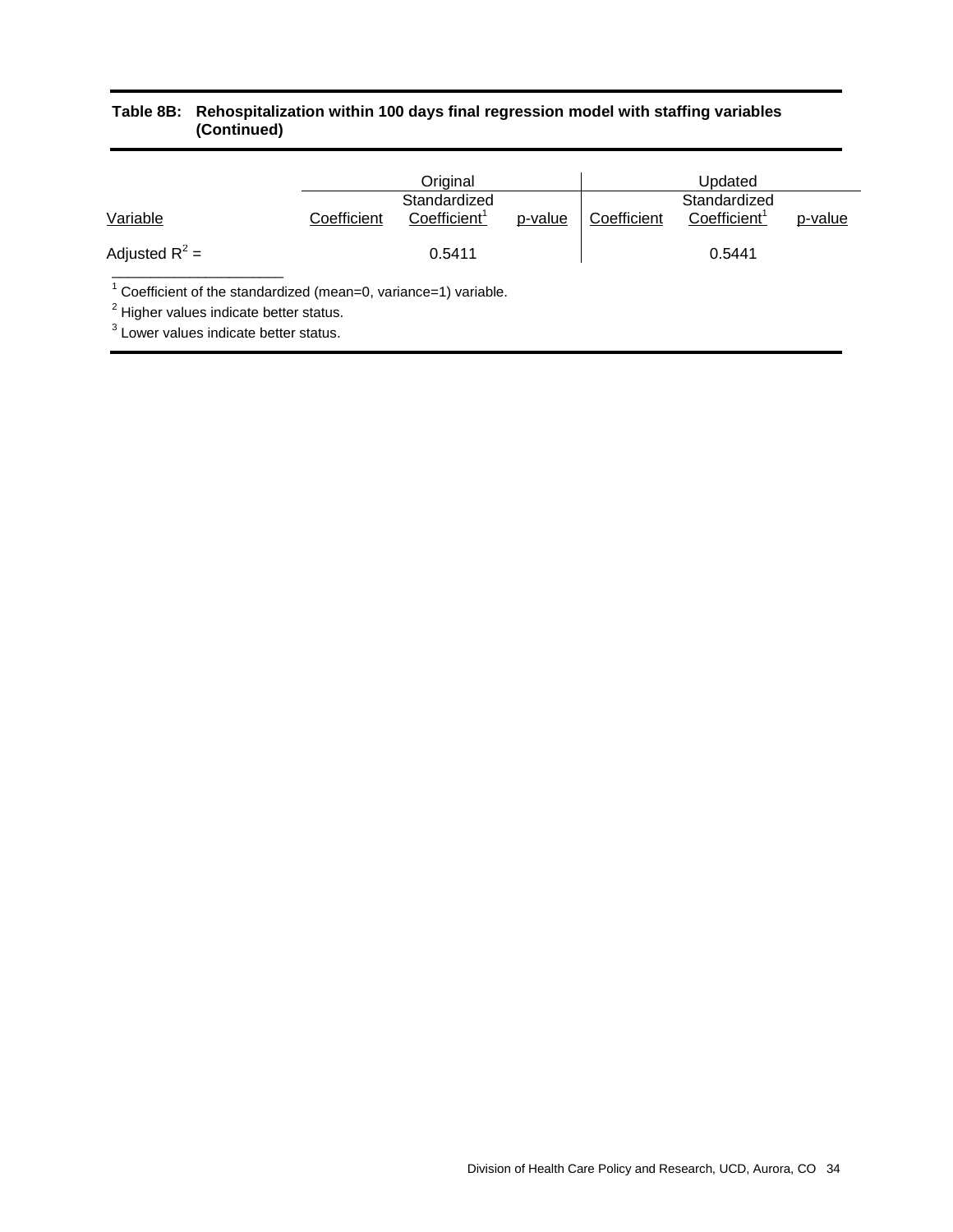| Variable                                                   | Coefficient | Standardized<br>Coefficient <sup>1</sup> | p-value                  |
|------------------------------------------------------------|-------------|------------------------------------------|--------------------------|
| Intercept                                                  | 0.15463     |                                          | < 0.0001                 |
| Time                                                       | $-0.01670$  |                                          | < 0.0001                 |
| 2000 only indicator                                        | $-0.00149$  |                                          | 0.4283                   |
| 2006 only indicator                                        | -0.00016    |                                          | 0.8997                   |
| Age (years)                                                |             |                                          |                          |
| DNR orders                                                 | -0.03833    | $-0.10430$                               | <0.0001                  |
| Do not hospitalize orders                                  | $-0.02390$  | $-0.01625$                               | 0.0005                   |
| Barthel Index $(0-90)^2$                                   | -0.00077    | $-0.08254$                               | < 0.0001                 |
| Bowel incontinence scale (1-4) (MDS item H1a) <sup>3</sup> | 0.01281     | 0.10473                                  | < 0.0001                 |
| Cognitive Performance Scale $(0-6)^3$                      |             |                                          | $\blacksquare$           |
| Feeding tube (MDS item K5b)                                | 0.17659     | 0.17355                                  | < 0.0001                 |
| Parenteral/IV feedings (MDS item K5a)                      |             |                                          |                          |
| Pressure ulcer (MDS item M2a, any stage)                   | 0.04450     | 0.06135                                  | <0.0001                  |
| Rehabilitation RUG - Ultra High                            | 0.05972     | 0.09409                                  | < 0.0001                 |
| - Very High                                                | 0.03421     | 0.06221                                  | < 0.0001                 |
| $-$ High                                                   | 0.03359     | 0.08216                                  | < 0.0001                 |
| - Medium                                                   | 0.03167     | 0.07172                                  | < 0.0001                 |
| – Low                                                      | -0.02092    | $-0.00309$                               | 0.4889                   |
| Rehospitalization case mix index                           | 0.12628     | 0.28979                                  | < 0.0001                 |
| Fracture                                                   | $-0.09826$  | $-0.08191$                               | < 0.0001                 |
| <b>COPD</b>                                                |             |                                          |                          |
| Fluid/Electrolyte disorder                                 | 0.05930     | 0.06202                                  | <0.0001                  |
| Genitourinary condition                                    | 0.04911     | 0.06059                                  | < 0.0001                 |
| Musculoskeletal disease                                    | $-0.03470$  | $-0.03980$                               | < 0.0001                 |
| Nervous system disorder                                    | $-0.04284$  | $-0.03983$                               | < 0.0001                 |
| Respiratory disease                                        | 0.03309     | 0.03063                                  | < 0.0001                 |
| Skin disorder                                              | 0.08424     | 0.06314                                  | < 0.0001                 |
| Valvular disease                                           | -0.04946    | $-0.03255$                               | < 0.0001                 |
| Married                                                    |             |                                          | $\overline{\phantom{0}}$ |
| Depression                                                 |             |                                          |                          |
| Schizophrenia                                              | $-0.02185$  | $-0.01350$                               | 0.0083                   |
| CHF                                                        | 0.05174     | 0.06136                                  | < 0.0001                 |
| States (see Table 8D)                                      |             |                                          |                          |
| Hospital-based                                             | -0.03385    |                                          | < 0.0001                 |
| For-profit                                                 | 0.01297     |                                          | < 0.0001                 |
| Government                                                 | $-0.00687$  |                                          | 0.0003                   |
| Urban                                                      | $-0.00283$  |                                          | 0.0022                   |
| Licensed nursing hours/resident-day                        | -0.00446    | $-0.05687$                               | < 0.0001                 |
| Decedents hospitalized in last 6 months of life            | 0.00198     | 0.10234                                  | < 0.0001                 |

## **Table 8C: Rehospitalization within 100 days final regression model with staffing plus alternative geographic variables (updated)**

Adjusted  $R^2$  = 0.5631

\_\_\_\_\_\_\_\_\_\_\_\_\_\_\_\_\_\_\_\_\_\_

 $1$  Coefficient of the standardized (mean=0, variance=1) variable.

 $2$  Higher values indicate better status.

<sup>3</sup> Lower values indicate better status.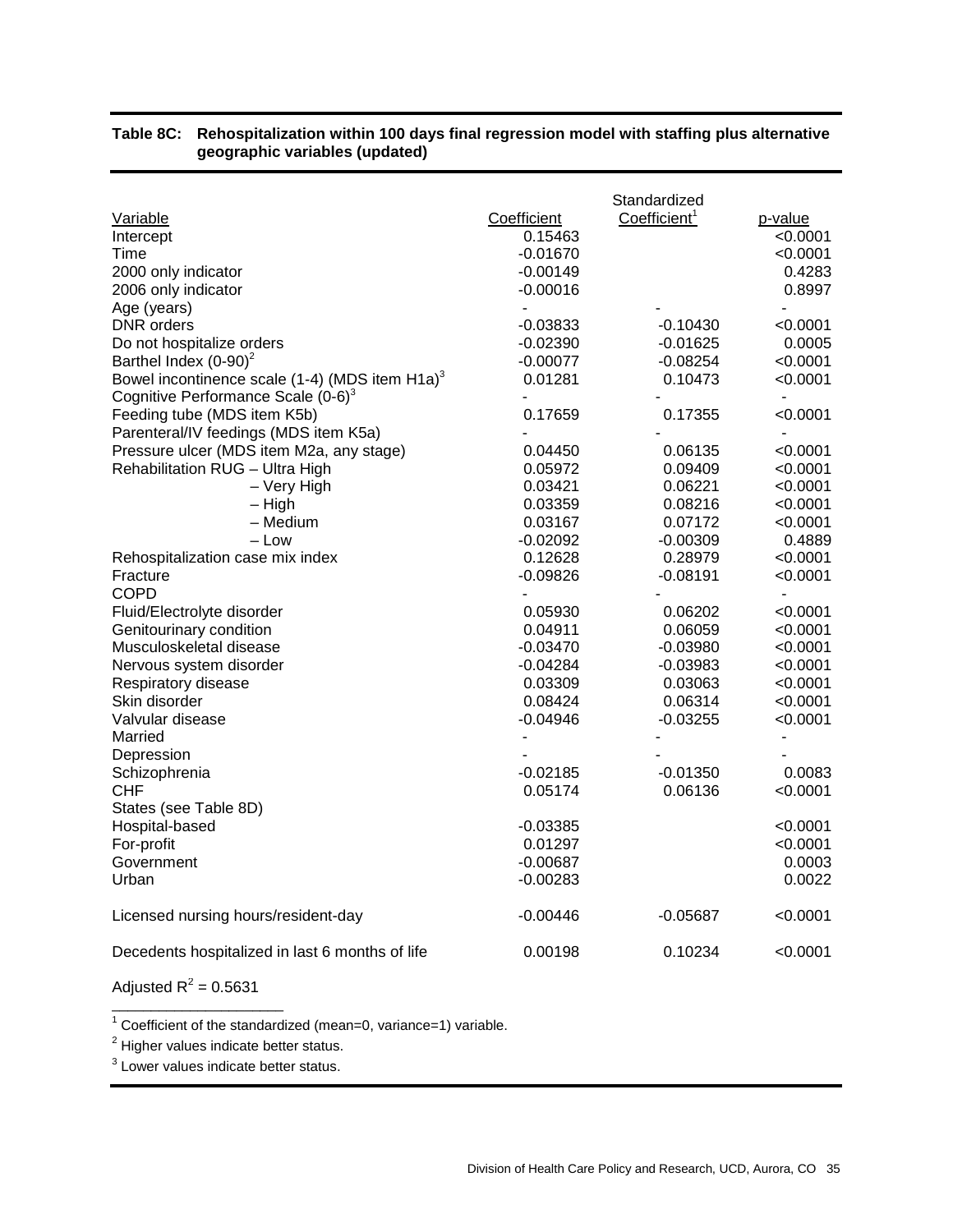| Coefficient <sup>2</sup><br>State_Region <sup>1</sup><br>Coefficient<br>p-value<br>AL S<br>0.01476<br>0.1037<br>CA_W<br>0.01832<br>0.0337<br>$LA_S$<br>0.02121<br>0.0200<br>NV_W<br>0.02131<br>0.0505<br>IA_MW<br>0.02205<br>0.0133<br>NM_W<br>0.02417<br>0.0169<br>WA_W<br>0.02505<br>0.0050<br>$AR_S$<br>0.02551<br>0.0052<br>UT_W<br>0.02754<br>0.0049<br>$TX_S$<br>0.02883<br>0.0009<br>ME_NE<br>0.0024<br>0.02888<br>$SC_S$<br>0.02907<br>0.0014<br>$FL_S$<br>0.02965<br>0.0007<br>0.0031<br>ND_MW<br>0.03009<br>$DE_S$<br>0.03017<br>0.0056<br>GA_S<br>0.0005<br>0.03065<br>0.0003<br>PA_NE<br>0.03163<br>KS_MW<br>0.03207<br>0.0004<br>OH_MW<br>0.03345<br>0.0001<br>SD_MW<br>0.03456<br>0.0006<br>NE_MW<br>0.03476<br>0.0002<br>IN_MW<br>0.03588<br>< 0.0001<br>0.0001<br>OR_W<br>0.03625<br>NJ_NE<br>0.03706<br>< 0.0001<br>VT_NE<br>0.03721<br>0.0009<br>$NC_S$<br>0.03725<br>< 0.0001<br>AZ_W<br>0.03739<br>< 0.0001<br>AK_W<br>0.03858<br>0.0650<br>MO_MW<br>0.03943<br>< 0.0001<br>CO_W<br>0.03996<br>< 0.0001<br>$DC_S$<br>0.0023<br>0.04098<br>< 0.0001<br>WI_MW<br>0.04131<br>VA_S<br>0.04164<br>< 0.0001<br>$MS_S$<br>0.04337<br>< 0.0001<br>WV S<br>0.04412<br>< 0.0001<br>$MD_S$<br>0.04426<br>< 0.0001<br>KY_S<br>0.04462<br>< 0.0001<br>$TN_S$<br>< 0.0001<br>0.04466<br>MA_NE<br>0.04505<br>< 0.0001<br>MT_W<br>< 0.0001<br>0.04595<br>OK_S<br>0.04750<br>< 0.0001<br>< 0.0001<br>NH_NE<br>0.04836<br>ID_W<br>< 0.0001<br>0.05143<br>RI_NE<br>< 0.0001<br>0.05187<br>MN_MW<br>0.05306<br>< 0.0001<br>MI_MW<br>0.05367<br>< 0.0001<br>IL_MW<br>0.05429<br>< 0.0001<br>NY_NE<br>0.05796<br>< 0.0001<br>WY_W<br>0.06687<br>< 0.0001 |  | Standardized |  |
|--------------------------------------------------------------------------------------------------------------------------------------------------------------------------------------------------------------------------------------------------------------------------------------------------------------------------------------------------------------------------------------------------------------------------------------------------------------------------------------------------------------------------------------------------------------------------------------------------------------------------------------------------------------------------------------------------------------------------------------------------------------------------------------------------------------------------------------------------------------------------------------------------------------------------------------------------------------------------------------------------------------------------------------------------------------------------------------------------------------------------------------------------------------------------------------------------------------------------------------------------------------------------------------------------------------------------------------------------------------------------------------------------------------------------------------------------------------------------------------------------------------------------------------------------------------------------------------------------------------------------------------------------------|--|--------------|--|
|                                                                                                                                                                                                                                                                                                                                                                                                                                                                                                                                                                                                                                                                                                                                                                                                                                                                                                                                                                                                                                                                                                                                                                                                                                                                                                                                                                                                                                                                                                                                                                                                                                                        |  |              |  |
|                                                                                                                                                                                                                                                                                                                                                                                                                                                                                                                                                                                                                                                                                                                                                                                                                                                                                                                                                                                                                                                                                                                                                                                                                                                                                                                                                                                                                                                                                                                                                                                                                                                        |  |              |  |
|                                                                                                                                                                                                                                                                                                                                                                                                                                                                                                                                                                                                                                                                                                                                                                                                                                                                                                                                                                                                                                                                                                                                                                                                                                                                                                                                                                                                                                                                                                                                                                                                                                                        |  |              |  |
|                                                                                                                                                                                                                                                                                                                                                                                                                                                                                                                                                                                                                                                                                                                                                                                                                                                                                                                                                                                                                                                                                                                                                                                                                                                                                                                                                                                                                                                                                                                                                                                                                                                        |  |              |  |
|                                                                                                                                                                                                                                                                                                                                                                                                                                                                                                                                                                                                                                                                                                                                                                                                                                                                                                                                                                                                                                                                                                                                                                                                                                                                                                                                                                                                                                                                                                                                                                                                                                                        |  |              |  |
|                                                                                                                                                                                                                                                                                                                                                                                                                                                                                                                                                                                                                                                                                                                                                                                                                                                                                                                                                                                                                                                                                                                                                                                                                                                                                                                                                                                                                                                                                                                                                                                                                                                        |  |              |  |
|                                                                                                                                                                                                                                                                                                                                                                                                                                                                                                                                                                                                                                                                                                                                                                                                                                                                                                                                                                                                                                                                                                                                                                                                                                                                                                                                                                                                                                                                                                                                                                                                                                                        |  |              |  |
|                                                                                                                                                                                                                                                                                                                                                                                                                                                                                                                                                                                                                                                                                                                                                                                                                                                                                                                                                                                                                                                                                                                                                                                                                                                                                                                                                                                                                                                                                                                                                                                                                                                        |  |              |  |
|                                                                                                                                                                                                                                                                                                                                                                                                                                                                                                                                                                                                                                                                                                                                                                                                                                                                                                                                                                                                                                                                                                                                                                                                                                                                                                                                                                                                                                                                                                                                                                                                                                                        |  |              |  |
|                                                                                                                                                                                                                                                                                                                                                                                                                                                                                                                                                                                                                                                                                                                                                                                                                                                                                                                                                                                                                                                                                                                                                                                                                                                                                                                                                                                                                                                                                                                                                                                                                                                        |  |              |  |
|                                                                                                                                                                                                                                                                                                                                                                                                                                                                                                                                                                                                                                                                                                                                                                                                                                                                                                                                                                                                                                                                                                                                                                                                                                                                                                                                                                                                                                                                                                                                                                                                                                                        |  |              |  |
|                                                                                                                                                                                                                                                                                                                                                                                                                                                                                                                                                                                                                                                                                                                                                                                                                                                                                                                                                                                                                                                                                                                                                                                                                                                                                                                                                                                                                                                                                                                                                                                                                                                        |  |              |  |
|                                                                                                                                                                                                                                                                                                                                                                                                                                                                                                                                                                                                                                                                                                                                                                                                                                                                                                                                                                                                                                                                                                                                                                                                                                                                                                                                                                                                                                                                                                                                                                                                                                                        |  |              |  |
|                                                                                                                                                                                                                                                                                                                                                                                                                                                                                                                                                                                                                                                                                                                                                                                                                                                                                                                                                                                                                                                                                                                                                                                                                                                                                                                                                                                                                                                                                                                                                                                                                                                        |  |              |  |
|                                                                                                                                                                                                                                                                                                                                                                                                                                                                                                                                                                                                                                                                                                                                                                                                                                                                                                                                                                                                                                                                                                                                                                                                                                                                                                                                                                                                                                                                                                                                                                                                                                                        |  |              |  |
|                                                                                                                                                                                                                                                                                                                                                                                                                                                                                                                                                                                                                                                                                                                                                                                                                                                                                                                                                                                                                                                                                                                                                                                                                                                                                                                                                                                                                                                                                                                                                                                                                                                        |  |              |  |
|                                                                                                                                                                                                                                                                                                                                                                                                                                                                                                                                                                                                                                                                                                                                                                                                                                                                                                                                                                                                                                                                                                                                                                                                                                                                                                                                                                                                                                                                                                                                                                                                                                                        |  |              |  |
|                                                                                                                                                                                                                                                                                                                                                                                                                                                                                                                                                                                                                                                                                                                                                                                                                                                                                                                                                                                                                                                                                                                                                                                                                                                                                                                                                                                                                                                                                                                                                                                                                                                        |  |              |  |
|                                                                                                                                                                                                                                                                                                                                                                                                                                                                                                                                                                                                                                                                                                                                                                                                                                                                                                                                                                                                                                                                                                                                                                                                                                                                                                                                                                                                                                                                                                                                                                                                                                                        |  |              |  |
|                                                                                                                                                                                                                                                                                                                                                                                                                                                                                                                                                                                                                                                                                                                                                                                                                                                                                                                                                                                                                                                                                                                                                                                                                                                                                                                                                                                                                                                                                                                                                                                                                                                        |  |              |  |
|                                                                                                                                                                                                                                                                                                                                                                                                                                                                                                                                                                                                                                                                                                                                                                                                                                                                                                                                                                                                                                                                                                                                                                                                                                                                                                                                                                                                                                                                                                                                                                                                                                                        |  |              |  |
|                                                                                                                                                                                                                                                                                                                                                                                                                                                                                                                                                                                                                                                                                                                                                                                                                                                                                                                                                                                                                                                                                                                                                                                                                                                                                                                                                                                                                                                                                                                                                                                                                                                        |  |              |  |
|                                                                                                                                                                                                                                                                                                                                                                                                                                                                                                                                                                                                                                                                                                                                                                                                                                                                                                                                                                                                                                                                                                                                                                                                                                                                                                                                                                                                                                                                                                                                                                                                                                                        |  |              |  |
|                                                                                                                                                                                                                                                                                                                                                                                                                                                                                                                                                                                                                                                                                                                                                                                                                                                                                                                                                                                                                                                                                                                                                                                                                                                                                                                                                                                                                                                                                                                                                                                                                                                        |  |              |  |
|                                                                                                                                                                                                                                                                                                                                                                                                                                                                                                                                                                                                                                                                                                                                                                                                                                                                                                                                                                                                                                                                                                                                                                                                                                                                                                                                                                                                                                                                                                                                                                                                                                                        |  |              |  |
|                                                                                                                                                                                                                                                                                                                                                                                                                                                                                                                                                                                                                                                                                                                                                                                                                                                                                                                                                                                                                                                                                                                                                                                                                                                                                                                                                                                                                                                                                                                                                                                                                                                        |  |              |  |
|                                                                                                                                                                                                                                                                                                                                                                                                                                                                                                                                                                                                                                                                                                                                                                                                                                                                                                                                                                                                                                                                                                                                                                                                                                                                                                                                                                                                                                                                                                                                                                                                                                                        |  |              |  |
|                                                                                                                                                                                                                                                                                                                                                                                                                                                                                                                                                                                                                                                                                                                                                                                                                                                                                                                                                                                                                                                                                                                                                                                                                                                                                                                                                                                                                                                                                                                                                                                                                                                        |  |              |  |
|                                                                                                                                                                                                                                                                                                                                                                                                                                                                                                                                                                                                                                                                                                                                                                                                                                                                                                                                                                                                                                                                                                                                                                                                                                                                                                                                                                                                                                                                                                                                                                                                                                                        |  |              |  |
|                                                                                                                                                                                                                                                                                                                                                                                                                                                                                                                                                                                                                                                                                                                                                                                                                                                                                                                                                                                                                                                                                                                                                                                                                                                                                                                                                                                                                                                                                                                                                                                                                                                        |  |              |  |
|                                                                                                                                                                                                                                                                                                                                                                                                                                                                                                                                                                                                                                                                                                                                                                                                                                                                                                                                                                                                                                                                                                                                                                                                                                                                                                                                                                                                                                                                                                                                                                                                                                                        |  |              |  |
|                                                                                                                                                                                                                                                                                                                                                                                                                                                                                                                                                                                                                                                                                                                                                                                                                                                                                                                                                                                                                                                                                                                                                                                                                                                                                                                                                                                                                                                                                                                                                                                                                                                        |  |              |  |
|                                                                                                                                                                                                                                                                                                                                                                                                                                                                                                                                                                                                                                                                                                                                                                                                                                                                                                                                                                                                                                                                                                                                                                                                                                                                                                                                                                                                                                                                                                                                                                                                                                                        |  |              |  |
|                                                                                                                                                                                                                                                                                                                                                                                                                                                                                                                                                                                                                                                                                                                                                                                                                                                                                                                                                                                                                                                                                                                                                                                                                                                                                                                                                                                                                                                                                                                                                                                                                                                        |  |              |  |
|                                                                                                                                                                                                                                                                                                                                                                                                                                                                                                                                                                                                                                                                                                                                                                                                                                                                                                                                                                                                                                                                                                                                                                                                                                                                                                                                                                                                                                                                                                                                                                                                                                                        |  |              |  |
|                                                                                                                                                                                                                                                                                                                                                                                                                                                                                                                                                                                                                                                                                                                                                                                                                                                                                                                                                                                                                                                                                                                                                                                                                                                                                                                                                                                                                                                                                                                                                                                                                                                        |  |              |  |
|                                                                                                                                                                                                                                                                                                                                                                                                                                                                                                                                                                                                                                                                                                                                                                                                                                                                                                                                                                                                                                                                                                                                                                                                                                                                                                                                                                                                                                                                                                                                                                                                                                                        |  |              |  |
|                                                                                                                                                                                                                                                                                                                                                                                                                                                                                                                                                                                                                                                                                                                                                                                                                                                                                                                                                                                                                                                                                                                                                                                                                                                                                                                                                                                                                                                                                                                                                                                                                                                        |  |              |  |
|                                                                                                                                                                                                                                                                                                                                                                                                                                                                                                                                                                                                                                                                                                                                                                                                                                                                                                                                                                                                                                                                                                                                                                                                                                                                                                                                                                                                                                                                                                                                                                                                                                                        |  |              |  |
|                                                                                                                                                                                                                                                                                                                                                                                                                                                                                                                                                                                                                                                                                                                                                                                                                                                                                                                                                                                                                                                                                                                                                                                                                                                                                                                                                                                                                                                                                                                                                                                                                                                        |  |              |  |
|                                                                                                                                                                                                                                                                                                                                                                                                                                                                                                                                                                                                                                                                                                                                                                                                                                                                                                                                                                                                                                                                                                                                                                                                                                                                                                                                                                                                                                                                                                                                                                                                                                                        |  |              |  |
|                                                                                                                                                                                                                                                                                                                                                                                                                                                                                                                                                                                                                                                                                                                                                                                                                                                                                                                                                                                                                                                                                                                                                                                                                                                                                                                                                                                                                                                                                                                                                                                                                                                        |  |              |  |
|                                                                                                                                                                                                                                                                                                                                                                                                                                                                                                                                                                                                                                                                                                                                                                                                                                                                                                                                                                                                                                                                                                                                                                                                                                                                                                                                                                                                                                                                                                                                                                                                                                                        |  |              |  |
|                                                                                                                                                                                                                                                                                                                                                                                                                                                                                                                                                                                                                                                                                                                                                                                                                                                                                                                                                                                                                                                                                                                                                                                                                                                                                                                                                                                                                                                                                                                                                                                                                                                        |  |              |  |
|                                                                                                                                                                                                                                                                                                                                                                                                                                                                                                                                                                                                                                                                                                                                                                                                                                                                                                                                                                                                                                                                                                                                                                                                                                                                                                                                                                                                                                                                                                                                                                                                                                                        |  |              |  |
|                                                                                                                                                                                                                                                                                                                                                                                                                                                                                                                                                                                                                                                                                                                                                                                                                                                                                                                                                                                                                                                                                                                                                                                                                                                                                                                                                                                                                                                                                                                                                                                                                                                        |  |              |  |
|                                                                                                                                                                                                                                                                                                                                                                                                                                                                                                                                                                                                                                                                                                                                                                                                                                                                                                                                                                                                                                                                                                                                                                                                                                                                                                                                                                                                                                                                                                                                                                                                                                                        |  |              |  |
|                                                                                                                                                                                                                                                                                                                                                                                                                                                                                                                                                                                                                                                                                                                                                                                                                                                                                                                                                                                                                                                                                                                                                                                                                                                                                                                                                                                                                                                                                                                                                                                                                                                        |  |              |  |
|                                                                                                                                                                                                                                                                                                                                                                                                                                                                                                                                                                                                                                                                                                                                                                                                                                                                                                                                                                                                                                                                                                                                                                                                                                                                                                                                                                                                                                                                                                                                                                                                                                                        |  |              |  |
|                                                                                                                                                                                                                                                                                                                                                                                                                                                                                                                                                                                                                                                                                                                                                                                                                                                                                                                                                                                                                                                                                                                                                                                                                                                                                                                                                                                                                                                                                                                                                                                                                                                        |  |              |  |

#### **Table 8D: Rehospitalization within 100 days final regression model with staffing plus alternative geographic variables (updated) – state variation**